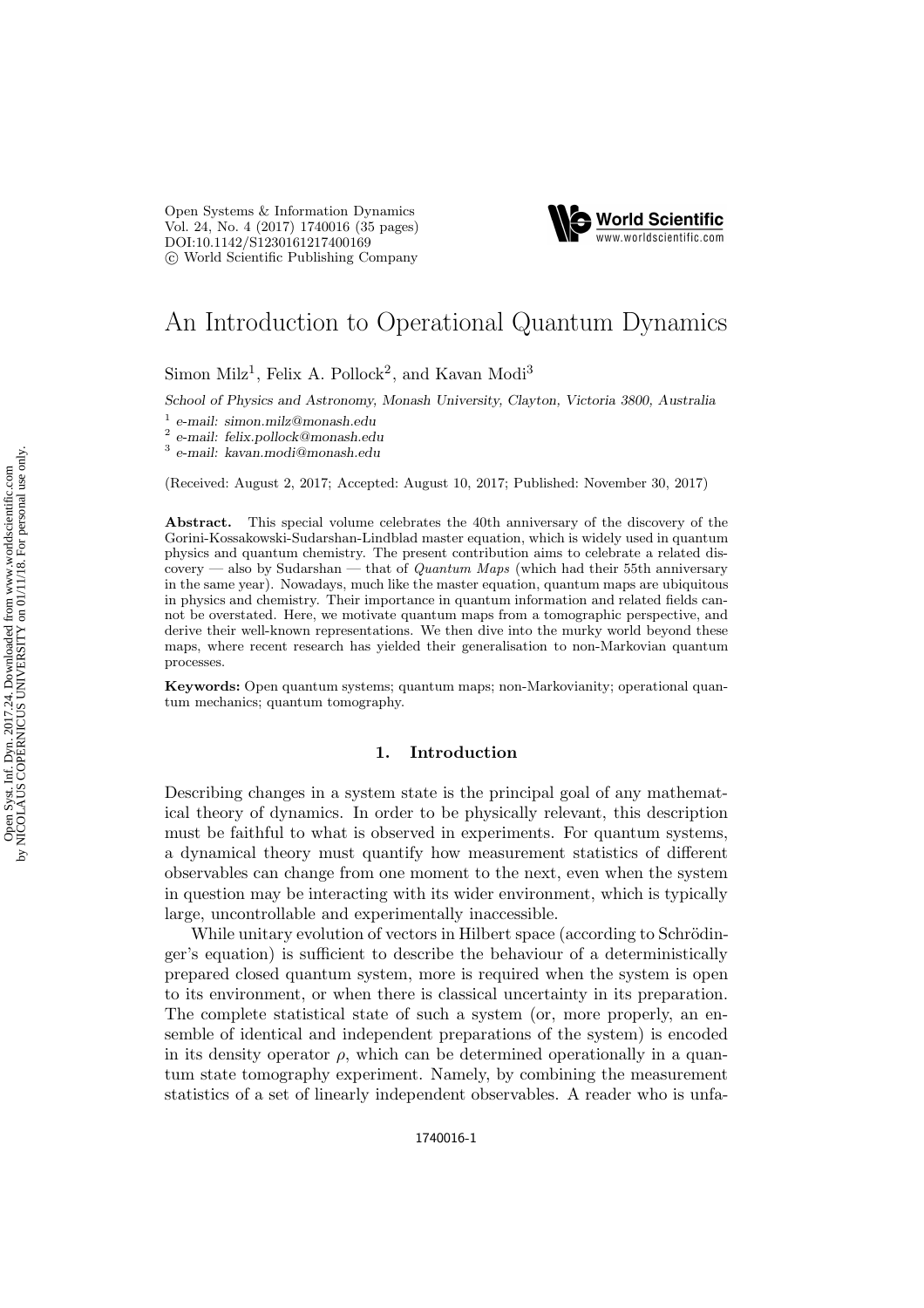miliar with the concept of density operators or quantum state tomography can find more information in [65].

In this paper, we concern ourselves with the dynamical description of open quantum systems, primarily in terms of mappings from density operators at one time or place to another, i.e., the quantum generalisation of classical stochastic maps. These mappings are superoperators — operators on an operator space — and depending on context, are referred to as  $quantum$ maps, quantum channels, quantum operations, dynamical maps, and so on. In this paper, we stick with the term *quantum maps* throughout.

Quantum maps are ubiquitous in the quantum sciences, particularly in quantum information theory. They are natural for describing quantum communication channels [97], crucial for quantum error correction [49], and form the basis for generalised quantum measurements [72]. Yet their origins, motivation and applicability are not always transparent. Their discovery dates back to 1961, in the work of George Sudarshan and collaborators [91, 92]. A decade later, Karl Kraus also discovered them [45], and quantum maps are perhaps most widely known through his 1984 book [46].

Along the way, there have been many other players. For example, the works of Stinespring [90] and Choi [21, 22] are crucial for understanding the structure of quantum maps. Stinespring's result predates that of Sudarshan, though both his and Choi's works are purely mathematical in nature and not concerned with quantum physics per se. On the physics side, the works of Davies and Lewis [32], Jamiolkowski [43], Lindblad [50], and Accardi et al. [2], to name but a few, $^a$  have led to a deep understanding of quantum stochastic processes. Here, we put history aside, and describe quantum maps and their generalisations in a pedagogical manner. We present an operationally rooted and thorough introduction to the theory of open quantum dynamics.

The article has two main sections. In Sect. 2, we introduce quantum maps in the context of quantum process tomography — that is, what can be inferred about the evolution of the density operator in experiment — before exploring how they can be represented mathematically. Along the way, we take care to point out the relationships between different representations, and the physical motivation behind mathematical properties such as linearity and complete positivity. In Sect. 3, we discuss open quantum dynamics in situations where the formalism developed in the first section is insufficient to successfully describe experimental observations. Namely, when the system is initially correlated with its environment and when joint statistics across multiple time steps is important. After demonstrating how a naïve extension of the conventional theory fails to deliver useful conclusions, we outline a more general, operational framework, where evolution is described in terms of mappings from preparations to measurement outcomes.

<sup>&</sup>lt;sup>a</sup>A complete list of important contributions would constitute an entire paper in itself, and we apologise to any who feel they have been unjustly omitted.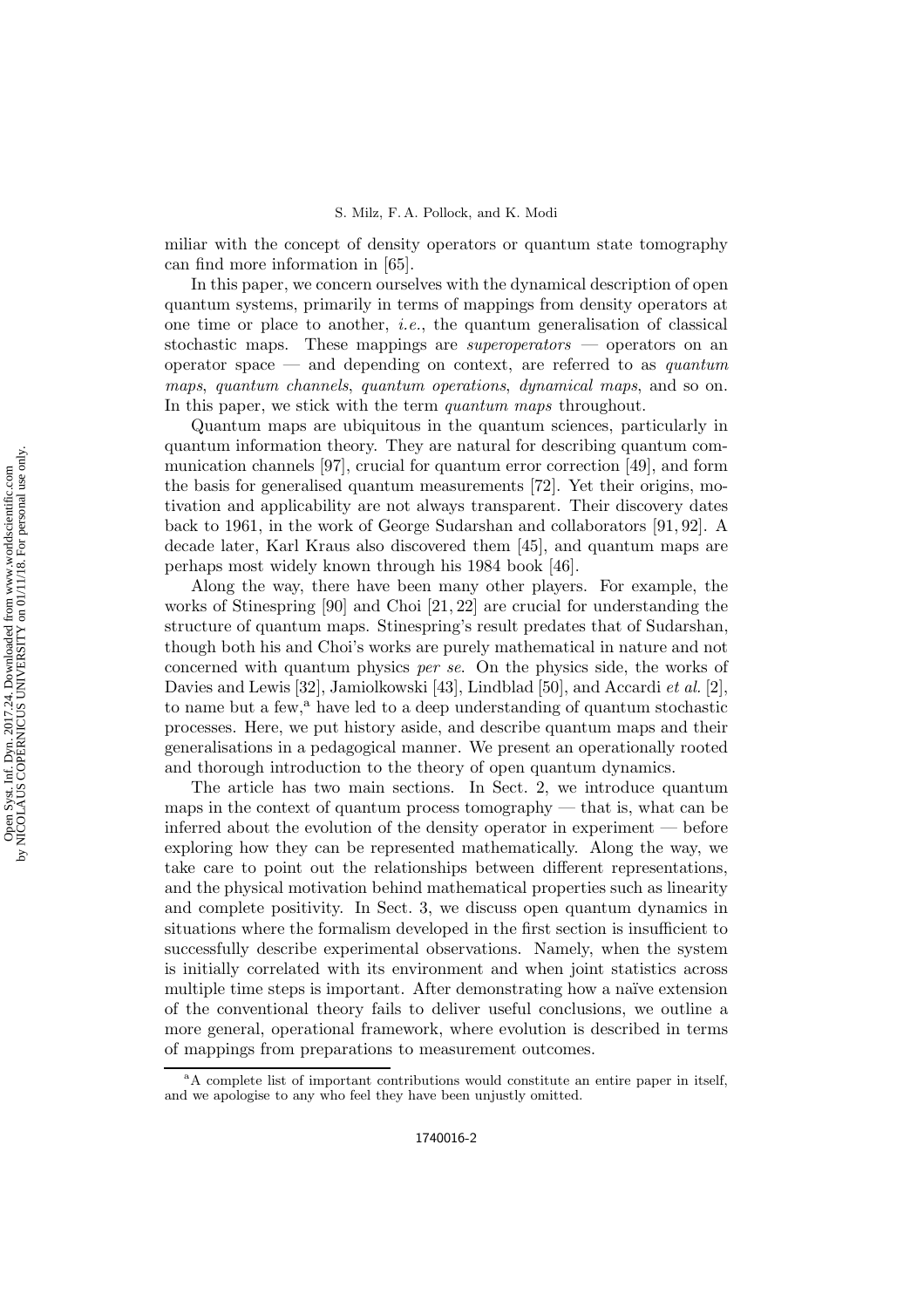## 2. Quantum Maps and Their Representations

A quantum map  $\mathcal E$  is a mapping from density operators to density operators:  $\rho \mapsto \rho' = \mathcal{E}[\rho].$  Here  $\rho$  and  $\rho'$  are operators on the 'input' and 'output' Hilbert spaces of the map, respectively.<sup>b</sup> Formally, this can be written as  $\mathcal{E}$ :  $\mathcal{B}(\mathcal{H}_{d_{\text{in}}}) \to \mathcal{B}(\mathcal{H}_{d_{\text{out}}}),$  *i.e.*, as a mapping from bounded operators on the input Hilbert space to bounded operators on the output Hilbert space. In fact, the map can be seen as a bounded operator on the space of bounded operators,  $\mathcal{E} \in \mathcal{B}(\mathcal{B}(\mathcal{H}_{d_{\text{in}}}))$ . Here  $d = \dim(\mathcal{H}_d)$  denotes the dimension of Hilbert space  $\mathcal{H}_d$ . Throughout this paper, we work in the Schrödinger picture with finite dimensional quantum systems (see [47] for a description of quantum maps in the Heisenberg picture). In general, the input and output Hilbert space need not be the same, but for simplicity we will, for the most part, assume  $\mathcal{H}_{d_{\text{in}}} \cong \mathcal{H}_{d_{\text{out}}}$  and omit the subscripts "in" and "out" from this point on.

To represent a deterministic physical process, the quantum map has to preserve the basic properties of the density operator, i.e., it has to preserve trace, hermiticity, and positivity (as we detail more explicitly at the end of this section). Moreover, the action of the quantum map must be linear:

$$
\mathcal{E}\left[\sum p_k \rho_k\right] = \sum p_k \mathcal{E}[\rho_k] = \sum p_k \rho'_k.
$$
 (1)

It is worth noting that this requirement does not follow from the fact that quantum mechanics is a linear theory, in the sense of quantum state vectors formed from linear superpositions of a basis set (in fact,  $\mathcal E$  is not generally linear in this sense). Instead, the linearity of the quantum map is analogous to the linearity of mixing in a statistical theory.

To better appreciate this, consider a quantum channel from Alice to Bob, where Alice prepares a system in either state  $\rho_1$  or  $\rho_2$ ; she then sends the system to Bob. Upon receiving the system Bob performs state tomography on the state Alice sent by measuring it. They do this many times. Suppose Alice sends  $\rho_1$  on day-one and  $\rho_2$  on day-two. From the measurement outcomes Bob will conclude that the received states are  $\rho'_1 = \mathcal{E}[\rho_1]$  on day-one and  $\rho'_2 = \mathcal{E}[\rho_2]$  on day-two. Now, suppose Alice sends the two states randomly with probabilities p and  $1 - p$  respectively. Without knowing which state is being sent on which run, Bob would conclude that he receives state  $\bar{\rho}' = \mathcal{E}[\bar{\rho}],$ where  $\bar{\rho} = p\rho_1 + (1 - p)\rho_2$ . That is, we can interpret Alice's preparation to be the average state. Now suppose that, at some later point, Alice reveals which state was sent in which run; Bob can now go back to his logbook and conclude that he received the state  $\rho'_1(\rho'_2)$  whenever Alice sent him  $\rho_1(\rho_2)$ . Conversely, averaging over that data would amount to Bob receiving  $\bar{\rho}'$ . Thus we must have  $\bar{\rho}' = p\rho'_1 + (1-p)\rho'_2$ . This simple thought experiment demands

<sup>&</sup>lt;sup>b</sup>Strictly speaking, the mapping is between a preparation that yields  $\rho$ , and a measurement that interrogates  $\rho'$ .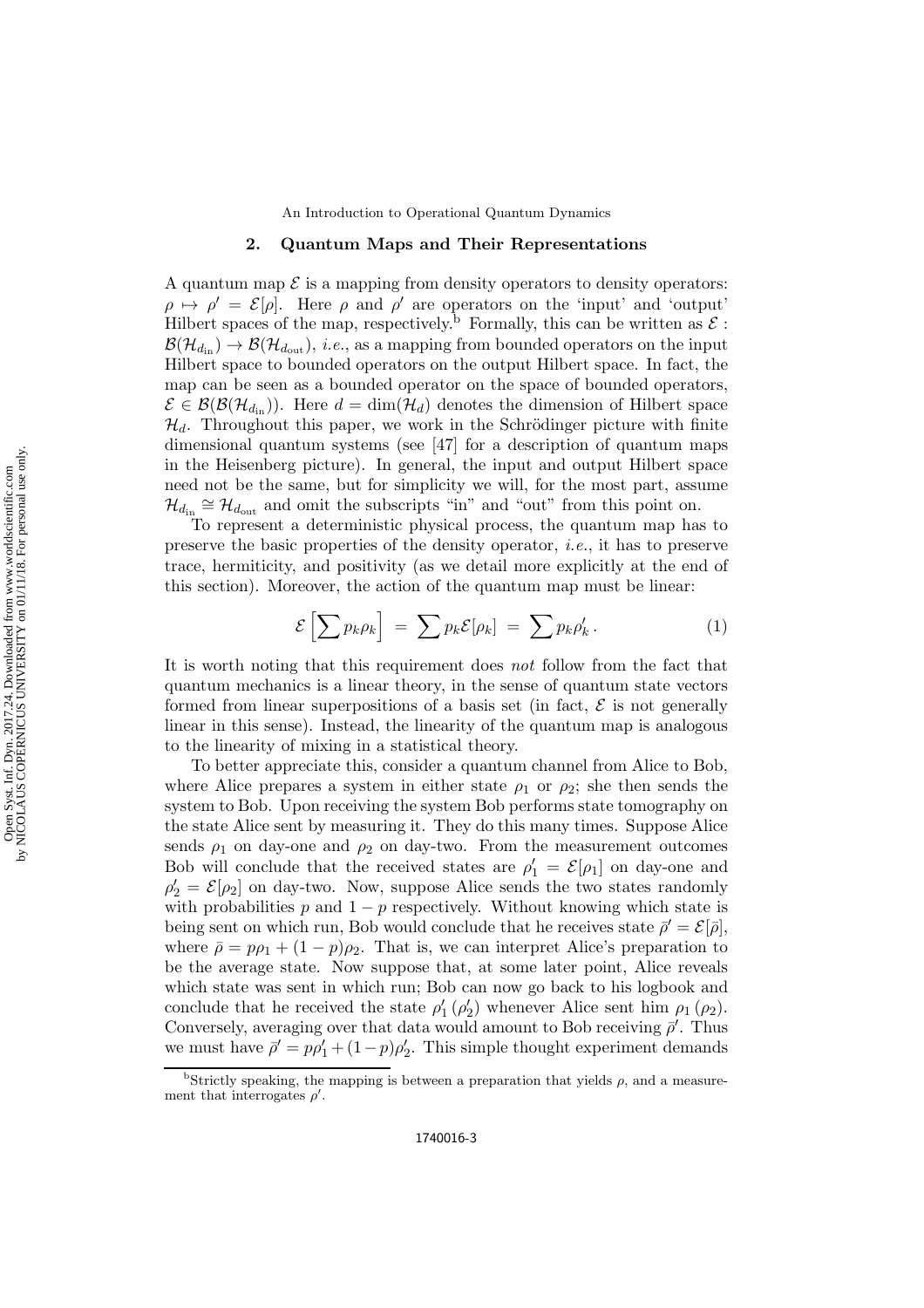that the action of quantum channels must be linear. However, note that, while we have used the language of quantum mechanics in this paragraph, there is nothing quantum about this experiment.<sup> $\rm c$ </sup> Linearity of mixing is a general concept that applies to all stochastic theories.

Now, using the fact that the quantum map  $\mathcal E$  is linear, we will derive several useful representations for it.

## 2.1. STRUCTURE OF LINEAR MAPS

Any linear map  $M$  on a (complex) vector space  $V$  is unambiguously defined by its action on a (not necessarily orthogonal) basis  ${\{\hat{r}_i\}}_{i=1}^{d_V}$  of V, where  $d_V$ is the dimension of  $V^{\mathcal{A}}$ . That is to say, the input-output relation  $M[\hat{r}_i] = \hat{r}'_i$ entirely defines M. For any basis  $\{\hat{\mathbf{r}}_i\}$  of V, there exists a dual set  $\{\hat{\mathbf{d}}_i\}_{i=1}^{d_V} \subset \mathbb{R}$ V such that  $(\mathbf{d}_i, \hat{\mathbf{r}}_j) = \delta_{ij}$ , where  $(\cdot, \cdot)$  is the scalar product in V. With this, for any  $v \in V$ , the action of M can be written as

$$
M[\boldsymbol{v}] = \sum_{i=1}^{d_V} \widehat{\boldsymbol{r}}'_i (\widehat{\boldsymbol{d}}_i, \boldsymbol{v}). \tag{2}
$$

This equation is correct by construction, as it maps every basis element  $\hat{r}_i$  to the correct output  $\hat{\mathbf{r}}'_i$ . In other words, it says that knowing the images under a map  $M: V \to V$  for a basis of V completely defines the action of the map.

Equation (2) can be rewritten as

$$
M[\boldsymbol{v}] = \sum_{i=1}^{d_V} \widehat{\boldsymbol{r}}'_i (\widehat{\boldsymbol{d}}_i, \boldsymbol{v}) \equiv \sum_{i=1}^{d_V} \left( \widehat{\boldsymbol{r}}'_i \times \widehat{\boldsymbol{d}}_i^* \right) [\boldsymbol{v}], \qquad (3)
$$

where we have defined the *outer product* 

$$
\left(\widehat{\boldsymbol{r}}'_i \times \widehat{\boldsymbol{d}}_i^*\right)_{kl} = \left(\widehat{\boldsymbol{r}}'_i\right)_k \left(\widehat{\boldsymbol{d}}_i\right)_l^*.
$$
\n(4)

For an orthonormal basis  $\{\hat{e}_i\}$  of V, we have  $(a)_i = (a, \hat{e}_i)$ , and  $N_{ij} =$  $(\widehat{\mathbf{e}}_i, N[\widehat{\mathbf{e}}_j])$  for any  $\mathbf{a} \in V$  and any linear operator N on V. Consequently, we obtain a matrix representation  $\boldsymbol{M}$  of the map  $\boldsymbol{M}$ 

$$
(\boldsymbol{M})_{kl} = \sum_{i=1}^{d_V} \left(\widehat{\boldsymbol{r}}'_i \times \widehat{\boldsymbol{d}}_i^*\right)_{kl} \tag{5}
$$

 $\rm^c$ The same argument would hold for a nonlinear map on the space of pure states. However, care has to be taken in differentiating between proper and improper mixtures [34].

<sup>&</sup>lt;sup>d</sup>Here, and throughout this paper, the caret is used to indicate that the object is an element of some fixed (not necessarily normalised) basis set used for tomography.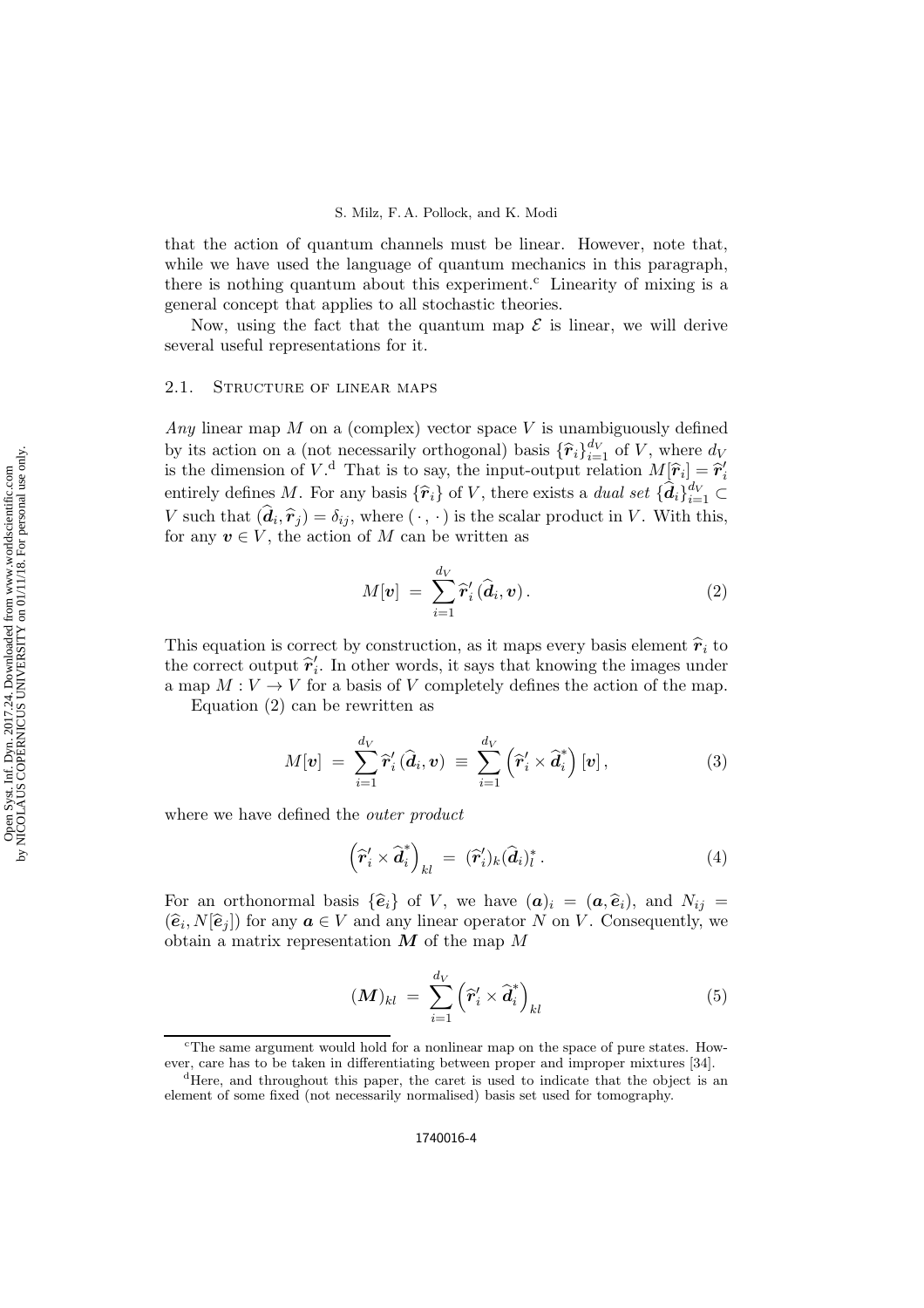An Introduction to Operational Quantum Dynamics



Fig. 1: (a) Action of a linear map  $\mathcal{E} : \mathcal{B}(\mathcal{H}_{d_{\text{in}}}) \to \mathcal{B}(\mathcal{H}_{d_{\text{out}}})$ . The action of the map  $\mathcal E$  on a random  $\rho$  is entirely defined by its input-output relation  $\{\hat{\rho}_i\} \rightarrow$  ${\{\hat{\rho}_i'\}}$ . (b) Stinespring dilation. Any completely positive trace preserving map can be represented (non-uniquely) as the contraction of a unitary dynamics U in a larger space, i.e.  $\mathcal{E}[\rho] = \text{tr}_e(\mathcal{U}[\rho \otimes \tau_e]),$  where  $\mathcal{U}[X] = U X U^{\dagger}$  and U is a unitary matrix (see Sect. 2.5.3).

and the action of  $M$  can be written in terms of the matrix  $M$ :

$$
(M[\boldsymbol{v}])_k \ = \ \sum_l (\boldsymbol{M})_{kl} \, v_l \ = \ \sum_{i=1}^{d_V} \left( \widehat{\boldsymbol{r}}'_i \times \widehat{\boldsymbol{d}}_i^* \right)_{kl} \, v_l \,, \tag{6}
$$

where  $\mathbf{v} = \sum_m v_m \hat{\mathbf{e}}_m$ . Note that there is a distinction between M and M; the former is a map, while the latter is its representation as a matrix. This distinction is often not made when dealing with quantum maps, but here we will make it explicit.

#### 2.1.1. Tomographic representation

A quantum map  $\mathcal E$  is a linear map on the vector space  $\mathcal B(\mathcal H_d)$ . Since  $\mathcal B(\mathcal H_d)$ is isomorphic to the vector space of  $d \times d$  matrices (where d is the dimension of  $\mathcal{H}_d$ , we can make use of the natural inner product on the latter space, the Hilbert-Schmidt inner product  $(\rho, \eta) = \text{tr}(\rho^{\dagger} \eta)$ , to define an inner product on the space of density operators. Consequently, we can express the action of  $\mathcal E$  in a way equivalent to (2); different generalisations of the outer product defined in (3) will then lead to different representations of  $\mathcal E$  (see Sect. 2.2).

To proceed, we need a basis set of the input space. There always exists a set of operators that constitutes a (generally non-orthogonal) basis of  $\mathcal{B}(\mathcal{H}_d)$ . For example, the set of elementary matrices forms such a basis, as do Pauli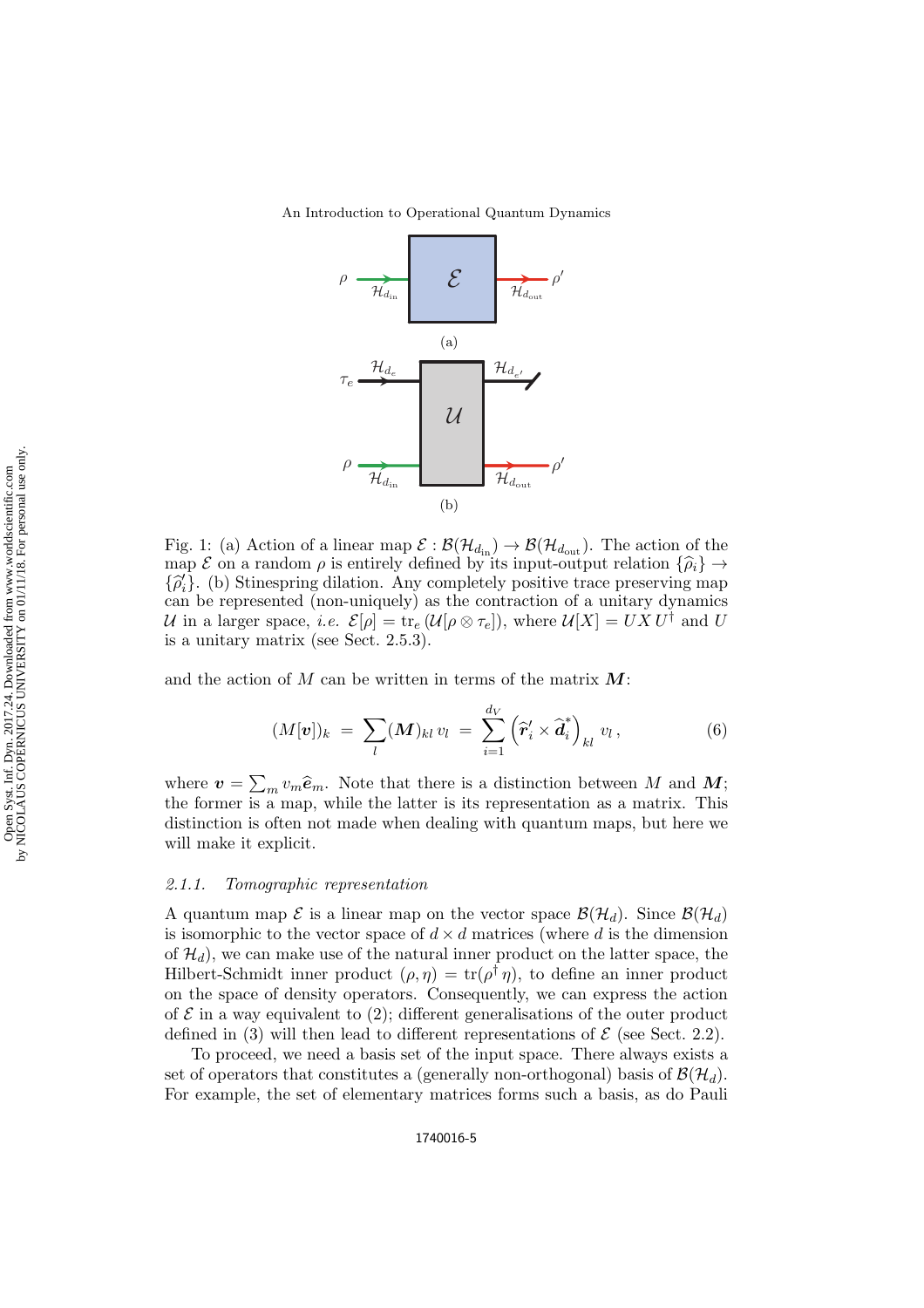and Gell-Mann matrices. Both of these sets are orthonormal with respect to Hilbert-Schmidt inner product, but neither of them consists of physical density operators. However, as explained above, the map  $\mathcal E$  is unambiguously defined by its input-output relation  $\mathcal{E}[\hat{\rho}_i] = \hat{\rho}'_i$ . Thus, we can use density operators for the basis set:  $\{\hat{\rho}_i\}_{i=1}^{d^2} \subset \mathcal{B}(\mathcal{H}_d)$ . For example, for a two-level quantum system we can use the following density operators

$$
\widehat{\rho}_1 = \frac{1}{2} \begin{bmatrix} 1 & 1 \\ 1 & 1 \end{bmatrix}, \ \widehat{\rho}_2 = \frac{1}{2} \begin{bmatrix} 1 & -i \\ i & 1 \end{bmatrix}, \ \widehat{\rho}_3 = \begin{bmatrix} 1 & 0 \\ 0 & 0 \end{bmatrix}, \ \widehat{\rho}_4 = \frac{1}{2} \begin{bmatrix} 1 & -1 \\ -1 & 1 \end{bmatrix}.
$$
\n(7)

These matrices are linearly independent and form a basis, but clearly, they are not orthonormal. However, for any choice of basis, there exists a set of dual matrices  $\{\widehat{D}_i\}_{i=1}^{d^2}$  [61] such that  $\text{tr}(\widehat{D}_i^{\dagger}\widehat{\rho}_j) = \delta_{ij}$  (see Appendix A for proof). Consequently, in analogy to (2), the action of  $\mathcal E$  on  $\rho$  can be written as

$$
\mathcal{E}[\rho] = \sum_{i=1}^{d^2} \hat{\rho}'_i \operatorname{tr}(\hat{D}_i^{\dagger} \rho), \qquad (8)
$$

which means that determining the output states for a basis of input states entirely defines the action of the map  $\mathcal{E}$ .

The dual matrices for the states in (7) are

$$
\widehat{D}_1 = \frac{1}{2} \begin{bmatrix} 0 & 1+i \\ 1-i & 2 \end{bmatrix}, \qquad \widehat{D}_2 = \begin{bmatrix} 0 & -i \\ i & 0 \end{bmatrix},
$$
  

$$
\widehat{D}_3 = \begin{bmatrix} 1 & 0 \\ 0 & -1 \end{bmatrix}, \qquad \widehat{D}_4 = \frac{1}{2} \begin{bmatrix} 0 & -1+i \\ -1-i & 2 \end{bmatrix}.
$$
 (9)

Clearly these dual matrices are not positive. In fact, if both the outputs  $\hat{\rho}'_i$ and the duals are positive, then  $\mathcal E$  is necessarily an entanglement breaking channel [41, 40] (the converse also holds). In general, neither set of matrices in (8),  $\{\hat{\rho}'_i\}$  and  $\{D_i\}$ , have to be positive, and it can sometimes even be advantageous to choose non-positive matrices  $\hat{\rho}'_i$  and  $D_i$  for the representation of  $\mathcal{E}$ .

However, for a proper quantum map, we can choose  $\{\hat{\rho}_i'\}$  to be states, and  $\{\widehat{D}_i\}$  to be the dual set corresponding to a set of basis states  $\{\widehat{\rho}_i\}.$ (see, e.g. [77, 99] for a more in-depth introduction to quantum tomography). Then (8) captures precisely the idea of quantum process tomography [26, 76], where the dynamics of a quantum system is experimentally reconstructed by relating a basis of input states to their corresponding outputs. The action of the map  $\mathcal E$  on any state  $\rho$  is then simply determined from the linearity of the map. From here on, we will — for obvious reasons — refer to this representation as the *input/output* or *tomographic* representation of  $\mathcal{E}$ .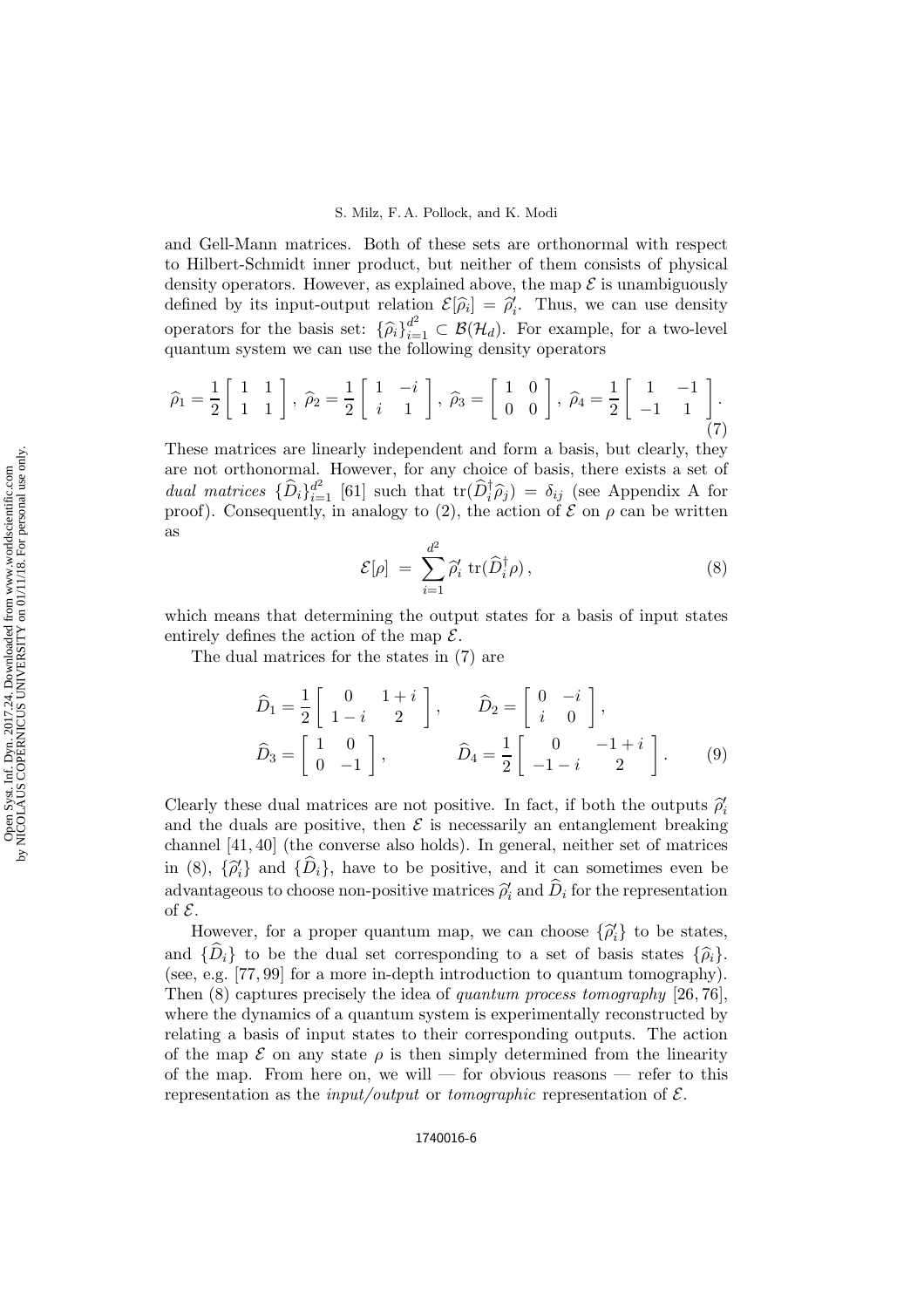## 2.1.2. Operator-sum representation

Based on  $(8)$ , the action of  $\mathcal E$  can be rewritten in a form that is used more widely in the literature. Both  $\hat{\rho}'_i$  and  $D_i$  can be expressed in terms of their left- and right-singular vectors, i.e.,

$$
\widehat{\rho}'_i \ = \ \sum_{\beta} |s^i_{\beta}\rangle\langle t^i_{\beta}| \quad \text{and} \quad \widehat{D}_i = \sum_{\mu} |u^i_{\mu}\rangle\langle v^i_{\mu}| \ , \tag{10}
$$

where  $\{|s^i_\beta\rangle\},\{|t^i_\beta\rangle\}$  and  $\{|u^i_\mu\rangle\},\{|v^i_\mu\rangle\}$  are the respective unnormalised leftand right-singular vectors of  $\hat{\rho}'_i$  and  $D_i$ . With this decomposition, the action of  $\mathcal E$  reads

$$
\mathcal{E}[\rho] = \sum_{i} \widehat{\rho}'_i \operatorname{tr}(\widehat{D}_i^{\dagger} \rho) = \sum_{i} \sum_{\beta,\mu} |s_{\beta}^{i}\rangle \langle t_{\beta}^{i} | \operatorname{tr} (|v_{\mu}^{i}\rangle \langle u_{\mu}^{i} | \rho)
$$
  

$$
= \sum_{\beta,\mu} \sum_{i} (|s_{\beta}^{i}\rangle \langle u_{\mu}^{i}|) \rho (|v_{\mu}^{i}\rangle \langle t_{\beta}^{i}|) .
$$

Compressing the indices  $\{i, \beta, \mu\}$  into one common index yields the *operator* sum representation of  $\mathcal{E}$ :

$$
\mathcal{E}[\rho] = \sum_{\beta,\mu} \sum_{i} (|s_{\beta}^{i}\rangle\langle u_{\mu}^{i}|) \rho (|v_{\mu}^{i}\rangle\langle t_{\beta}^{i}|) \equiv \sum_{\alpha} L_{\alpha} \rho R_{\alpha}^{\dagger}, \qquad (11)
$$

where  $L_{\alpha}$  and  $R_{\alpha}$  have the same shape, but are not necessarily square (if the input and output spaces are not of the same size). In exactly the same vein, the tomographic representation of a map can be recovered from its operator sum representation via a singular value decomposition.

# 2.1.3. Unitary freedom

We have shown that any linear map can be expressed in the operator sum representation, but the set of matrices  $\{L_{\alpha}, R_{\alpha}\}\$ in (11) is not unique. Any set  $\{L_{\mu}, R_{\mu}'\}$  of matrices that is connected to  $\{L_{\alpha}, R_{\alpha}\}\$  by an isometry, *i.e.*,  $L'_{\mu} = \sum_{\alpha} (U)_{\mu\alpha} L_{\alpha}$  and  $R'_{\mu} = \sum_{\alpha'} (U)_{\mu\alpha'} R_{\alpha'}$ , where  $U^{\dagger} U = \mathbb{1}$ , gives rise to the same linear map:

$$
\sum_{\mu} L'_{\mu} \rho R'^{\dagger}_{\mu} = \sum_{\alpha \alpha'} \sum_{\mu} (U)_{\mu \alpha} L_{\alpha} \rho R^{\dagger}_{\alpha'} (U)^{*}_{\mu \alpha'} = \sum_{\alpha \alpha'} (U^{\dagger} U)_{\alpha' \alpha} L_{\alpha'} \rho R^{\dagger}_{\alpha'}
$$

$$
= \sum_{\alpha} L_{\alpha} \rho R^{\dagger}_{\alpha}.
$$

Both of the representations we have presented so far consist of sets of operator pairs  $\{\hat{\rho}'_i, D'_i\}$  for the tomographic representation and  $\{L_\alpha, R_\alpha\}$  for the operator sum representation. These will be explored further later in this section. Next, however, we will present two matrix representations for the map.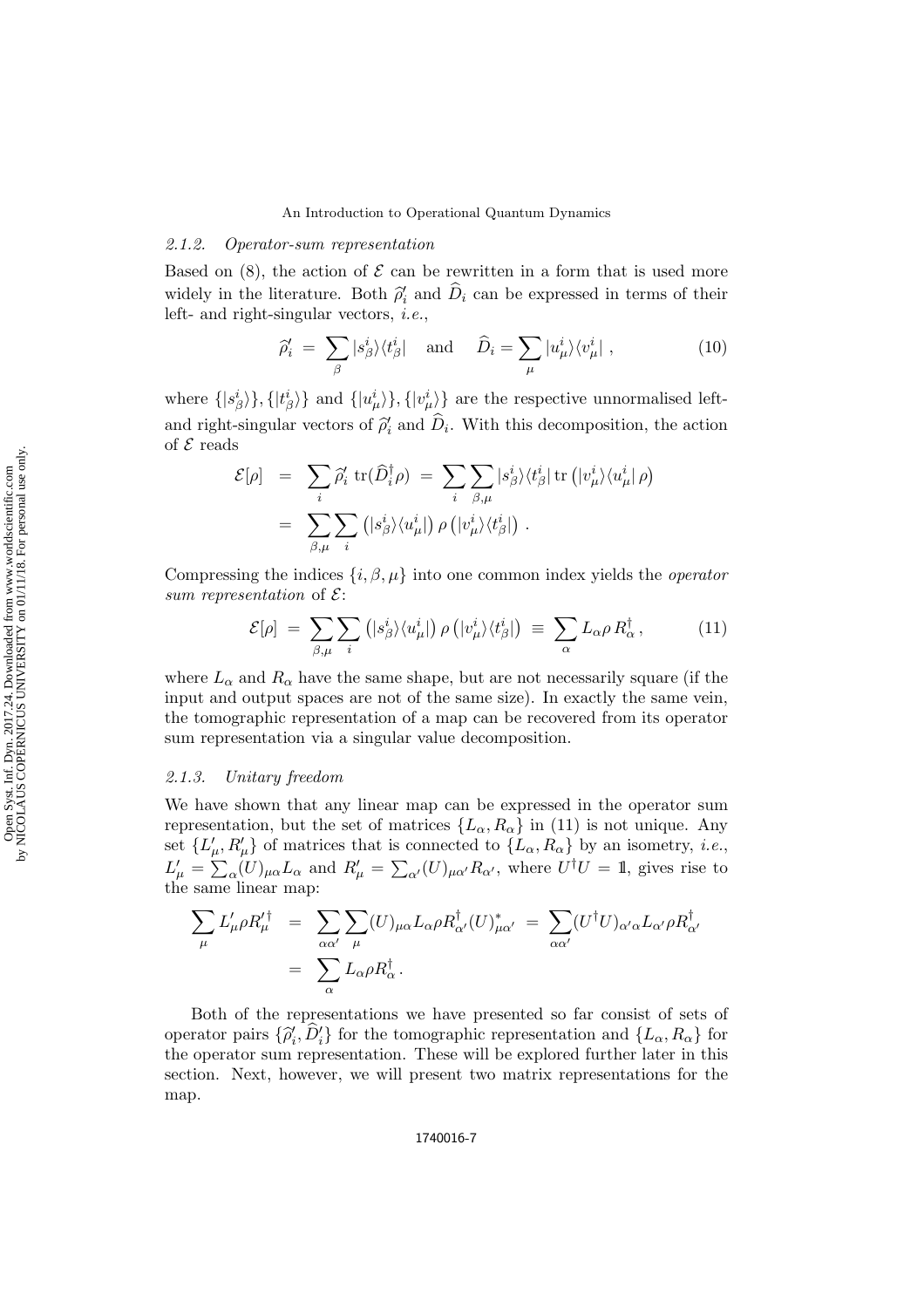# 2.2. Matrix representations

Since  $\mathcal{B}(\mathcal{H}_d)$  is itself a vector space, it should be possible to represent  $\mathcal{E}$  a linear map on that space — as a matrix. Indeed, two such representations were first discovered back in 1961 [91]. To derive these representations, we note that there are (at least) two different ways to generalise the outer product (4), and hence two different ways to obtain representations of  $\mathcal E$  in terms of outputs and dual matrices.

## 2.2.1. Sudarshan's A form

In clear analogy to (5), one possible matrix representation of  $\mathcal E$  (in an orthonormal basis of  $\mathcal{H}_d \otimes \mathcal{H}_d$ ) is given by

$$
\mathcal{E}_A = \sum_{i=1}^{d^2} \widehat{\rho}'_i \times \widehat{D}_i^*, \quad \text{with} \quad \left(\widehat{\rho}'_i \times \widehat{D}_i^*\right)_{rs;r's'} = (\widehat{\rho}'_i)_{rs} (\widehat{D}_i)_{r's'}^*.
$$
 (12)

In Dirac notation, this means that we have generalised the outer product defined in (4) as

$$
|r\rangle\langle s| \times |r'\rangle\langle s'| \equiv |rs\rangle\langle r's'| \ . \tag{13}
$$

The action of  $\mathcal E$  can be simply written as

$$
(\mathcal{E}[\rho])_{rs} = \sum_{r's'}^{d} (\mathcal{E}_A)_{rs;r's'}(\rho)_{r's'}.
$$
 (14)

This is what Sudarshan et al. called the A form of the dynamical map [91]. They observed that the matrix  $\mathcal{E}_A$  is not Hermitian even if  $\mathcal E$  is hermiticity preserving. Indeed, this matrix is — quite naturally — not even square if the input dimensions are different from the output dimensions.

Mathematically, the outer product 'flips' the bra (ket)  $\langle s | (r') \rangle$  into the ket (bra) |s\ ( $\langle r' \rangle$ ). By vectorising  $\rho$  and  $\mathcal{E}[\rho]$ , we can write (14) in a more compact way:

$$
|\mathcal{E}[\rho]\rangle\!\rangle = \mathcal{E}_A|\rho\rangle\!\rangle, \text{ where } |\rho\rangle\!\rangle = \sum_{rs} (\rho)_{rs} |rs\rangle \text{ for } \rho = \sum_{rs} (\rho)_{rs} |r\rangle\langle s|.
$$
 (15)

For the details of vectorisation of matrices see, e.g. [28, 36]. Because the action of  $\mathcal{E}_A$  onto  $|\rho\rangle$  is simply a multiplication of a vector by a matrix, this representation is often favourable for numerical studies.

# 2.2.2. Sudarshan's B form

Next, we consider what Sudarshan et al. called the B form of the dynamical map [91]. Instead of the outer product in (12), let us consider a tensor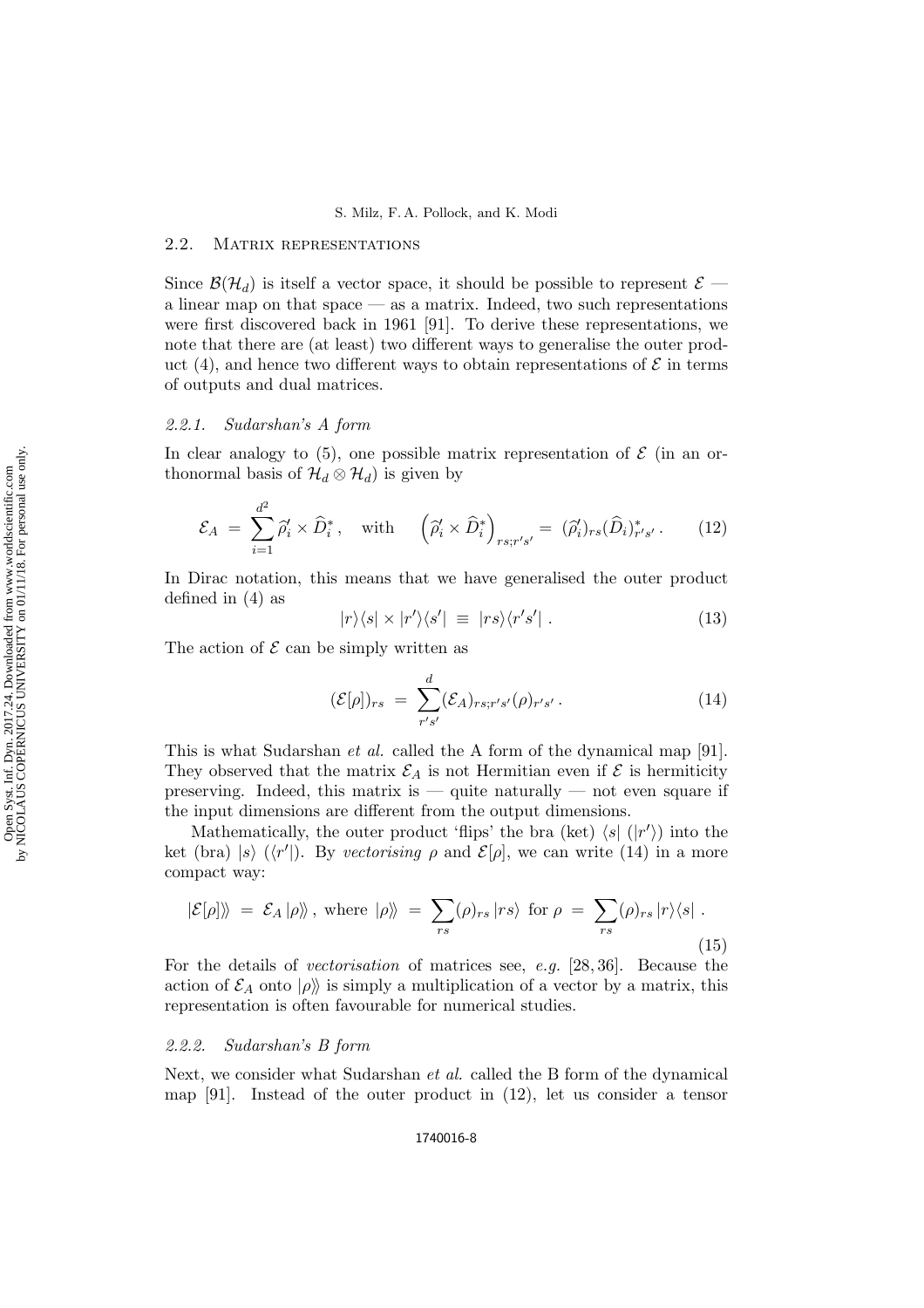An Introduction to Operational Quantum Dynamics

|  |                                                                               |  | $e_{00;00}$ $e_{00;01}$ $e_{00;10}$ $e_{00;11}$ | $\mathcal{E}_B =$ |  | $e_{00;00}$ $e_{00;01}$ $e_{01;00}$ $e_{01;01}$                               |
|--|-------------------------------------------------------------------------------|--|-------------------------------------------------|-------------------|--|-------------------------------------------------------------------------------|
|  | $e_{01;00}$ $e_{01;01}$ $e_{01;10}$ $e_{01;11}$                               |  |                                                 |                   |  | $e_{00;10}$ $e_{00;11}$ $e_{01;10}$ $e_{01;11}$                               |
|  | $e_{10;00}$ $e_{10;01}$ $e_{10;10}$ $e_{10;11}$                               |  |                                                 |                   |  | $\begin{bmatrix} e_{10;00} & e_{10;01} & e_{11;00} & e_{11;01} \end{bmatrix}$ |
|  | $\begin{pmatrix} e_{11;00} & e_{11;01} & e_{11;10} & e_{11;11} \end{pmatrix}$ |  |                                                 |                   |  | $\begin{pmatrix} e_{10;10} & e_{10;11} & e_{11;10} & e_{11;11} \end{pmatrix}$ |

Fig. 2: (Colour online) Converting between A and B forms. In a given orthonormal basis, the A and B forms of a map  $\mathcal E$  are related by a simple reshuffling of the matrix elements. For a better orientation, the matrix elements that change position are depicted in colour.

product:

$$
\mathcal{E}_B = \sum_{i=1}^{d^2} \widehat{\rho}'_i \otimes \widehat{D}_i^*, \quad \text{with} \quad \left(\widehat{\rho}'_i \otimes \widehat{D}_i^*\right)_{rr';ss'} = (\widehat{\rho}'_i)_{rs} (\widehat{D}_i)_{s'r'}^*; \tag{16}
$$

that is, the product in (4) is generalised to  $|r\rangle\langle s| \otimes |r'\rangle\langle s'| = |rr'\rangle\langle ss'|$ . The action of  $\mathcal E$  can be written as

$$
(\mathcal{E}[\rho])_{rs} = \sum_{r's'}^{d} (\mathcal{E}_B)_{rr';ss'}(\rho)_{r's'}.
$$
 (17)

While the A form is closer in spirit to the general considerations about linear maps on vector spaces, the B form possesses nicer mathematical properties (see below), and from the point of view of quantum mechanics, the tensor product  $\otimes$  seems 'more natural' than the outer product  $\times$ . Comparing the matrices  $\mathcal{E}_A$  and  $\mathcal{E}_B$ , it can be seen, from the relation between the outer product and the tensor product, that they coincide up to reshuffling [91, 102, 8].

In Fig. 2, we show how to go between the two forms for a map acting on a two-level system (qubit). Unlike  $\mathcal{E}_A$ , the matrix  $\mathcal{E}_B$  is Hermitian iff  $\mathcal{E}_B$  is hermiticity preserving. A quantum map is trace preserving iff  $\text{tr}_{\text{out}}(\mathcal{E}_B) = 1\text{ln}$ , where tr<sub>out</sub> denotes the trace over the output Hilbert space of the map  $\mathcal{E}$  (*i.e.*, the trace over the unprimed indices in  $(17)$  and  $\mathbb{1}_{\text{in}}$  is the identity matrix on the input space. We will prove these properties in the following subsections.

# 2.3. CHOI-JAMIOŁKOWSKI ISOMORPHISM

Consider the action of a quantum map on one part of an (unnormalised) maximally entangled state  $|I\rangle = \sum_{k=1}^{d_{\text{in}}} |kk\rangle$ :

$$
\Upsilon_{\mathcal{E}} = \mathcal{E} \otimes \mathcal{I} \left[ |I\rangle\langle I| \right] = \sum_{k,l=1}^{d_{\text{in}}} \mathcal{E} \left[ |k\rangle\langle l| \right] \otimes |k\rangle\langle l| \,, \tag{18}
$$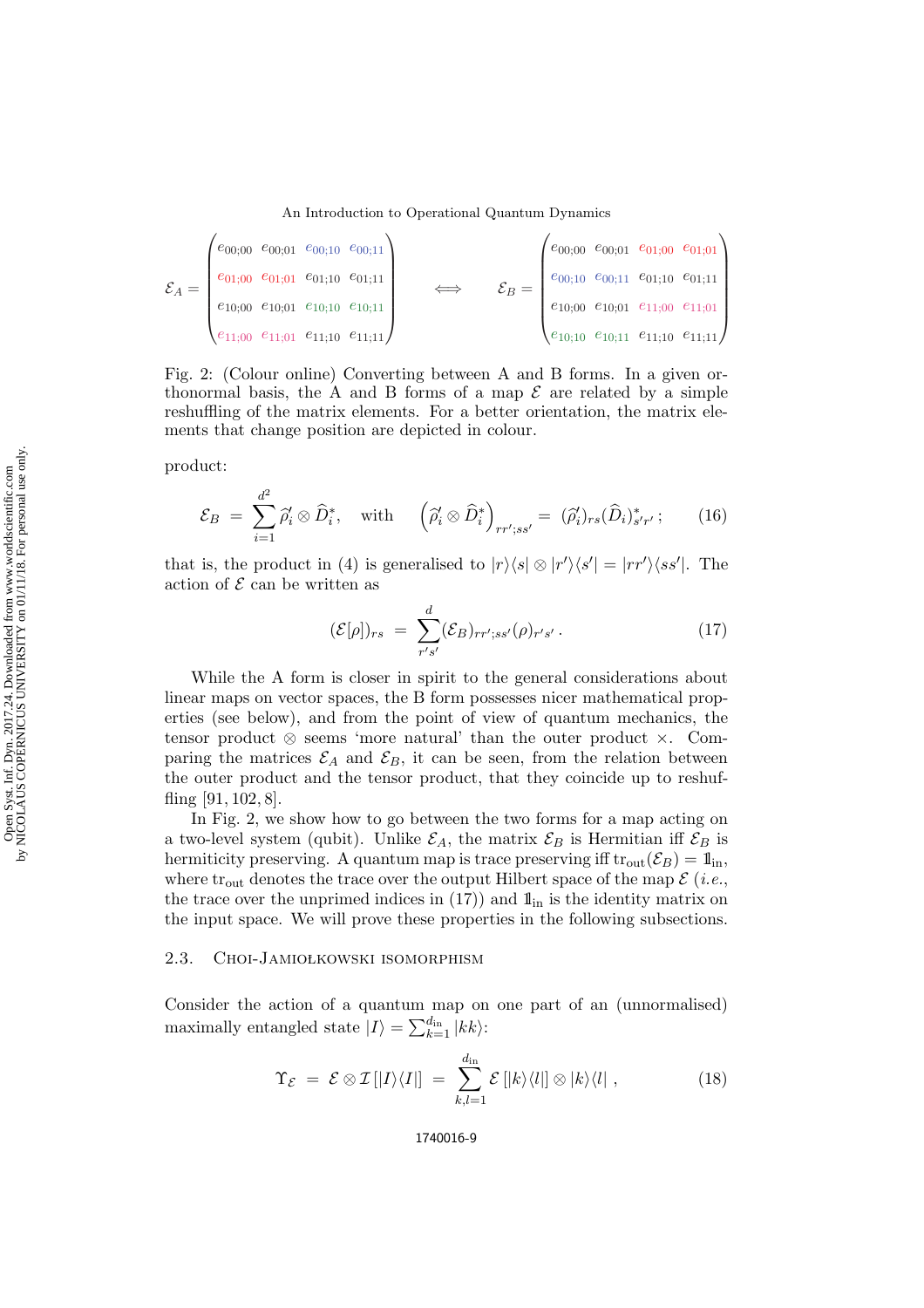where  $\{|k\rangle\}$  is an orthonormal basis of  $\mathcal{H}_{d_{in}}$  and  $\mathcal I$  is the identity operator on  $\mathcal{B}(\mathcal{H}_d)$ . The resultant matrix  $\Upsilon_{\mathcal{E}}$  can be shown to be, element-by-element, identical to the quantum map  $\mathcal E$ . In principle, any vector  $|I\rangle$  with full Schmidt rank could be used for this isomorphism [30]. In the form of (18) it is known as the *Choi-Jamiolkowski isomorphism* (CJI)  $[43, 22]$ , an isomorphism between linear maps,  $\mathcal{E} : \mathcal{B}(\mathcal{H}_{d_{\text{in}}}) \to \mathcal{B}(\mathcal{H}_{d_{\text{out}}})$ , and matrices  $\Upsilon_{\mathcal{E}} \in \mathcal{B}(\mathcal{H}_{d_{\text{out}}}) \otimes \mathcal{B}(\mathcal{H}_{d_{\text{in}}})$ . In order to keep better track of the input and output spaces of the map  $\mathcal{E}$ , we explicitly distinguish between the spaces  $\mathcal{H}_{d_{\text{in}}}$  and  $\mathcal{H}_{d_{\text{out}}}$  in this subsection.

Usually,  $\Upsilon_{\mathcal{E}}$  is called the *Choi matrix* or *Choi state* of the map  $\mathcal{E}$  (we will refer to it as the latter when it is a valid quantum state, up to normalisation).<sup>e</sup> Given  $\Upsilon_{\mathcal{E}}$ , the action of  $\mathcal{E}$  can be written as

$$
\mathcal{E}[\rho] = \text{tr}_{\text{in}} \left[ \left( \mathbb{1}_{\text{out}} \otimes \rho^{\text{T}} \right) \Upsilon_{\mathcal{E}} \right], \tag{19}
$$

where  $\mathbb{1}_{\text{out}}$  is the identity matrix on  $\mathcal{H}_{d_{\text{out}}}$  and  $\text{tr}_{\text{in}}$  denotes the partial trace over the input Hilbert space  $\mathcal{H}_{d_{\text{in}}}$ . Equation (19) can be shown by insertion:

$$
\begin{array}{rcl} \n\text{tr}_{\text{in}} \left[ \left( \mathbb{1}_{\text{out}} \otimes \rho^{\text{T}} \right) \Upsilon_{\mathcal{E}} \right] & = & \sum_{k,l}^{d_{\text{in}}} \text{tr}_{\text{in}} \left[ \left( \mathbb{1}_{\text{out}} \otimes \rho^{\text{T}} \right) \left( \mathcal{E} [|k\rangle\langle l|] \otimes |k\rangle\langle l| \right) \right] \\ \n& = & \sum_{k,l,m}^{d_{\text{in}}} \mathcal{E} [|k\rangle\langle l|] \langle m| \, \rho^{\text{T}} \, |k\rangle\langle l| m\rangle \ = & \sum_{k,l}^{d_{\text{in}}} \rho_{kl} \mathcal{E} [|k\rangle\langle l|] \\ \n& = & \mathcal{E}[\rho] \, .\n\end{array}
$$

The CJI is by no means restricted to quantum maps; any linear map  $\mathcal E$  can be mapped to a Choi matrix  $\Upsilon_{\mathcal{E}}$  via the CJI. For instance, one can imprint a classical stochastic process onto a state by inputting one part of a maximally classically correlated state into the process. For quantum maps, however, the Choi matrix has particularly nice properties. Complete positivity of  $\mathcal E$  is equivalent to  $\Upsilon_{\mathcal{E}} \geq 0$  (see Sect. 2.4 for a proof), and it is straightforward to deduce from (19) that  $\mathcal E$  is trace preserving iff  $\text{tr}_{\text{out}}(\Upsilon_{\mathcal E}) = \mathbb{1}_{\text{in}}$  (see Sect. 2.5).

Besides these appealing mathematical properties, the CJI is also of experimental importance. Given that a (normalised) maximally entangled state can in principle be created in practice, the CJI enables another way of reconstructing the map  $\mathcal{E}$ , by letting it act on one half of a maximally entangled state and tomographically determining the resulting state. While this socalled ancilla-assisted process tomography [5, 29] requires the same number of measurements as the input-output procedure, it can be, depending on the experimental situation, easier to implement in the laboratory.

The mathematical properties of  $\Upsilon_{\mathcal{E}}$  are reminiscent of the properties of the B form. However, at first sight, it is not clear how the Choi matrix

<sup>&</sup>lt;sup>e</sup>By means of the CJI, the density matrix  $\rho$  itself can also be considered the Choi state of a map  $\mathcal{E}: \mathbb{C} \to \mathcal{B}(\mathcal{H})$  [20].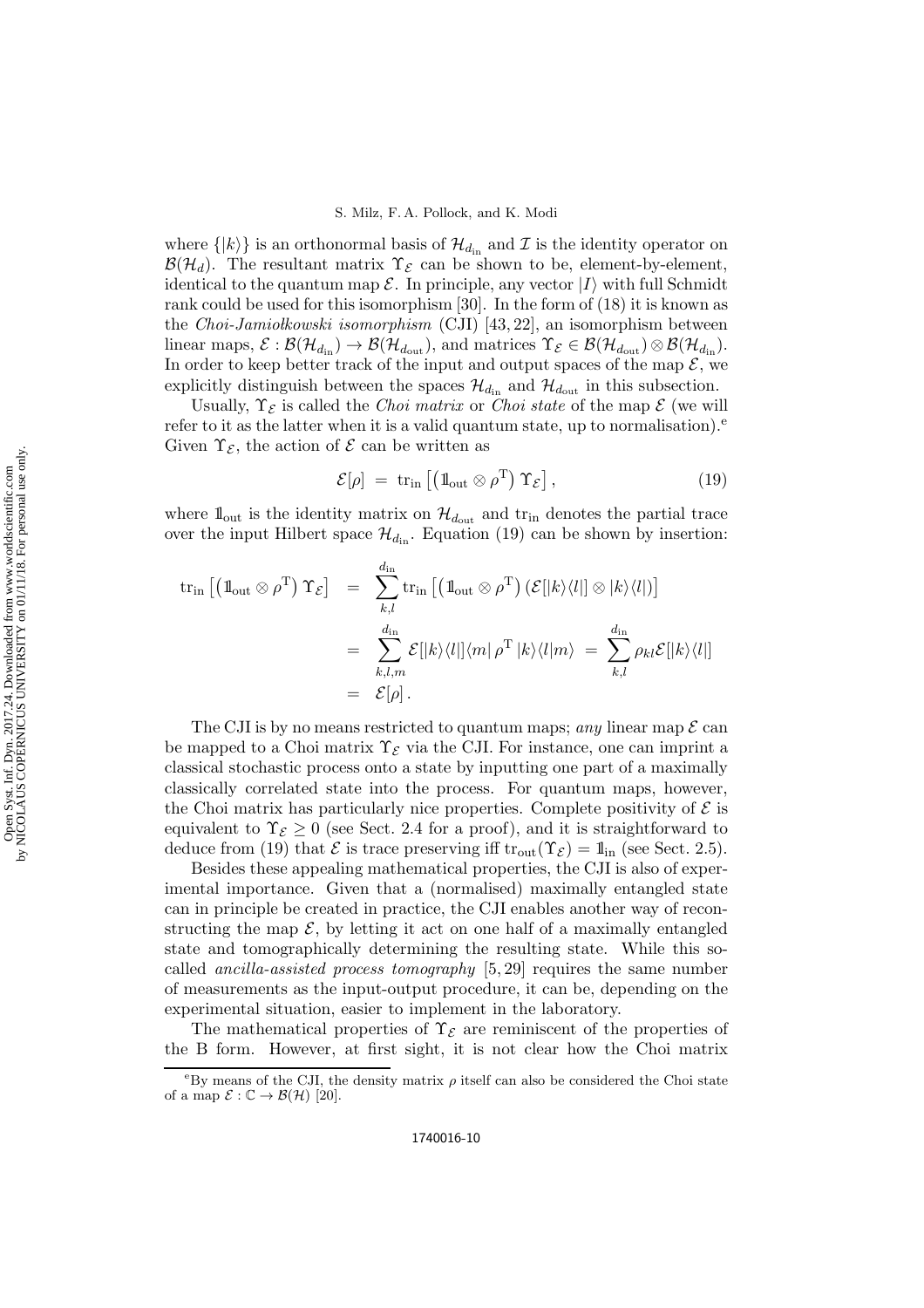$\Upsilon_{\mathcal{E}}$  is related to the different matrix representations of  $\mathcal{E}$  in terms of the dual matrices and outputs presented in Sect. 2.1. The relation can be made manifest by using the fact that the set  $\{\widehat{\rho}_i\}_{i=1}^{d_{\text{in}}^2}$  forms a basis of  $\mathcal{B}(\mathcal{H}_{d_{\text{in}}})$ . With this, we can write

$$
|k\rangle\langle l| = \sum_{i=1}^{d_{\rm in}^2} \alpha_i^{(kl)} \widehat{\rho}_i \,,
$$

where  $\alpha_i^{(kl)} \in \mathbb{C}$  is given by  $\alpha_i^{(kl)} = \text{tr}(\widehat{D}_i^{\dagger} |k\rangle \langle l|)$ . Consequently, we obtain

$$
\Upsilon_{\mathcal{E}} = \sum_{k,l} \mathcal{E}[|k\rangle\langle l|] \otimes |k\rangle\langle l| = \sum_{k,l,i} \alpha_i^{(kl)} \mathcal{E}[\widehat{\rho}_i] \otimes |k\rangle\langle l| \tag{20}
$$

$$
= \sum_{i} \mathcal{E}[\widehat{\rho}_{i}] \otimes \sum_{k,l} \text{tr}\left(\widehat{D}_{i}^{\dagger} |k\rangle\langle l| \right) |k\rangle\langle l| = \sum_{i} \mathcal{E}[\widehat{\rho}_{i}] \otimes \widehat{D}_{i}^{*}, \quad (21)
$$

where, in the last step, we have used the fact that  $\{|k\rangle\langle l|\}_{i,j=1}^{d_{\rm in}}$  also forms a basis of  $\mathcal{B}(\mathcal{H}_{d_{\text{in}}})$ . By comparison with (16), we see that the Choi matrix of  $\mathcal E$  is exactly equal to the B form of  $\mathcal E$ , *i.e.*,  $\Upsilon_{\mathcal E} = \mathcal E_B$ , and henceforth, we will use the terms Choi matrix and B form interchangeably.

## 2.4. Operator sum representation revisited

As mentioned in Sect. 2.1, any linear map can be written in terms of an operator sum representation. We proved this statement using the inputoutput action of the linear map, given in (2). We now provide an alternative proof employing  $\Upsilon_{\mathcal{E}}$ . The Choi matrix  $\Upsilon_{\mathcal{E}}$  can be written in terms of its unnormalised left- and right-singular vectors, *i.e.*  $\Upsilon_{\mathcal{E}} = \sum_{\alpha=1}^{D} |w_{\xi}\rangle\langle y_{\xi}|$ , where  $D = d_{\text{out}} d_{\text{in}}$ . We have

$$
\mathcal{E}[\rho] = \sum_{\alpha=1}^{D} \text{tr}_{\text{in}} \left[ \left( \mathbb{1}_{\text{out}} \otimes \rho^{\text{T}} \right) |w_{\alpha} \rangle \langle y_{\alpha} | \right] = \sum_{\alpha=1}^{D} \sum_{k,l=1}^{d_{\text{in}}} \langle l | w_{\alpha} \rangle \langle k | \rho^{\text{T}} | l \rangle \langle y_{\alpha} | k \rangle
$$

$$
= \sum_{\alpha=1}^{D} \left( \sum_{l=1}^{d_{\text{in}}} \langle l | w_{\alpha} \rangle \langle l | \right) \rho \left( \sum_{k=1}^{d_{\text{in}}} | k \rangle \langle y_{\alpha} | k \rangle \right) \equiv \sum_{\alpha=1}^{D} L_{\alpha} \rho R_{\alpha}^{\dagger},
$$

which is the operator sum representation of  $\mathcal E$  already encountered in Sect. 2.1.

Given the operator sum representation of a linear map  $\mathcal{E}$ , it is possible to find another way of writing its A and B forms. The B form  $\mathcal{E}_B$  is obtained via

$$
\mathcal{E}_B \ = \ \Upsilon_{\mathcal{E}} \ = \ \sum_{\alpha} \sum_{i,j=1}^{d_{\text{in}}} L_{\alpha} \, |i\rangle\langle j| \, R_{\alpha}^{\dagger} \otimes |i\rangle\langle j| \ = \ \sum_{\alpha} L_{\alpha} \times R_{\alpha}^* \,. \tag{22}
$$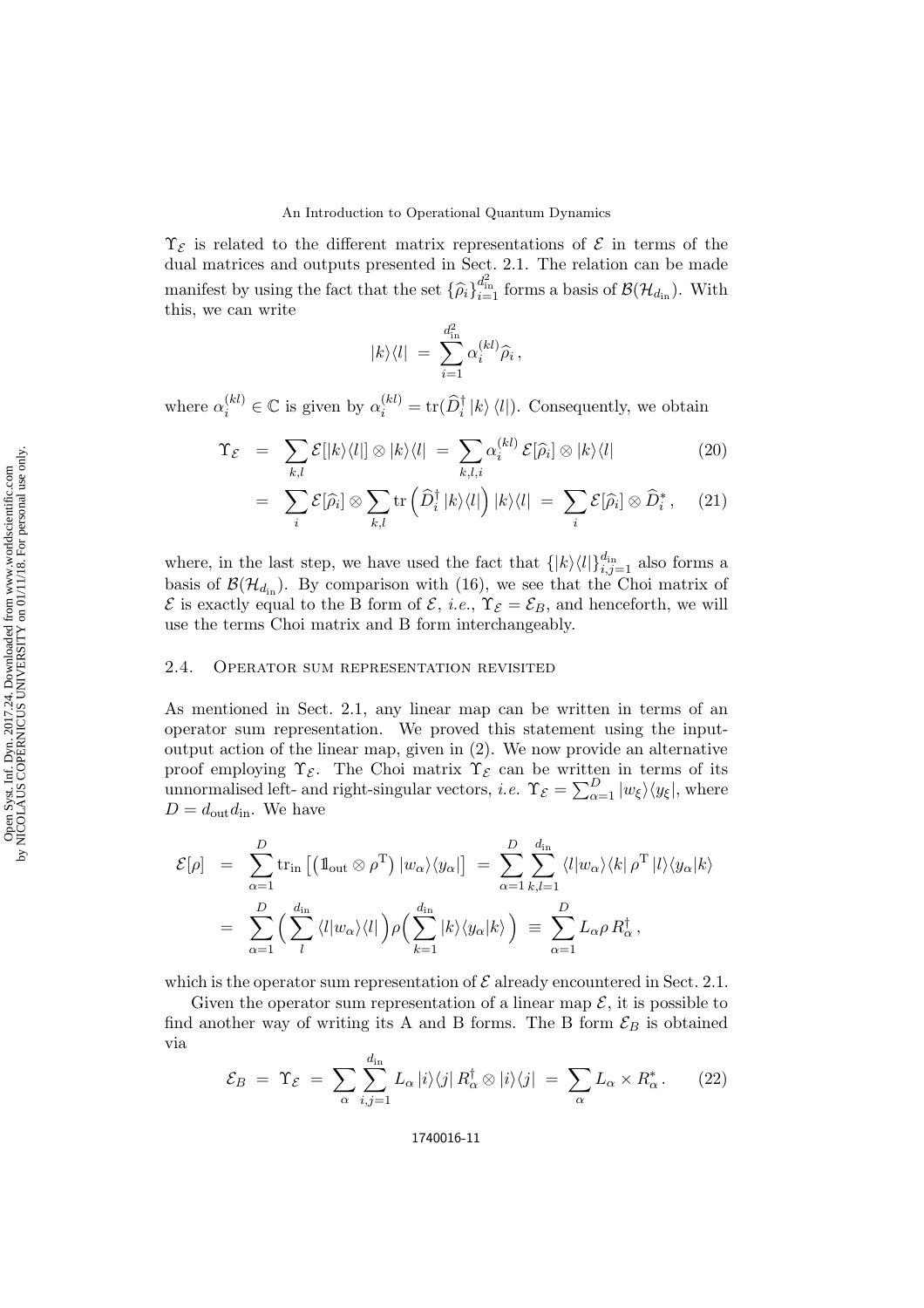Correspondingly, the A form of  $\mathcal E$  can be written as [93]

$$
\mathcal{E}_A = \sum_{\alpha} L_{\alpha} \otimes R_{\alpha}^* \,. \tag{23}
$$

Indeed, substituting (23) into (14), we obtain

$$
(\mathcal{E}[\rho])_{rs} = \sum_{r's'} (\mathcal{E}_A)_{rs;r's'} \rho_{r's'} = \sum_{\alpha} \sum_{r's'} (L_{\alpha})_{rr'} \rho_{r's'} (R_{\alpha}^*)_{ss'}
$$

$$
= \left(\sum_{\alpha} L_{\alpha} \rho R_{\alpha}^{\dagger}\right)_{rs}.
$$

The operators  $\{L_{\alpha}, R_{\alpha}\}\$  are operationally different from  $\{\hat{\rho}'_i, D_i\}$  in (16). A quantum map in the form  $\mathcal{E}_A$  ( $\mathcal{E}_B$ ) is obtained by tensor (outer) product of the former, and outer (tensor) product of the latter. Therefore, in clear analogy to the corresponding statement for the B form and the operator sum representation, we can recover the tomographic representation of  $\mathcal E$  via a singular value decomposition of  $\mathcal{E}_A$ .

# 2.5. Properties of quantum maps

The four representations derived above (input-output, operator sum, A form and B form) are valid for any linear map on a finite-dimensional complex operator space. However, not every such map represents the dynamics of a physical system. In order to do so, it must ensure that the statistical character of quantum states is preserved. Here, we lay out the mathematical constraints imposed on quantum maps by this requirement, and explore the corresponding implications for different representations.

#### 2.5.1. Trace preservation

Since the trace of the density operator represents its normalisation, a deterministic quantum map should be trace preserving (more general, trace non-increasing maps do not have this property, and represent probabilistic quantum processes). This requirement can be stated as

$$
\text{tr}(\rho') = \text{tr}(\mathcal{E}[\rho]) = \sum_{i} \text{tr}[\hat{\rho}'_i] \text{ tr}[\hat{D}_i^{\dagger} \rho] \qquad \forall \ \rho. \tag{24}
$$

Since  $tr[D_i^{\dagger} \hat{\rho}_i] = 1$ , by linearity, the trace-preservation condition holds iff  $\text{tr}(\hat{\rho}_i') = \text{tr}(\hat{\rho}_i)$ . That is, the map  $\mathcal E$  is trace preserving iff it is trace preserving on a basis of inputs. Equivalently, a map  $\mathcal E$  is trace preserving iff  $\sum_i (\operatorname{tr} \hat{\rho}'_i) \widehat{D}_i^* = 1.$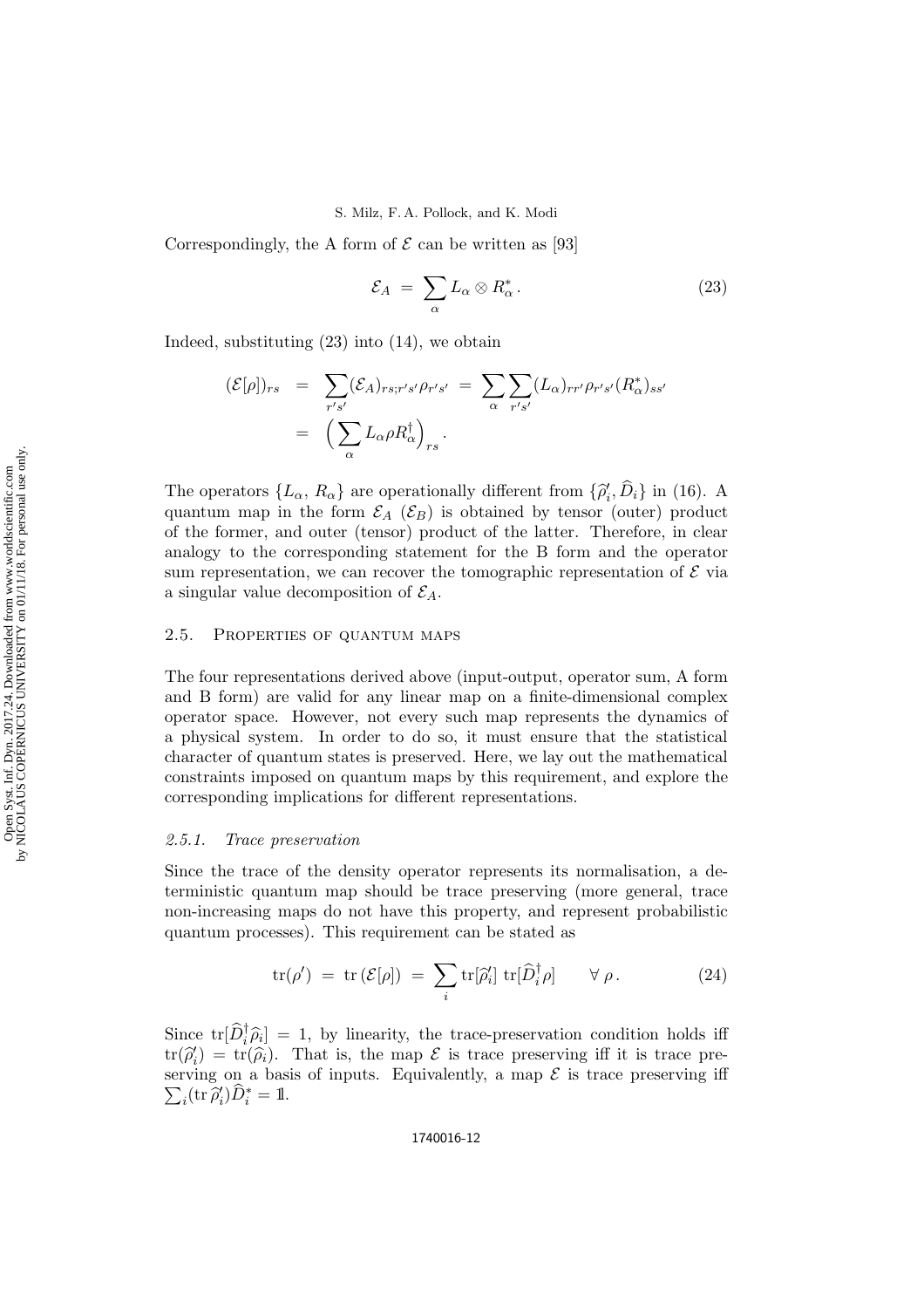Trace preservation can also be stated in a succinct way in terms of the operator sum representation. We have

$$
\operatorname{tr}\left(\mathcal{E}[\rho]\right) \;=\; \operatorname{tr}\left(\sum_{\alpha} L_{\alpha} \rho R_{\alpha}^{\dagger}\right) \;=\; \operatorname{tr}\left(\sum_{\alpha} R_{\alpha}^{\dagger} L_{\alpha} \rho\right),\tag{25}
$$

and hence  $\mathcal{E}$  is trace preserving for all  $\rho$  iff  $\sum_{\alpha} R_{\alpha}^{\dagger} L_{\alpha} = \mathbb{1}$ .

In a similar way, we can express trace preservation of  $\mathcal E$  in terms of the B form. If  $\mathcal E$  is trace preserving, we have  $tr(\mathcal E[\rho]) = tr(\rho)$  for all  $\rho$ . In terms of  $\mathcal{E}_B$ , this means

$$
\text{tr}(\mathcal{E}[\rho]) = \text{tr}\left[\left(\mathbb{1}_{\text{out}}\otimes\rho^{\text{T}}\right)\mathcal{E}_B\right] = \text{tr}\left[\rho^{\text{T}}\text{tr}_{\text{out}}(\mathcal{E}_B)\right] = \text{tr}(\rho), \quad (26)
$$

which is true iff  $tr_{out}(\mathcal{E}_B) = 1$ .

## 2.5.2. Hermiticity preservation

Given a valid quantum state as input, a physical quantum map should produce a valid quantum state as output; hence, it should preserve the hermiticity of the density operator. A map with this property satisfies  $\mathcal{E}[\rho] = (\mathcal{E}[\rho])^{\dagger}$ for all  $\rho = \rho^{\dagger}$ . In terms of output matrices and duals, this condition reads

$$
(\rho')^{\dagger} = \sum_{i} (\hat{\rho}'_{i})^{\dagger} \operatorname{tr}(\hat{D}_{i}\rho) = \sum_{i} \hat{\rho}'_{i} \operatorname{tr}(\hat{D}_{i}^{\dagger}\rho) = \rho' \qquad \forall \ \rho = \rho^{\dagger}.
$$
 (27)

If  $\mathcal E$  is hermiticity preserving, then its B form (Choi matrix)  $\mathcal E_B$  is Hermitian. This follows from the fact that hermiticity preservation of  $\mathcal E$  implies hermiticity preservation of  $\mathcal{E} \otimes \mathcal{I}_a$ , where  $\mathcal{I}_a$  is the identity map on an arbitrary ancilla. Consequently, the decomposition of  $\mathcal{E}_B$  in terms of its left- and right-singular vectors becomes an eigendecomposition, i.e.,

$$
\mathcal{E}_B = \sum_{\alpha=1}^D \lambda_\alpha \, |\alpha\rangle\langle\alpha| \;,
$$

where all the eigenvalues  $\lambda_{\alpha} \in \mathbb{R}$  and we have  $\langle \alpha | \alpha' \rangle = \delta_{\alpha \alpha'}$ . Hence, the action of  $\mathcal E$  can be written as

$$
\mathcal{E}[\rho] = \sum_{\alpha=1}^{D} \text{tr} \left[ \left( \mathbb{1}_{\text{out}} \otimes \rho^{\text{T}} \right) \lambda_{\alpha} | \alpha \rangle \langle \alpha | \right]
$$
  

$$
= \sum_{\alpha=1}^{D} \lambda_{\alpha} \left( \sum_{l=1}^{d_{\text{in}}} \langle l | \alpha \rangle \langle l | \right) \rho \left( \sum_{k=1}^{d_{\text{in}}} |k \rangle \langle \alpha | k \rangle \right) \equiv \sum_{\alpha=1}^{D} \lambda_{\alpha} \widetilde{K}_{\alpha} \rho \widetilde{K}_{\alpha}^{\dagger}, (28)
$$

which implies that the matrices  $\{L_{\alpha}, R_{\alpha}\}\$  of the map's operator sum representation satisfy  $L_{\alpha} = \pm R_{\alpha}$  for all  $\alpha$ . In fact, the ability to write the map's action in the form of (28) is a necessary and sufficient condition for hermiticity preservation [94, 44], as is the hermiticity of its B form  $\mathcal{E}_B$ .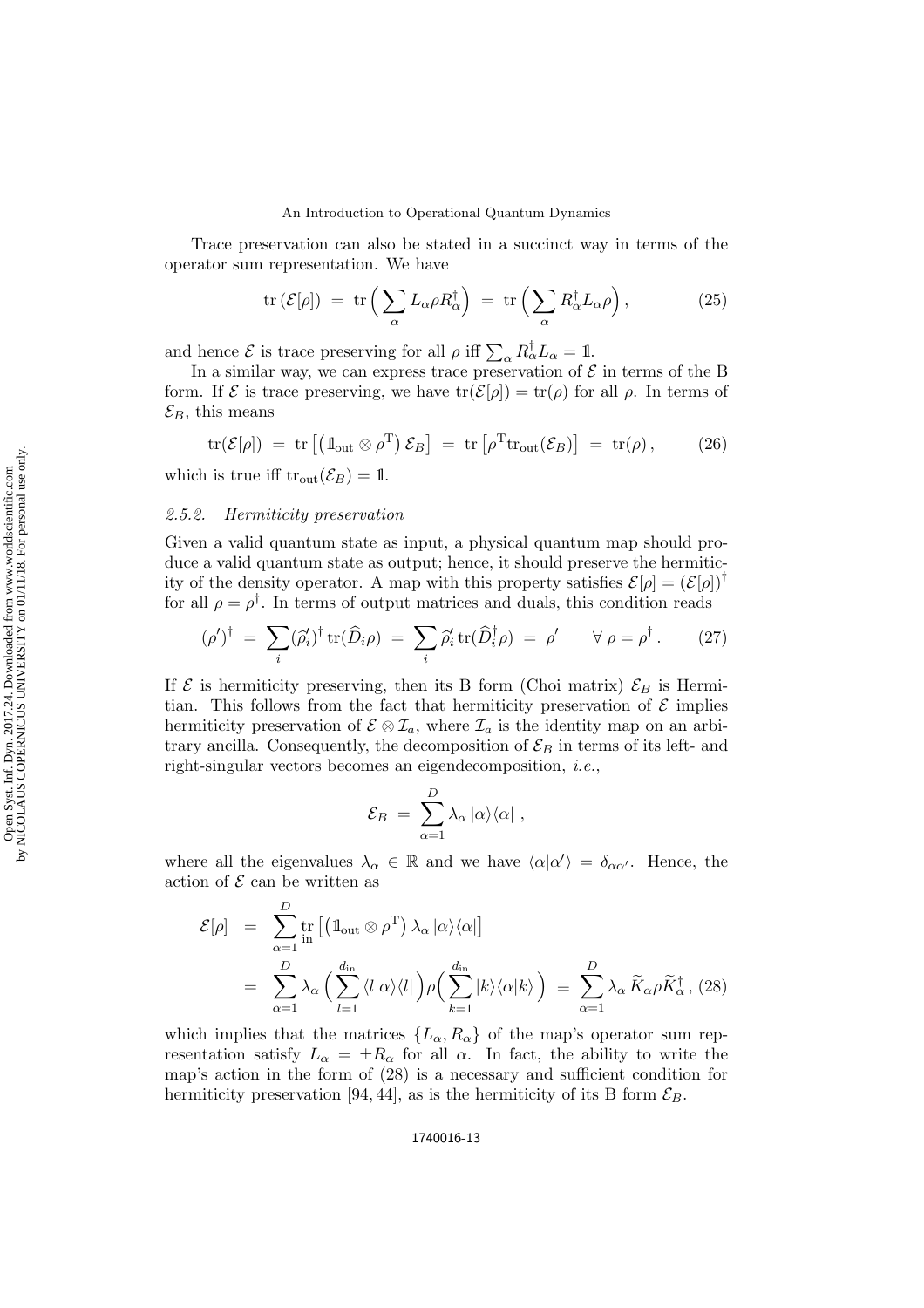# 2.5.3. Complete positivity

In addition to being hermiticity and trace preserving, a physical quantum map  $\mathcal E$  must be positive, *i.e.*, it must map positive matrices  $\rho$  to positive matrices  $\rho'$ . What is more, it must be *completely positive* (CP): any trivial extension  $\mathcal{E} \otimes \mathcal{I}_a$ :  $\mathcal{B}(\mathcal{H}_d) \otimes \mathcal{B}(\mathcal{H}_{n_a}) \to \mathcal{B}(\mathcal{H}_d) \otimes \mathcal{B}(\mathcal{H}_{n_a})$ , where  $\mathcal{H}_{n_a}$  is ndimensional and  $\mathcal{I}_a$  is the identity map on  $\mathcal{B}(\mathcal{H}_{n_a})$ , must also be positive. In other words, a meaningful operation  $\mathcal E$  that acts non-trivially only on a subset of the degrees of freedom of a quantum state should not yield a non-physical result:  $(\mathcal{E} \otimes \mathcal{I}_a)[\eta] \geq 0$  for any  $\eta \geq 0$  and any  $n \geq 1$ .

The above justification for CP is an operational one. However, CP also guarantees that the action of the (trace preserving) map comes from a joint unitary dynamics of the system with an environment, as proven by Stinespring in 1955 [90] (see Fig. 1). This result was recently generalised for trace non-increasing CP maps [19], which can, in principle, be physically realised within quantum mechanics as joint unitary dynamics with postselection.

If the map  $\mathcal E$  is CP, than its B form  $\mathcal E_B = \mathcal E \otimes \mathcal I ||I\rangle\langle I||$  is non-negative by definition,<sup>f</sup> and hence all its eigenvalues satisfy  $\lambda_{\alpha} \geq 0$ . This allows (28) to be further simplified:

$$
\mathcal{E}[\rho] = \sum_{\alpha=1}^{D} \left( \sum_{l=1}^{d_{\text{in}}} \sqrt{\lambda_{\alpha}} \langle l | \alpha \rangle \langle l | \right) \rho \left( \sqrt{\lambda_{\alpha}} \sum_{k=1}^{d_{\text{in}}} |k \rangle \langle \alpha | k \rangle \right) \equiv \sum_{\alpha=1}^{D} K_{\alpha} \rho K_{\alpha}^{\dagger}.
$$
 (29)

This form of the map was first noticed by Sudarshan et al. [91] in 1961 by means of eigendecomposition of  $\mathcal{E}_B$ . However, it is now commonly referred to as the Kraus form [65] and the  $d_{\text{out}} \times d_{\text{in}}$  matrices  $\{K_{\alpha}\}\$ are called the Kraus operators of  $\mathcal E$  [45, 46]. CP therefore implies that  $L_\alpha = R_\alpha$ ,  $\forall \alpha$  in the general operator sum representation of  $\mathcal{E}$ .

# Properties of the Kraus form

As in the case of general linear maps, the set of Kraus operators that corresponds to  $\mathcal{E}$  is not unique. Any set  $\{K'_{\mu}\}\$  of  $d_{\text{out}} \times d_{\text{in}}$  matrices that is related to  ${K_{\alpha}}$  by an isometry gives rise to the same map, *i.e.*,  ${K'_{\mu}}$ related to  $\{K_{\alpha}\}\$  by an isometry gives rise to the same map, *i.e.*,  $\{K'_{\mu} = \sum_{\alpha'}(U)_{\mu\alpha'}K_{\alpha'}\}\$ , where  $U^{\dagger}U = \mathbb{1}$ , is also a valid set of Kraus operators for  $\mathcal{E}$ . The minimal number of operators needed for the operator sum representation of a CP map  $\mathcal E$  is called its Kraus rank. It coincides with the rank of the Choi state  $\Upsilon_{\mathcal{E}}$  [94].

Every CP map allows for a canonical Kraus decomposition, where the number of Kraus operators is minimal and they are mutually orthogonal, *i.e.*,  $tr(K_{\alpha} K_{\alpha'}^{\dagger}) \propto \delta_{\alpha\alpha'}$ . In fact, the Kraus decomposition derived in (29) is

<sup>&</sup>lt;sup>f</sup>It is clear from this that CP also implies hermiticity preservation.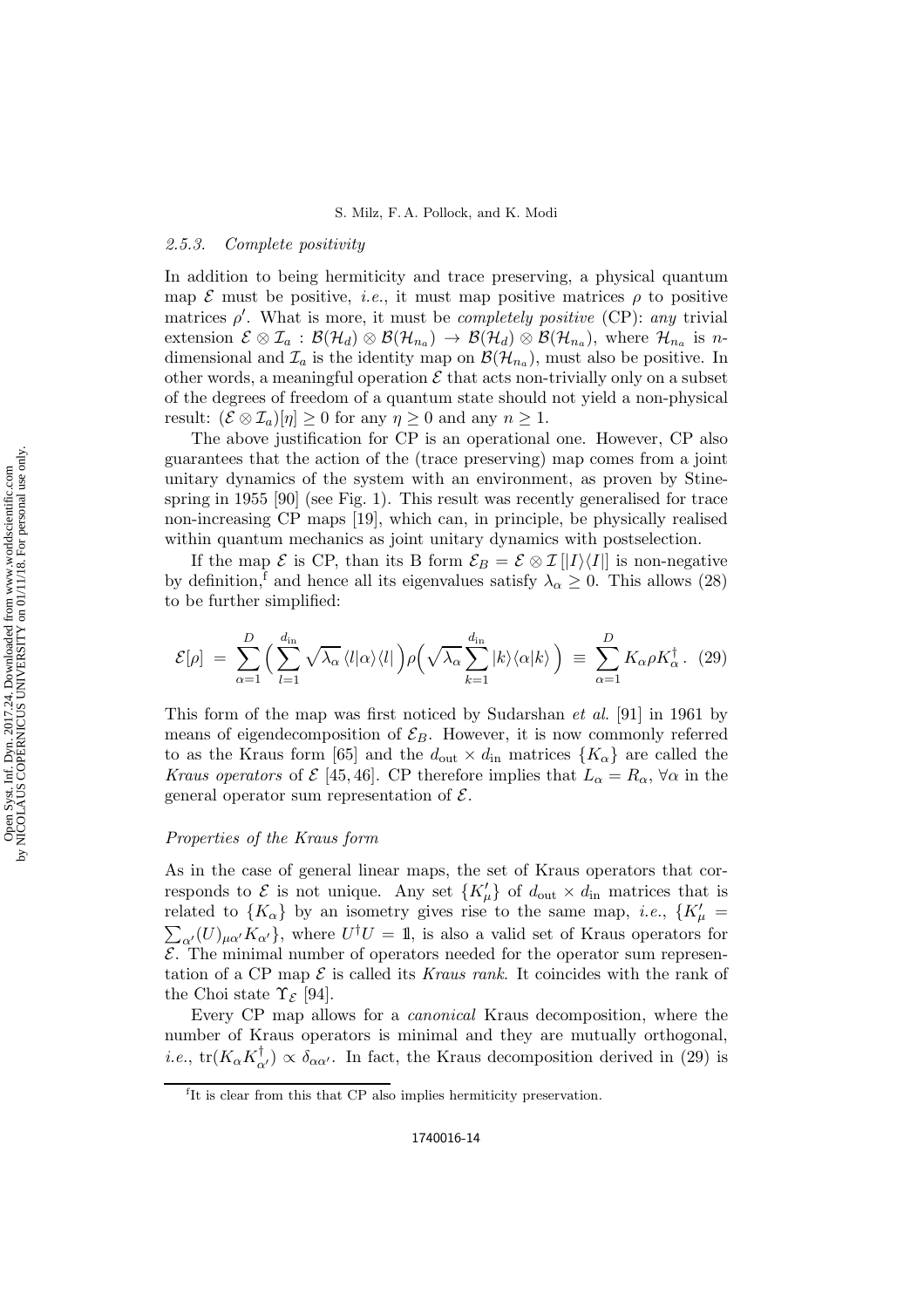

Fig. 3: Converting between different representations. Even though we have not drawn the corresponding arrows explicitly, it is, e.g., possible to get from the A form to the operator sum representation by reshuffling followed by a singular value decomposition (SVD) (analogously for B form to input/output representation).

already canonical:

$$
\text{tr}(K_{\alpha}K_{\alpha'}^{\dagger}) = \sum_{k,l} \sqrt{\lambda_{\alpha}\lambda_{\alpha'}} \text{tr}(\langle l|\alpha\rangle\langle l|k\rangle\langle\alpha'|k\rangle) = \lambda_{\alpha}\delta_{\alpha\alpha'}.
$$
 (30)

So far, we have shown that the action of a CP map can be expressed in terms of a Kraus decomposition. The inverse of this statement is also true. If the action of a map  $\mathcal E$  can be written as  $\mathcal E[\rho] = \sum_{\alpha} K_{\alpha} \rho K_{\alpha}^{\dagger}$ , then

$$
\left(\mathcal{E}\otimes\mathcal{I}_a\right)[\eta] \ = \ \sum_{\alpha}(K_{\alpha}\otimes\mathbb{1})\eta(K_{\alpha}^{\dagger}\otimes\mathbb{1}) \ = \ \sum_{\alpha}[(K_{\alpha}\otimes\mathbb{1})\sqrt{\eta}\,][\sqrt{\eta}\,(K_{\alpha}^{\dagger}\otimes\mathbb{1})],\tag{31}
$$

where  $\sqrt{\eta}$  exists and is positive due to the positivity of  $\eta$ . The last term in (31) is of the form  $\sum_{\alpha} A_{\alpha} A_{\alpha}^{\dagger}$  which is positive, as every term  $A_{\alpha} A_{\alpha}^{\dagger}$  is positive on its own. As this is true independent of the size of  $\eta$ , we have shown that  $\mathcal{E} \otimes \mathcal{I}_a$  is positive if the action of  $\mathcal{E}$  can be written in terms of a Kraus decomposition. This means that a map  $\mathcal E$  is CP iff its action can be written in terms of a Kraus decomposition. Equivalently,  $\mathcal{E}$  is CP iff  $\mathcal{E}_B$  is positive, which implies that a map for which  $\mathcal{E} \otimes \mathcal{I}_a \geq 0$ , for all  $\dim(\mathcal{H}_{n_a}) \leq d$ satisfies  $\mathcal{E} \otimes \mathcal{I}_a \geq 0$ , for any dimension of  $\dim(\mathcal{H}_{n_a})$ .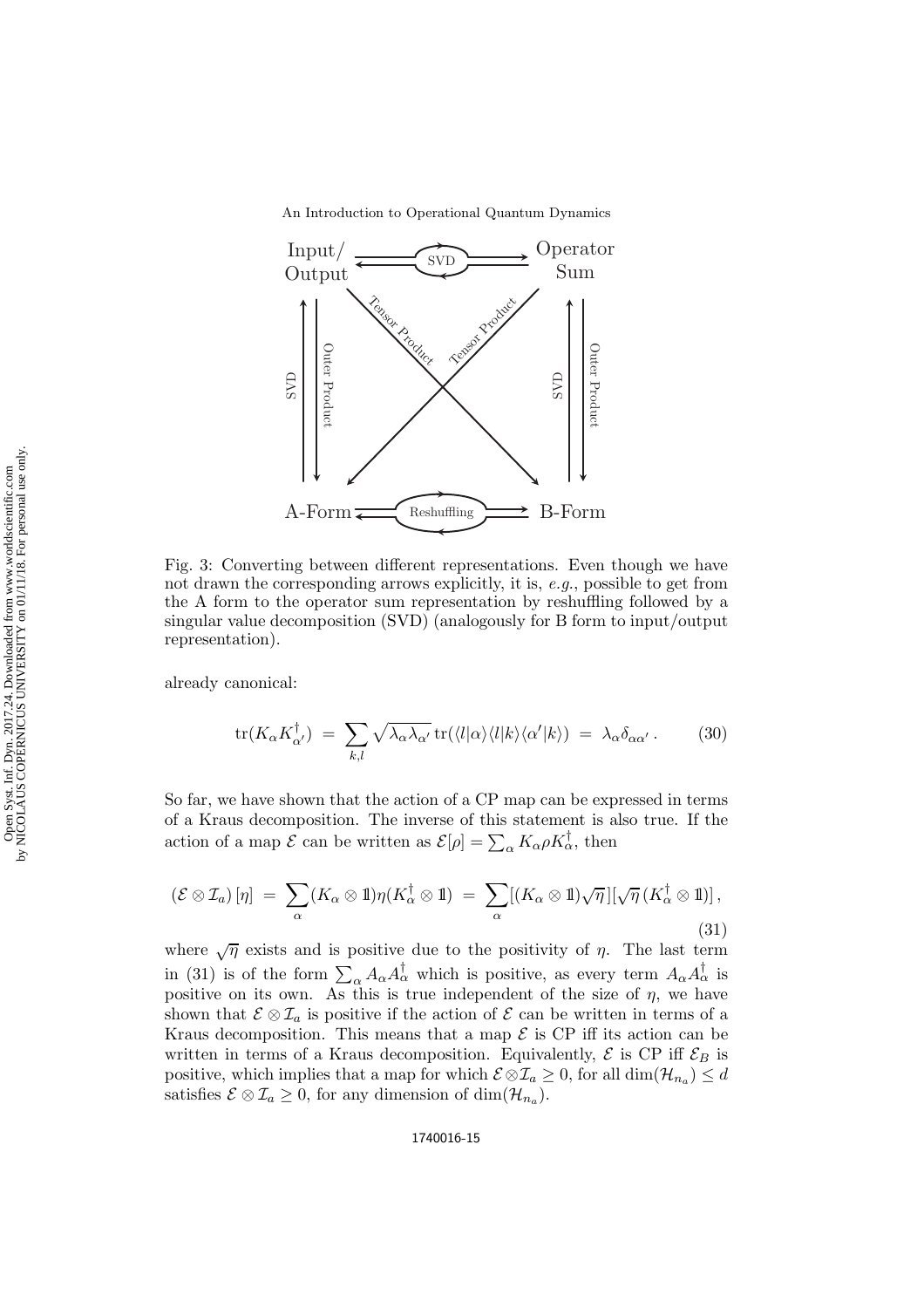# 2.6. REPRESENTATIONS OF QUANTUM MAPS — A SUMMARY

All the representations introduced above constitute different concrete ways of expressing the action of the same abstract map  $\mathcal{E}$ . This situation is reminiscent of differential geometry, where (abstract) geometrical objects can be expressed in terms of different coordinate systems. And, just like in differential geometry, where "in practice few things are more useful than a well-chosen coordinate system" [8], which representation of  $\mathcal E$  is most advantageous depends on the respective experimental or computational context.

While the A form does not possess particularly nice mathematical properties, even for the case of quantum maps, the fact that its action can be written in terms of a simple matrix multiplication, makes it appealing for numerical simulations (where differential equations must often be expressed in vector form). On the other hand, the properties of the B form make it easy to check whether or not a map corresponds to a physical process. It also embodies the CJI between quantum maps and quantum states, which can be used for the ancilla-assisted tomography of quantum maps.

The tomographic representation of  $\mathcal E$  is closest in spirit to the experimental reconstruction of the action of  $\mathcal{E}$ . Given the experimentally obtained input/output relation between a basis of inputs and their corresponding outputs, it allows one to directly infer the action of  $\mathcal E$  on an arbitrary input state.

Lastly, the operator sum representation is particularly advantageous from a theoretical point of view. Proving that the dynamics of an open system for a particular initial state is CP amounts to showing that it can be written in terms of a Kraus decomposition [46, 4, 82, 74], and the existence of a minimal Kraus decomposition can be employed to show the existence of generalised Stinespring dilations [19, 20].

The above list of applications of different representations is by no means exhaustive, but it gives a flavour of when they are each most useful. We have summarised the different representations and their properties in Table 1, while Fig. 3 depicts how to convert from one representation to another.

We end this section by mentioning that all the above results can also be depicted and derived in a graphical way by means of tensor network calculus. This powerful graphical framework allows to — amongst others — represent quantum maps and their different representations [71, 85, 9, 100] and can also be used for the description of higher level quantum maps that we will discuss in Sect. 3 [99].

#### 3. Generalisations of Quantum Maps

The quantum maps described in the previous section take the initial state  $\rho$  of the system at a particular point in time  $t_0$  to that at a particular later time t.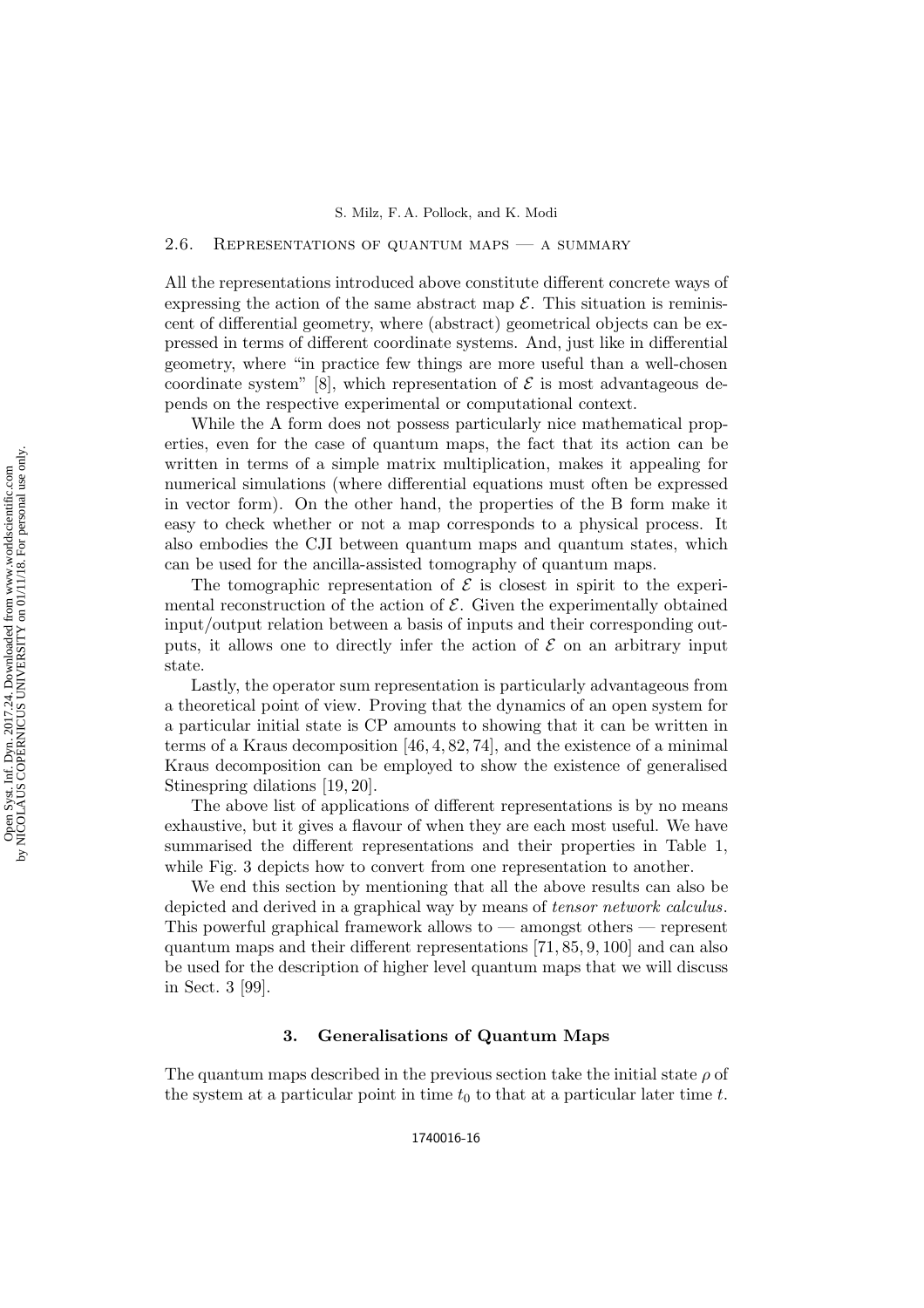|        | Kraus<br>(Operator Sum)                                      | Input/Output<br>(Tomographic)                                                                                                             | Sudarshan B form<br>(Choi Matrix)                                                                                                                                                                                                                                                                                                            | Sudarshan A Form                                           |
|--------|--------------------------------------------------------------|-------------------------------------------------------------------------------------------------------------------------------------------|----------------------------------------------------------------------------------------------------------------------------------------------------------------------------------------------------------------------------------------------------------------------------------------------------------------------------------------------|------------------------------------------------------------|
| Rep.   | $\{L_{\alpha}, R_{\alpha}\}\$                                | $\{\widehat{\rho}_i', \widehat{D}_i\}$                                                                                                    | $\mathcal{E}_B = \left\{ \begin{array}{c} \sum_i \widehat{\rho}_i' \otimes \widehat{D}_i^* \\ \sum_{\alpha} L_{\alpha} \times R_{\alpha}^* \end{array} \right. \left  \mathcal{E}_A = \left\{ \begin{array}{c} \sum_i \widehat{\rho}_i' \times \widehat{D}_i^* \\ \sum_{\alpha} L_{\alpha} \otimes R_{\alpha}^* \end{array} \right. \right.$ |                                                            |
| Action | $\rho' = \sum_{\alpha} L_{\alpha} \rho R_{\alpha}^{\dagger}$ | $\rho' = \sum_i \hat{\rho}'_i \operatorname{tr}(\widehat{D}_i^{\dagger} \rho)$                                                            | $\rho' = \text{tr}_{\text{in}}[(\mathbb{1}_{\text{out}} \otimes \rho^{\text{T}}) \mathcal{E}_B]$                                                                                                                                                                                                                                             | $ \rho'\rangle\rangle = \mathcal{E}_A  \rho\rangle\rangle$ |
| TP     | $\sum_{\alpha} R_{\alpha}^{\dagger} L_{\alpha} = 1$          | $\sum_i \text{tr}(\hat{\rho}_i')\hat{D}_i^{\dagger} = 1$                                                                                  | $\text{tr}_{\text{out}}(\mathcal{E}_B) = \mathbb{1}_{\text{in}}$                                                                                                                                                                                                                                                                             |                                                            |
| HP     | $L_\alpha = \pm R_\alpha \ \ \forall \ \alpha$               | $\widehat{\rho}_{i}^{\dagger}=\widehat{\rho}_{i}~~\forall~i$<br>$\Rightarrow$ $(\hat{\rho}'_i)^{\dagger} = \hat{\rho}'_i \quad \forall i$ | ${\cal E}_B^\dagger = {\cal E}_B$                                                                                                                                                                                                                                                                                                            |                                                            |
| CP     | $L_{\alpha} = R_{\alpha} \ \ \forall \alpha$                 | $\sum_i \widehat{\rho}'_i \otimes \widehat{D}_i^* \geq 0$                                                                                 | $\mathcal{E}_B \geq 0$                                                                                                                                                                                                                                                                                                                       |                                                            |

An Introduction to Operational Quantum Dynamics

Table 1: Linear maps in different representations. Note that the A form does not possess particularly nice properties for trace preserving (TP), hermiticity preserving (HP) or completely positive (CP) maps. hermiticity preservation for the Input/Output representation is denoted only for the case where all inputs  $\hat{\rho}_i$  are Hermitian.

Consequently, they allow for the calculation of two-time correlation functions between observables. Their experimental reconstruction, as introduced in Sect. 2.2, is well-defined if the relation between input and output states is linear; this, in turn, means that the system can be prepared independently of its environment. We will see below that this implies that the system and environment are in a product state  $\rho \otimes \tau_e$  at  $t_0$ . If the experimental situation is such that the initial system state is correlated with the environment, or multi-time correlation functions are of interest, quantum maps from density operators to density operators are neither well-defined nor sufficient as a description of the experimental situation.

We first discuss the problem of initial correlations, and various attempts to solve it. We will then offer an operational resolution, which opens up the door to describe arbitrary quantum processes.

# 3.1. Initial correlation problem

In the late 1990s and early 2000s, experimentalists began reconstructing quantum gates — the fundamental elements of a quantum computer  $-$  by means of quantum process tomography [17, 23, 42, 58, 63, 64, 66, 67, 96]. Ideally a quantum gate is a unitary operation, but in practice they can be noisy. Therefore, the results of these experimental reconstructions were expected to be CP quantum maps. Yet, to the surprise of many researchers, the reconstructed maps were often not CP, and it was not clear why.

This initiated a flurry of theoretical explanations, one of which suggested that, if the initial state of the system is correlated with its environment, the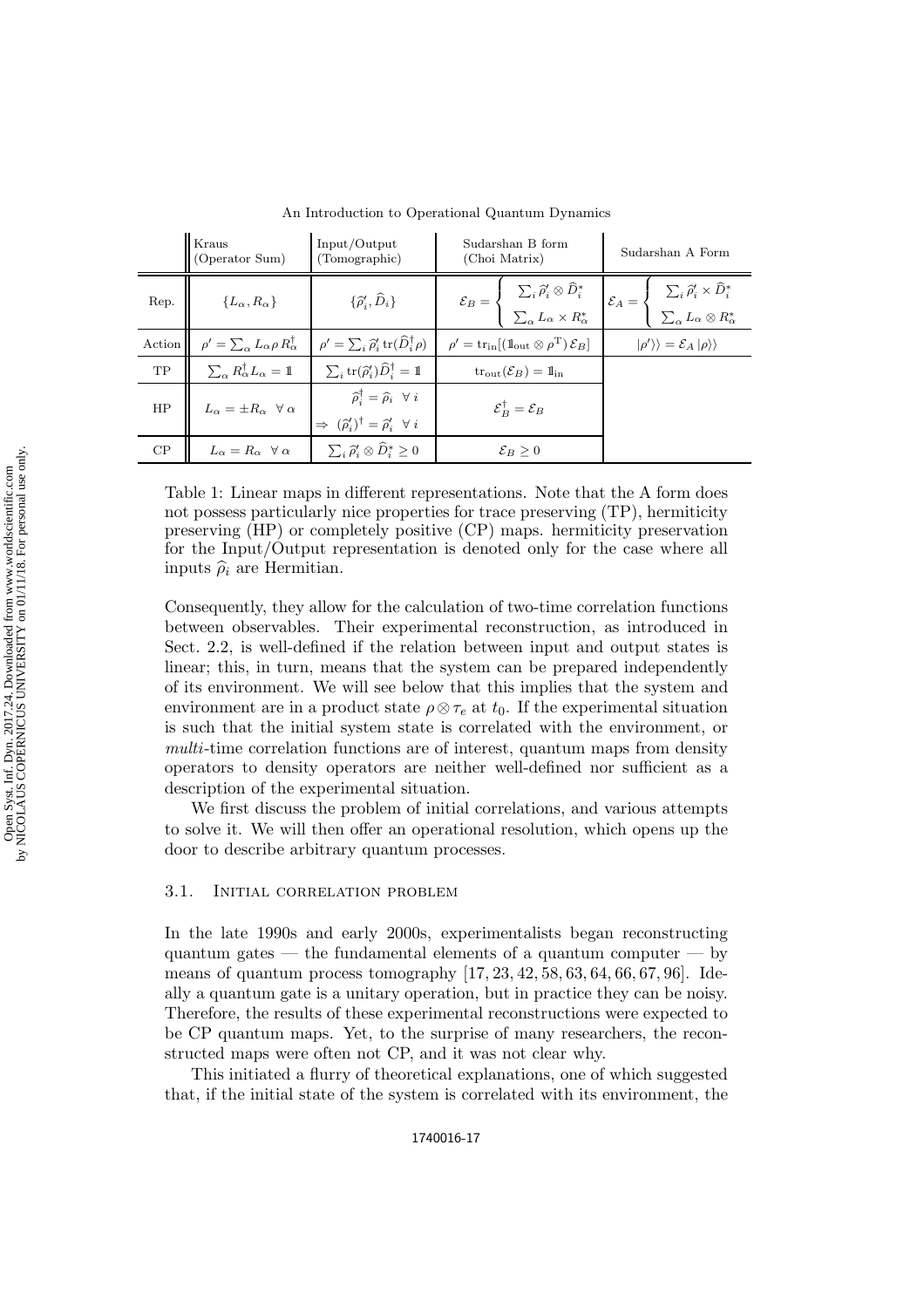quantum map describing the dynamics of the system need not be completely positive [88]. As mentioned above, Stinespring's theorem [90] guarantees that any CP dynamics for the system s can be thought of as coming from unitary dynamics of the system with an environment e. However, this construction assumes that the initial state of the system-environment  $(se)$  state is uncorrelated — a very restrictive assumption in practice. For instance, consider the case where the initial se state at  $t_0$  is uncorrelated, meaning that the dynamics to some later  $t_1$  is CP. In general, at  $t_1$  the state of se will be correlated, and if we want to describe the dynamics from  $t_1$  to later  $t_2$ , the quantum maps discussed in Sect. 2 no longer apply.

# 3.1.1. Not completely positive maps, not completely useful

As most clearly elucidated by Pechukas in his seminal paper [69] (and in a subsequent exchange between him and Alicki [3, 70]), a map whose argument is the state of s is both completely positive and linear iff there are no initial se correlations. Pechukas originally proved the theorem for qubits, but it was later generalised to d-dimensional systems in [44]; here, we give a version of this result that closely resembles [81].

Pechukas introduced an assignment map  $\mathfrak{A}: \mathcal{B}(\mathcal{H}_{d_s}) \to \mathcal{B}(\mathcal{H}_{d_s} \otimes \mathcal{H}_{d_e}),$ which assigns a se operator for every s state, with a consistency condition:  $\text{tr}_e \mathfrak{A}[\rho] = \rho$  for all  $\rho$ . Concatenating the assignment map  $\mathfrak A$  with a unitary  $U_{se}$ , and tracing over e, gives a map  $\mathfrak{E}$ :

$$
\mathfrak{E}[\rho] = \text{tr}_e \left\{ U_{se} \mathfrak{A}[\rho] U_{se}^\dagger \right\} \equiv \text{tr}_e \left\{ U_{se} \rho_{se}^0 U_{se}^\dagger \right\}.
$$
 (32)

The unitary  $U_{se}$  and trace over e are both CP maps; therefore, if we require that  $\mathfrak A$  is linear and CP, then it follows that  $\mathfrak E$  must also have these properties (and is therefore a legitimate quantum map of the sort discussed in the previous section).

Now, for a consistent and CP assignment it follows that, for a basis  $\{\hat{\rho}_i\}$ consisting of pure states,  $\mathfrak{A}[\hat{\rho}_i] = \hat{\rho}_i \otimes \tau_{ei}$ , where  $\tau_{ei}$  have to be density operators (as required for positivity of the assignment). By the same argument, the action of the assignment map must also give a product se state on any pure state. Let us take a pure state not in the basis and linearly express it as  $\sigma = \sum_i c_i \hat{\rho}_i$ , where  $c_i$  are real, with  $\sum_i c_i = 1$ , but not necessarily position of the conjunction of the conjunction  $\sum_i c_i = 1$ tive. The action of the assignment map gives us  $\sum_i c_i \hat{\rho}_i \otimes \tau_{ei} = \sum_i c_i \hat{\rho}_i \otimes \tau_{ei}$ and, therefore,  $\tau_{ei} = \tau_e \forall i$ . That is, the initial se state is uncorrelated:  $\mathfrak{A}[\rho] = \rho \otimes \tau_e$ . Conversely, if the initial se state  $\rho_{se}^0$  is correlated, then either complete positivity or linearity must be abandoned<sup>g</sup>  $[3, 70]$ .

From an experimental standpoint, this state of affairs is problematic. On the one hand, complete positivity is a useful property — giving up  $\text{CP}$ 

 ${}^{\text{g}}$ Another option is to give up consistency, but this too is not desirable. We will address this matter in some detail at the end of this subsection.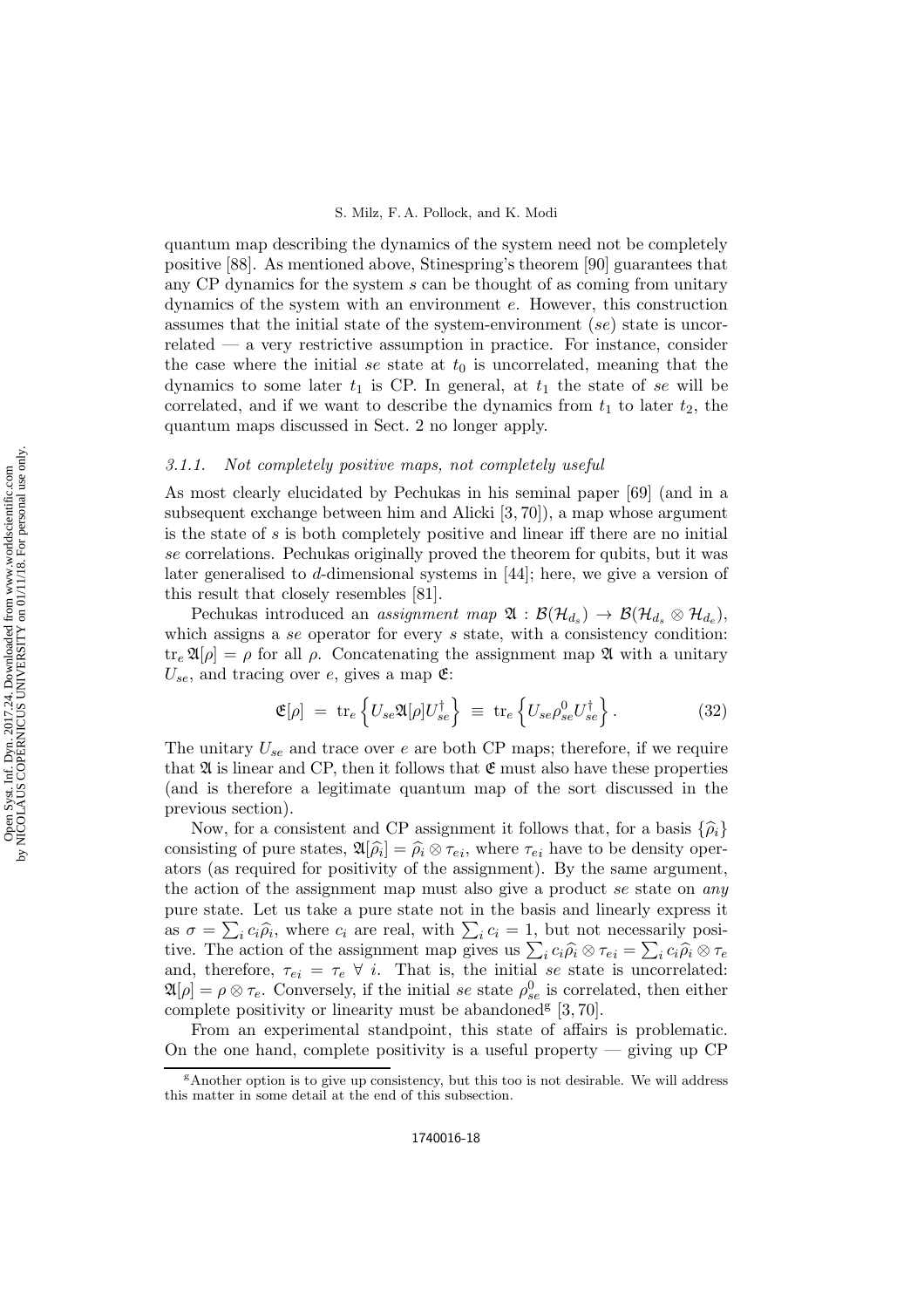An Introduction to Operational Quantum Dynamics



Fig. 4: A simple circuit, for which the reduced dynamics of s is not describable by a CP quantum map when  $\rho_{se}^0$  is initially correlated.

means giving up the Holevo quantity [55], data processing inequality [13], and entropy production inequality  $[6]$  — and a CP description naturally predicts the physical fact that one always reconstructs positive probabilities (even for correlated preparations). On the other hand, dropping linearity is not a viable option either: complete tomography is not possible when the dynamics is nonlinear — at least not in a finite number of experiments.

Giving up either is undesirable; however, faced with this choice, many researchers have opted to relinquish complete positivity of dynamics in favour of a framework for open dynamics based on not-completely positive (NCP) maps [89, 44]. In brief, NCP maps  $\mathfrak{E}^{\text{NCP}}$  are linear maps that preserve positivity for some subset of the space of system density operators, but fail to do so on the remaining set. They take as their starting point an assignment map  $\mathfrak{A}$ , as above, but do not require it to produce a positive se operator for all inputs. Instead,  $\mathfrak{A}$  is required to be consistent, such that  $\mathfrak{A}[\text{tr}_e \rho_{se}^0] = \rho_{se}^0$ for some correlated  $\rho_{se}^0$ , and the action of  $\mathfrak{C}^{\text{NCP}}$  is only defined on the set  $\{\rho : \mathfrak{A}[\rho] \geq 0\}$  (which always contains  $\text{tr}_e \rho_{se}^0$ ), called the compatibility domain of the map. Its action can then be defined through the dilation in (32), which will only result in a positive output when  $\rho$  is in the compatibility domain.

While mathematically well-defined (though not unique), the NCP framework lacks a clear link to the operational reality of quantum dynamics. It assumes that there is a family of initial system states (the compatibility domain) available, and that the experimenter knows exactly which of these states is the input in each run of the experiment. However, unlike in a classical stochastic process — where an experimenter can observe initial and final states of a system without disturbing it — there is no operational mechanism for identifying which initial state  $\rho$  will undergo the evolution in the quantum case. That is, there is no way for the experimentalist to differentiate between initial states in any given run without disturbing the system, and hence changing the correlations between s and e. Without such a mechanism, the concept of a compatibility domain becomes a purely mathematical notion, void of physical meaning. Instead, the experimenter is presented in each run with a fixed average se state, which they can then prepare by performing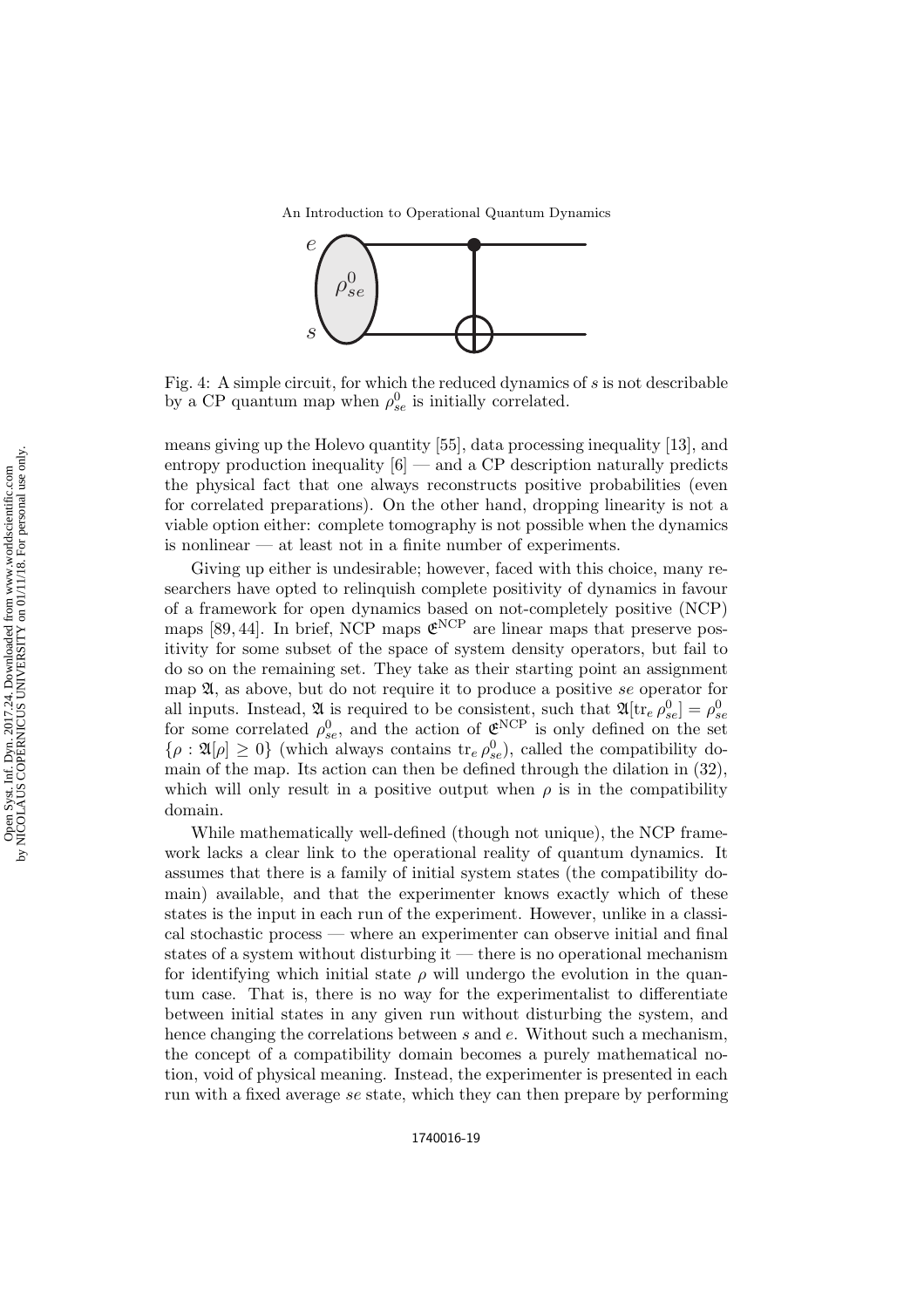a control operation.

In other words, there is no unambiguous way to go into the laboratory and directly reconstruct a NCP map through process tomography. In fact, if one were to attempt such a reconstruction, it would quickly become apparent that the dynamics depends not on the initial state, but on how that state is prepared. To see this more clearly, consider the two-qubit circuit in Fig. 4 with initially correlated pure state  $\rho_{se}^0 = |\psi\rangle\langle\psi|$ , where  $|\psi\rangle = \frac{1}{\sqrt{\pi}}$  $\frac{1}{2}(\mu |00\rangle + \nu |11\rangle),$ and an se dynamics given by a CNOT gate. An experimenter wishing to tomographically reconstruct the dynamics of just one of the qubits would have to prepare a variety of initial system states (we will return to this point later). Say they intended to prepare the initial state  $|0\rangle\langle 0|$ . This would involve making a projective measurement (for sake of argument, in the computational basis  $\{|0\rangle, |1\rangle\}$  followed by a unitary transformation that depends on the outcome — 1l in the case that the outcome corresponding to projector  $\Pi_0 = |0\rangle\langle 0|$  is observed, and  $\sigma_x$  in the case that the outcome corresponding to  $\Pi_1 = |1\rangle\langle 1|$  is observed. However, the state of the environment qubit, and hence the subsequent dynamics, would also depend on the measurement outcome:

$$
\tau_{e|0} = \operatorname{tr}_s \{ \Pi_0 \otimes \mathbb{1} |\psi\rangle\langle\psi|\} = |0\rangle\langle0| \neq \tau_{e|1} = \operatorname{tr}_s \{ \Pi_1 \otimes \mathbb{1} |\psi\rangle\langle\psi|\} = |1\rangle\langle1|.
$$

That is, despite the fact that the initial state is the same in these two cases, the final density operator differs (in fact, the two different output states are orthogonal). Choosing a different preparation procedure will not alleviate these issues, and similar problems arise for any initially correlated state. This leads us to conclude that there is no unique way to prepare a state, and the preparation procedure plays a role in determining the future evolution [59].

Let us take this argument one step further and attempt to perform quantum process tomography by preparing the basis states with projections. For simplicity, we will confine the tomography to the  $x - z$  plane of the Bloch sphere. We prepare basis states  $\Pi_0$  and  $\Pi_1$  by projecting the system in the z basis, and basis state  $\Pi_+ = |+\rangle\langle+|$  by projecting in the system in the x basis. In the latter case, sometimes we will find the system in state  $\Pi = \vert - \rangle \langle - \vert$ , which is linearly related to the basis states as  $\Pi_{-} = \Pi_0 + \Pi_1 - \Pi_{+}$ . The output states corresponding to basis states  $\Pi_0$ ,  $\Pi_1$ ,  $\Pi_+$  are easily computed to be  $\Pi_0$ ,  $\Pi_0$ ,  $\Pi_+$ . And similarly, by examining the global dynamics we find that  $\Pi$ <sub>-</sub> maps to itself. However, if we try to construct a linear map using the input/output data, we find that it predicts  $\Pi$ <sub>-</sub> will be mapped to matrix  $\Pi_0 + \Pi_0 - \Pi_+$ , which is non-positive. The constructed map is therefore NCP. and it makes a nonsensical prediction. Clearly, we can prepare  $\Pi$  and observe the subsequent output of the process. But the constructed map does not capture this physics, and we have to conclude that NCP maps are not useful. Indeed, there are many examples where quantum process tomogra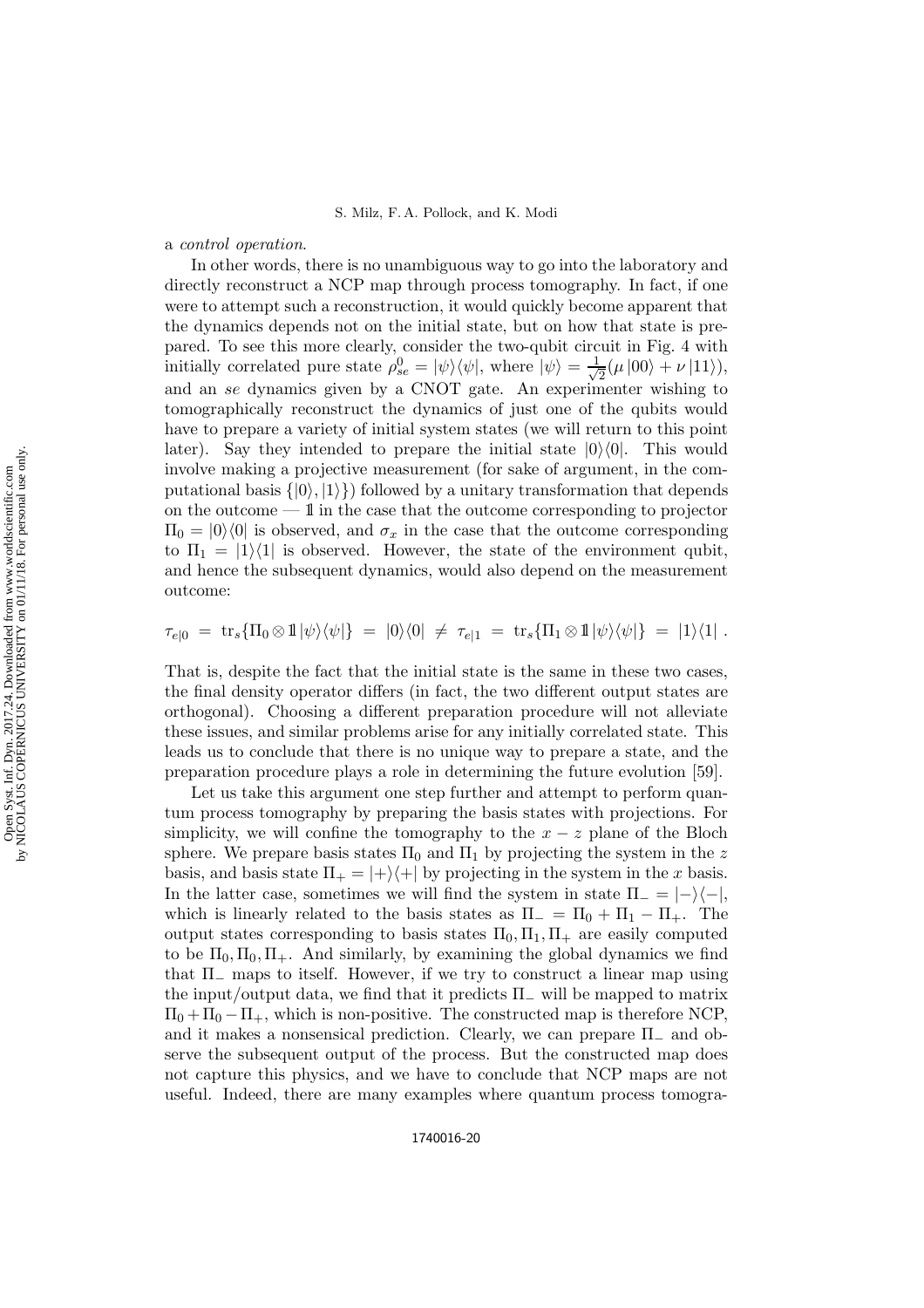phy, without properly taking the preparation procedure into account, leads to NCP and nonlinear maps<sup>h</sup> [62].

Before introducing a resolution to the problem of initial correlations, we discuss the matter of giving up consistency to retain CP and linearity of the dynamics. Research along these lines led to the claim that "vanishing quantum discord is necessary and sufficient for completely positive maps" [86] which received a great deal of attention, but then was subsequently proven to be incorrect [12], leading to an erratum [87]. In [82], it was shown that if the initial se state has vanishing quantum discord, then a CP map can be ascribed to the dynamics of s. Consequently, by projectively measuring the system part of any initial state  $\rho_{se}^0$  — which will always produce a discord zero state — one can associate a CP map from the measurement outcome at the initial time to the quantum state at the final time. The problem with this approach is that the CP maps depend on the choice of measurement, which does not depend on the pre-measurement state of the system. The corresponding assignment map is therefore not consistent, and one is left with only a partial description of the dynamics (with similar issues to the example above).

## 3.1.2. Operational resolution: superchannels

As already mentioned, the first step of any experiment is to prepare the system in a desired state by applying a control operation. The control operations can be anything, including unitary transformations, projective measurements, projective measurements followed by a unitary transformation (like in the example above) and everything in-between. Mathematically, a control operation  $A_s$  is just a (trace non-increasing) CP quantum map (as described in Sect. 2). In a dilated picture the final state is related to the control operation as the following:

$$
\rho' = \text{tr}_{e} \{ U(\mathcal{A}_{s} \otimes \mathcal{I}_{e}[\rho_{se}^{0}]) U^{\dagger} \} \equiv \mathcal{M}[\mathcal{A}_{s}], \qquad (33)
$$

where we have defined the *superchannel*  $\mathcal{M}$  [60], a linear operator that maps preparations to final states. From here on we omit the subscript s on the control operation  $\mathcal{A}_s$ , and assume it only acts on the system.

From (33), it is clear that the superchannel is linear in the same way as  $\mathcal{E}$ , as argued at the beginning of Sect. 2. The set of all control operations is isomorphic to the set of positive  $d^2 \times d^2$  matrices of trace less than or equal to d (the B forms of control operations). Henceforth, whenever we write  $A$ , we always mean this representation of the control operation, if not explicitly

 $h$ On the other hand, it is possible to construct a meaningful map where all preparations are projective [48], or with any other restricted set of preparations [57], when these are correctly accounted for.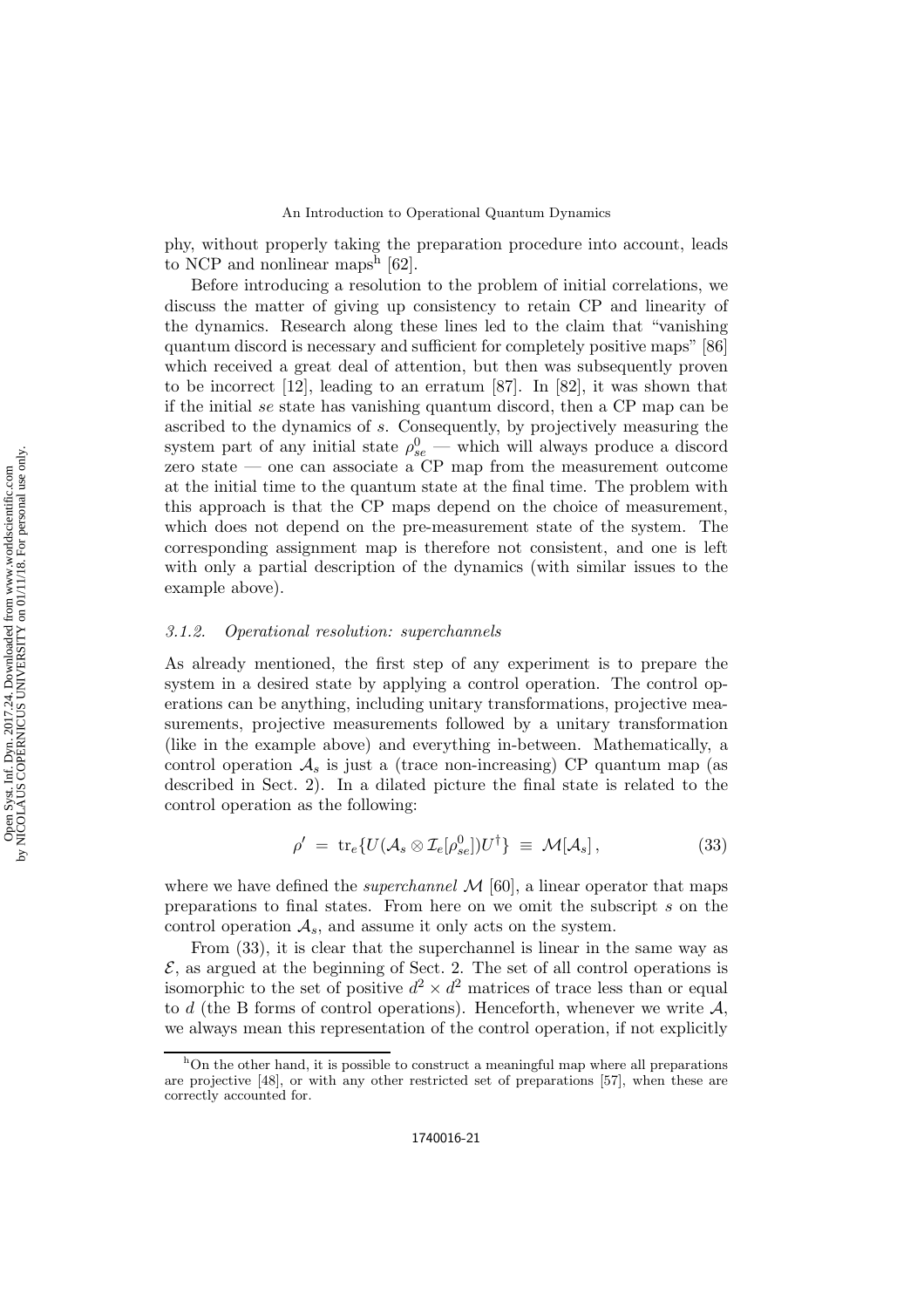stated otherwise. With this, by taking the square root of the initial state and combining it with U we can write the action of  $\mathcal M$ 

$$
\mathcal{M}[\mathcal{A}] = \sum_{\alpha} \mu_{\alpha} \mathcal{A} \mu_{\alpha}^{\dagger} \tag{34}
$$

with  $\mu_{\epsilon x} = \sqrt{\lambda_x} \langle \epsilon | U \otimes_s | \Psi_x \rangle_x^{\mathrm{T}_s}$  and  $\alpha = \epsilon x$ . Here  $\lambda_x$  and  $|\Psi_x \rangle$  are the eigenvalues and eigenvectors of  $\rho_{se}^0$  respectively and  $\otimes_s$  and  $T_s$  means a tensor product and transpose (in computational basis) on the space of s only respectively, while the normal matrix product applies to the space of e. The last equation is an analogue of (29); it is the Kraus representation for the superchannel, which means that it is CP [60]. In fact, the operators  $\mu_{\alpha}$ have similar properties to those in Sect. 2.5.3. and it is straightforward to show that  $\mathcal M$  is trace preserving in the sense that it maps trace preserving preparations to unit trace matrices. From a mathematical point of view, the superchannel is a CP map just as the ones encountered in Sect. 2, but with input and output spaces of different size, i.e.,  $M : \mathcal{B}(\mathcal{H})\otimes\mathcal{B}(\mathcal{H}) \to \mathcal{B}(\mathcal{H})$ . The CP nature of the superchannel also has an operational implication: Suppose we bring in an auxiliary system  $\alpha$  of dimension  $n$  and perform an entangling control operation  $\mathcal{A}_{sa}$ , before letting s undergo the process in question (*i.e.*, interact with  $e$ ). The complete positivity of the superchannel guarantees that the final state  $\rho'_{sa}$  will always be positive.

Operationally speaking, the superchannel is simply the logical consequence of the input/output picture presented at the very beginning of the paper; it maps the actual controllable inputs (the preparations  $\mathcal{A}$ ) to the actual measurable outputs (the final system state  $\rho'$ ) of the experiment. When there are no initial correlations, *i.e.*, the initial se state in  $(33)$  is a product state we find that the Kraus operators in (34) become  $\mu_{\epsilon x} = K_{\epsilon} \otimes \sqrt{\lambda_x^s} \langle \psi_x^s |^*,$ where  $K_{\epsilon}$  are the Kraus operators of the quantum map  $\mathcal{E}$  in (29),  $\lambda_x^s$  and  $|\psi_x^s\rangle$ are eigenvalues and eigenvectors of  $\rho_s^0$  respectively. Subsequently, the action of the superchannel reduces to  $\mathcal{M}[\mathcal{A}] = \mathcal{E}(\rho_s)$ , where  $\rho_s$  is the result of applying the control operation A on the fiducial initial state  $\rho_s^0$ , *i.e.*,  $\rho_s \equiv \mathcal{A}[\rho_s^0]$ . Consequently, the superchannel formalism includes the experimental situation depicted in Sect. 1 and naturally extends quantum maps to the more general case of initial correlations.

Proponents of the NCP map formalism would claim that the superchannel framework (and our experimenter in the example in the previous subsection) is setting up a different dynamical experiment each time the system is prepared. However, the superchannel only depends on the initial se state and subsequent se unitary operation; it is independent of the choice of the control operation, which is the choice of the experimenter. Moreover, the superchannel, along with some data processing, contains all NCP maps one could construct for the process (though still void of any operational meaning) [60].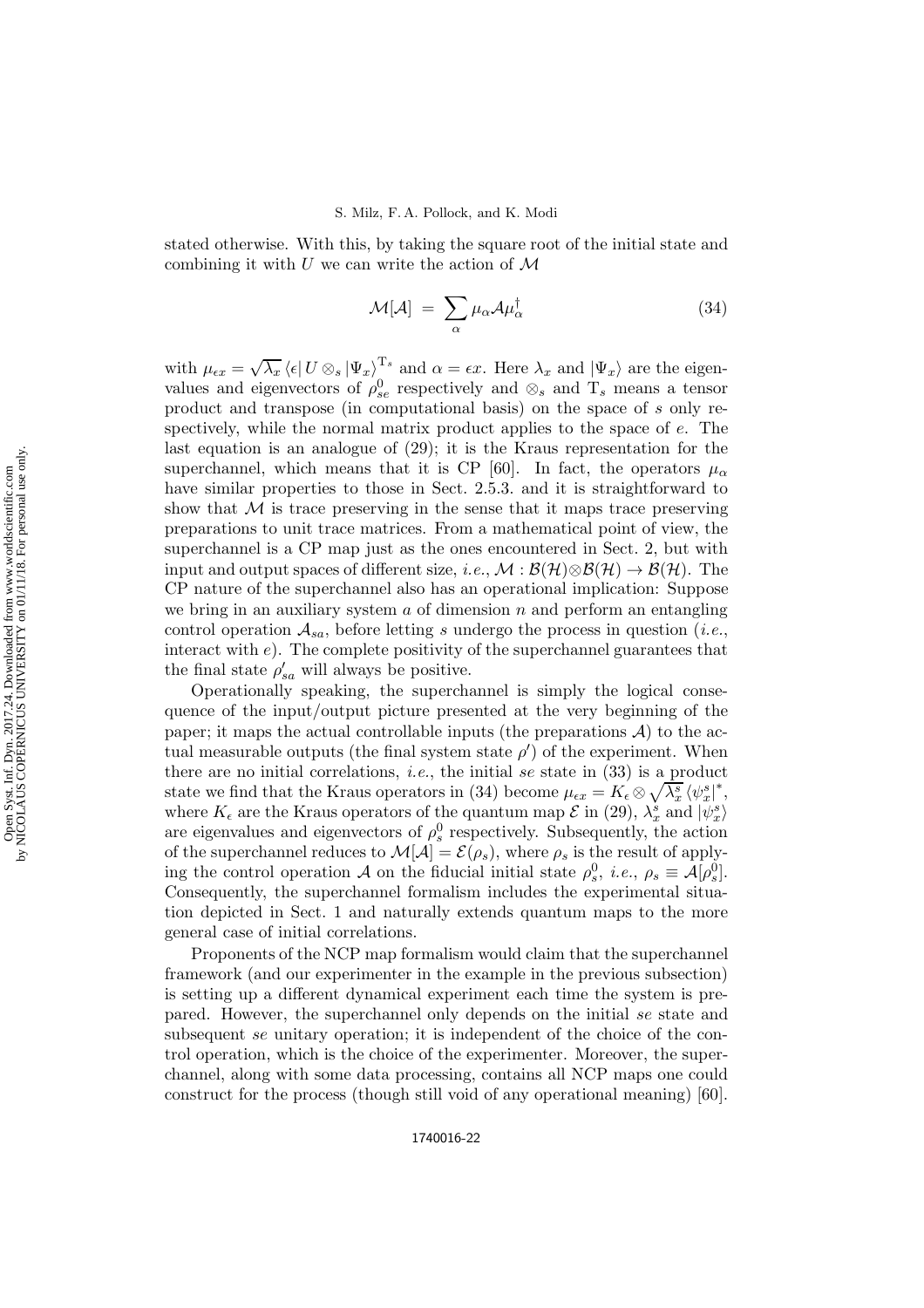Conversely, the only way the predictions of the superchannel could be reproduced in the NCP formalism is by enumerating the NCP maps corresponding to all (infinitely many) possible preparation procedures.

The construction of the superchannel does not a priori assume linearity or complete positivity. However, by simply following the operational reality of a quantum experiment, we have arrived at a map that has these familiar (and desirable) features. In doing so, we have overcome Pechukas' theorem; the superchannel is a consistent, linear, and CP description for dynamics in the presence of initial correlations. Unlike NCP maps, it has a clear operational meaning, and has been unambiguously reconstructed in a tomography experiment [78]. Finally, the CP nature of the superchannel allows for the extension of useful results, such as the Holevo quantity, data processing inequality, and entropy production inequalities, to the case of initial correlations [95].

We will now show how the superchannel concept can be generalised to processes involving multiple time steps, before discussing its structure and representations.

# 3.2. Multiple time steps and the process tensor

Like the quantum maps  $\mathcal E$  from Sect. 2, the superchannel only accounts for two time correlations between preparations at the initial time and measurements at the final time. In a more general experiment — for example, in a multi-dimensional spectroscopy experiment  $[101]$  — one may want to know about correlations across multiple time steps. It is relatively straightforward to generalise the superchannel to this scenario; imagine that the experimenter performs (CP) control operations  $A_0, A_1, \ldots, A_{k-1}$  at the k times  $t_0, t_1, \ldots, t_{k-1}$  and measures the corresponding output state<sup>i</sup>  $\rho'_k$  at  $t_k$ . This scenario is illustrated in Fig. 5 (our only assumption is that these operations can be performed on a much shorter time scale than any other dynamics of s or se). This setup is very general; for instance, the control operations could be quantum gates, with the final state corresponding to the outcome of a quantum computation. Or, perhaps, the process could be a series of chemical reactions, where the control operations represent the addition of reactants.

Just as the superchannel is linear in its argument, the final state  $\rho'_{k}$  depends in a *multilinear* way on the operations  $A_i$ . Mathematically, this means that the dynamics is a mapping  $\mathcal{T}^{k:0} : \mathcal{B}(\mathcal{B}(\mathcal{H}))^{\otimes k} \to \mathcal{B}(\mathcal{H})$ , called a process tensor [74], whose action can be written as

$$
\rho'_k = \mathcal{T}^{k:0} \left[ A_{k-1:0} \right]. \tag{35}
$$

<sup>&</sup>lt;sup>i</sup>If the control operations are not trace preserving (and therefore not performable deterministically), then the trace of  $\rho'_{k}$  gives the probability of performing those operations.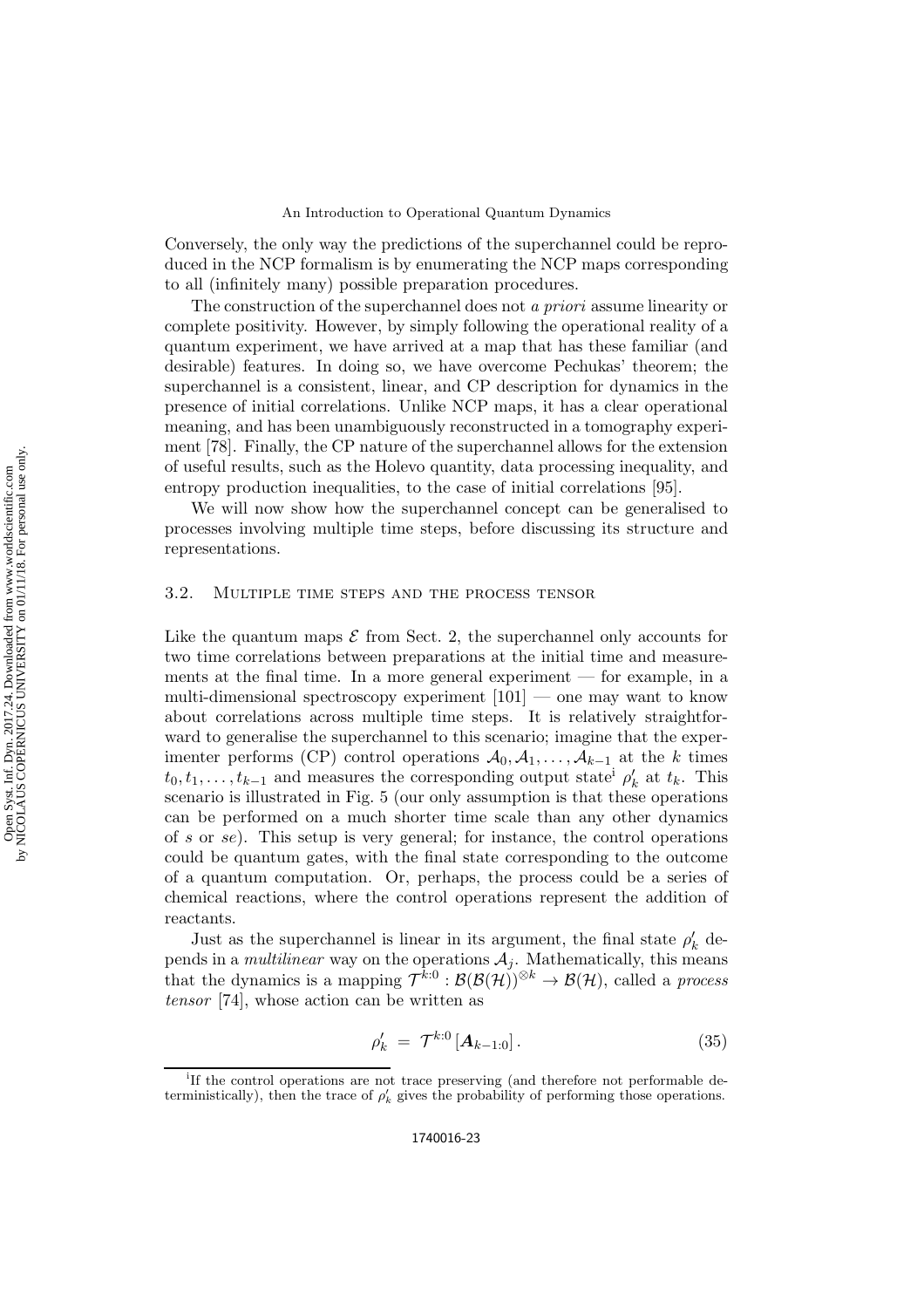

Fig. 5: A k-step process. At each time step  $t_i$ , a CP operation  $A_i$  is performed, and the resulting state  $\rho'_k$  at  $t_k$  is determined by quantum state tomography. The scenario in which dynamics is described by the quantum maps of Sect. 2 is also included in this schematic; it corresponds to a singlestep process, where  $\mathcal{A}_0$  is the preparation of the input state.



Fig. 6: (Colour online) Generalised Stinespring dilation. Any k-step process tensor has a dilated representation, i.e., there exists a set of unitary maps  $\{\mathcal{U}^{1:0}, \ldots, \mathcal{U}^{k:k-1}\}\$  and an initial system environment state  $\rho_{se}^0$ , such that  $\rho'_k = \mathcal{T}^{k:0}[\mathcal{A}_{k-1} \otimes \cdots \otimes \mathcal{A}_0] = \operatorname{tr}_e \big\{ \mathcal{U}^{k:k-1} \left( \mathcal{A}_{k-1} \otimes \mathcal{I}_e \right) \cdots \mathcal{U}^{1:0} \left( \mathcal{A}_0 \otimes \mathcal{I}_e \right) [\rho^0_{se}] \big\}.$ The process tensor  $\mathcal{T}^{k:0}$  corresponds to 'everything that cannot be controlled by the experimenter', i.e., the area framed by the orange dotted lines in the figure.

In terms of their B form, we have  $\mathbf{A}_{k-1:0} \in [\mathcal{B}(\mathcal{H}) \otimes \mathcal{B}(\mathcal{H})]^{\otimes k}$  and  $\mathcal{T}^{k:0}$  becomes a mapping  $\mathcal{T}^{k:0} : [\mathcal{B}(\mathcal{H}) \otimes \mathcal{B}(\mathcal{H})]^{\otimes k} \to \mathcal{B}(\mathcal{H})$ . To keep better track of the different terms, we give superscripts to the process and subscripts to the control operations. For the case of independent control operations,  $A_{k-1:0}$  is simply given by  $A_{k-1:0} = A_{k-1} \otimes \cdots \mathcal{A}_1 \otimes \mathcal{A}_0$ . In a more general scenario, the operations could be correlated, either classically  $(e,q)$ , transformations conditioned on earlier measurement outcomes) or quantum mechanically, through successive interactions with an ancilla.

In [20, 74] the existence of a *generalised Stinespring dilation* was proven; a map  $\mathcal{T}^{k:0}$  is consistent with se unitary dynamics if it is linear, CP, trace preserving in the sense that it maps sequences of trace preserving control operations to unit trace matrices, and possesses a containment property,  $\mathcal{T}^{j:k} \subset \mathcal{T}^{i,l}$  for all  $i \leq j \leq k \leq l$ . The latter property is a causality property ensuring that future actions do not affect past dynamics. Conversely, the process tensor can be derived starting from a dilated (unitary) se evolution, as shown in Fig. 6. We sketch this derivation now.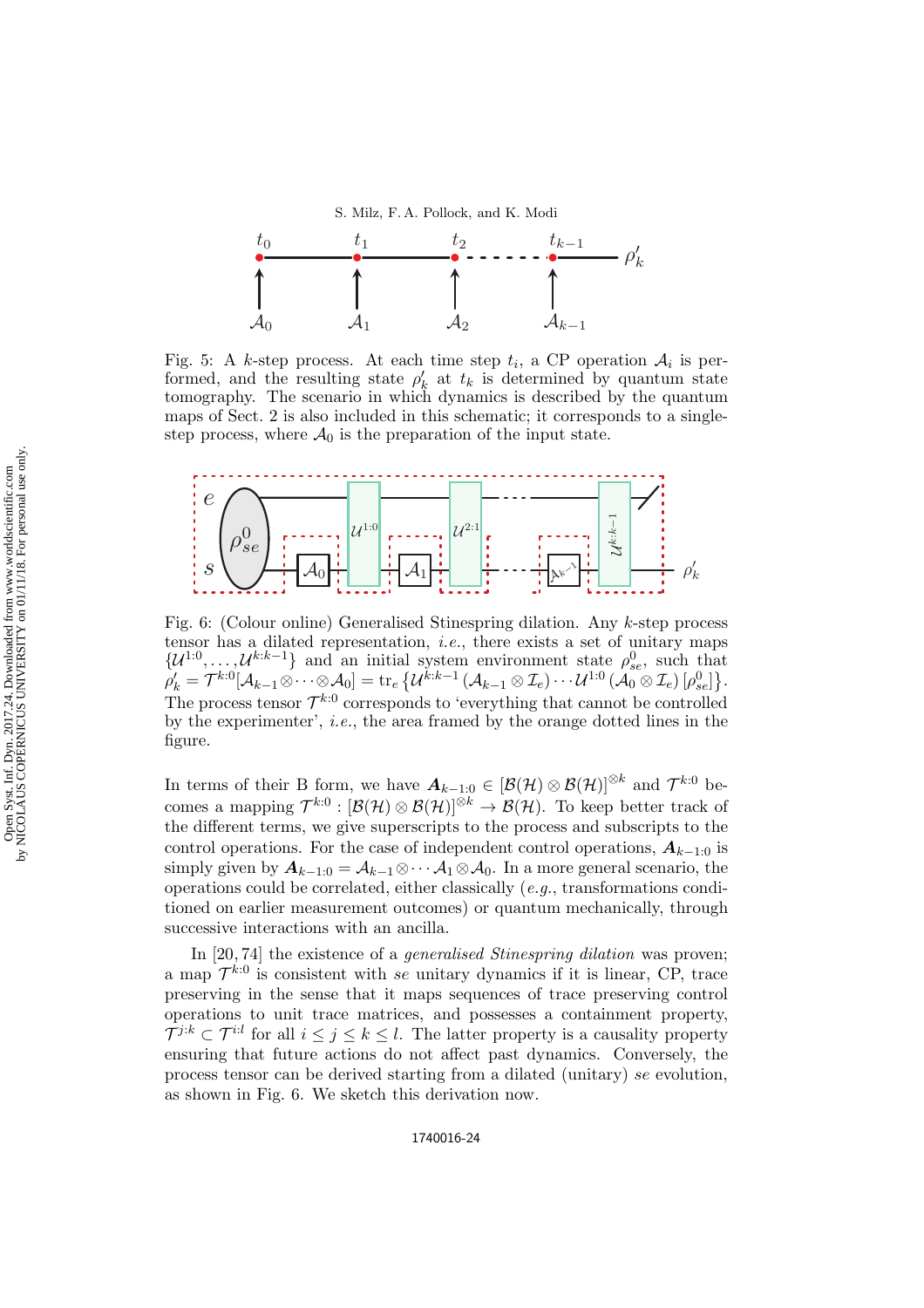Any se dynamics can be written as

$$
\rho'_k = \text{tr}_e \left[ \mathcal{U}^{k:k-1} \mathcal{A}_{k-1} \, \mathcal{U}^{k-1:k-2} \mathcal{A}_{k-2} \dots \mathcal{U}^{1:0} \mathcal{A}_0(\rho_{se}^0) \right],\tag{36}
$$

where A act on s alone and the unitary maps  $\mathcal{U}^{l:k}(\rho_{se}^k) = U^{l:k}\rho_{se}^k U^{l:k} = \rho_{se}^l$ act on the full system environment space. Everything in this equation other than the control operations, *i.e.*, everything in the red box in Fig.  $6$ , can be considered as part of the process. In analogy to (34), by contracting ('matrix multiplying') the unitary operators in the space of  $e$ , along with the initial state se and taking the final trace, we can define

$$
T_{\epsilon x}^{k:0} \equiv \sqrt{\lambda_x} \langle \epsilon | U^{k:k-1} \otimes_s \langle \langle U^{k-1:k-2} |_{s} \otimes_s \ldots \otimes_s \langle \langle U^{1:0} |_{s} \otimes_s | \Psi_x \rangle^{\mathrm{T}_s}, \quad (37)
$$

where again  $\lambda_x$  and  $|\Psi_x\rangle$  are the eigenvalues and eigenvectors of  $\rho_{se}^0$  respectively,  $\otimes_s$ ,  $\langle \langle \, |_s$ , and  $\mathrm{T}_s$  mean tensor product, vectorisation (in the sense of  $(15)$ , and transpose on the space of s only. Note that the last unitary matrix is not vectorised. With this, we can rewrite (36) as

$$
\rho'_k = \sum_{\alpha} T_{\alpha}^{k:0} A_{k-1:0} T_{\alpha}^{k:0^{\dagger}} = \mathcal{T}^{k:0} [A_{k-1:0}] \text{ with } \alpha = \epsilon x, \qquad (38)
$$

where  $\mathcal{T}^{k:0}$  is the process tensor. This equation is an analogue of (29) and (34). That is, it is the operator sum (or Kraus) representation for the process tensor, which (like the superchannel) implies that it is CP [74]. It also clearly satisfies the containment property, *i.e.*,  $\mathcal{T}^{j:k} \subset \mathcal{T}^{i:l}$  for all  $i \leq j \leq k \leq l$  and it is trace preserving in the sense that it maps sequences of CPTP maps to unit trace objects. Indeed, the process tensor reduces to the superchannel for a single-step process and it is the natural extension of the formalism in Sect. 2 to more general experimental situations.

Comparable approaches to general quantum stochastic processes were already developed by Lindblad [51] and Accardi et al. [1, 2], but have not gained traction with the community of researchers working on open quantum systems. The process tensor framework straightforwardly leads to several important results, most notably an operationally well-defined quantum Markov condition, measures of non-Markovianity (which we will briefly expand on below) [74], and a generalisation of the Kolmogorov extension theorem to general quantum stochastic processes [2].

Finally, similar mathematical structures (maps whose inputs and outputs are quantum maps themselves) have also been developed in other contexts, and are referred to as quantum combs [19, 18, 20], causal automata/nonanticipatory quantum channels [47, 15], process matrices for causal modelling [27, 68], causal boxes [75] and operator tensors [39, 38]. Most of the results for the process tensor, including the representations we will now go on to describe, will also be applicable (or, at least, adaptable) to many of these frameworks.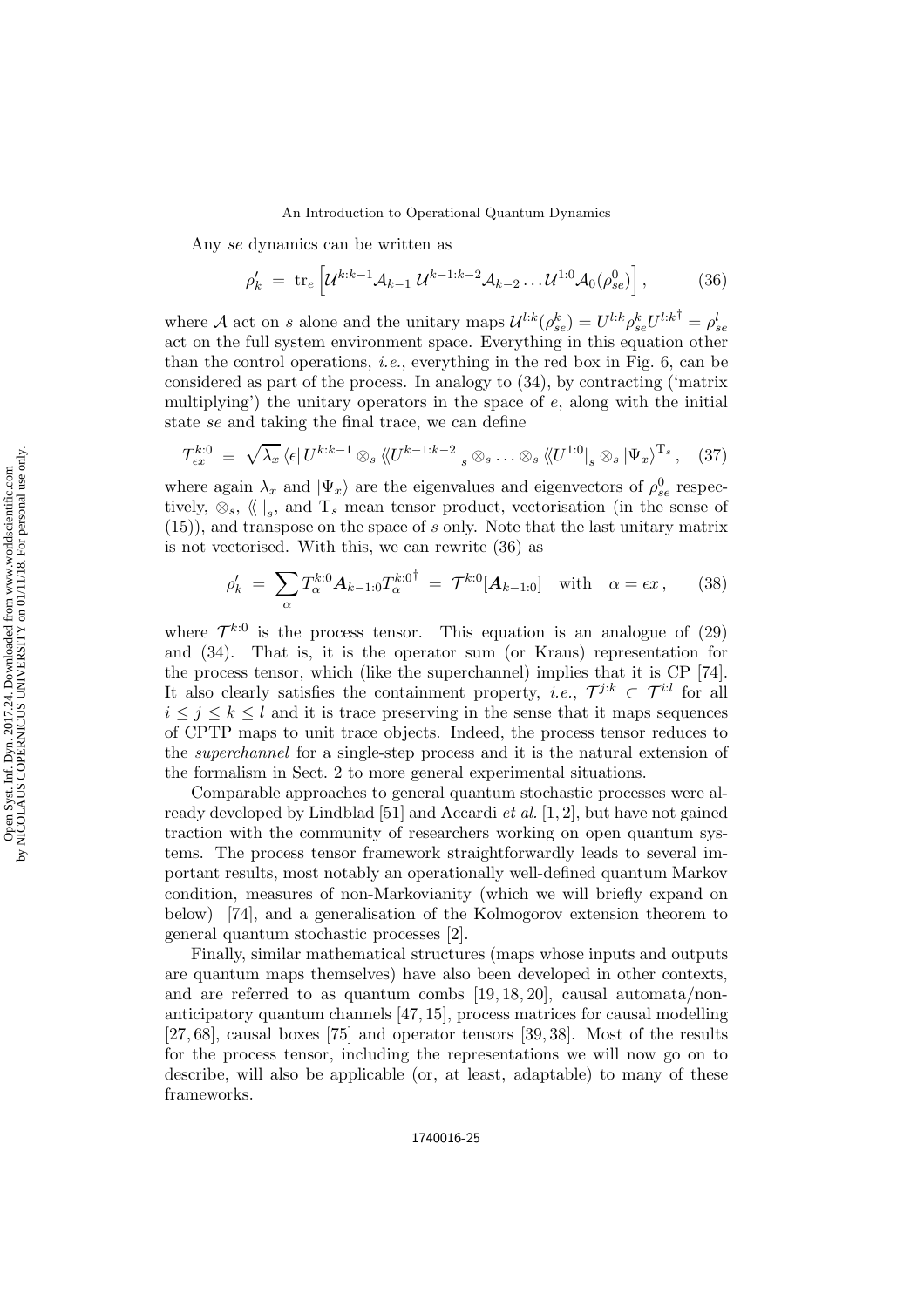# 3.3. Structure and representation of the superchannel and process tensor

Since the process tensor, and hence the superchannel, are CP maps of the sort described in Sect. 2.1 with input and output spaces of different size, we are able to represent them mathematically in all the ways discussed in the first half of this paper. For the most part, these representations are the same as for the quantum maps case (with the same mathematical properties), however it is insightful to present them explicitly. Given that the superchannel is simply a single step process tensor, its representations are a special case of what we will now present for an arbitrary number of time steps.

Performing quantum process tomography of process tensors is very similar to the usual case. At each time step  $j$  we choose a basis set of linearly independent operations  $\{\widehat{\mathcal{A}}_{i_j}\}_{i_j=1}^{d^4}$ . The index  $i_j$  denotes both the basis element, as well as the time step, *i.e.*,  $A_{i_j}$  is the *i*-th basis element at time step j. For example, at time step 3, we would have  $\{\mathcal{A}_{1_3}, \mathcal{A}_{2_3}, \ldots, \mathcal{A}_{d_3^4}\}$ . The basis elements at different times need not be the same,  $\{\mathcal{A}_{i_j}\}\neq \{\mathcal{A}_{i_{j'}}\}$ . An arbitrary control operation  $A_j$  at time step j can be expressed as a linear combination of the basis operations  $A_j = \sum_{i_j} c_{i_j} \hat{A}_{i_j}$ . The basis operations come with a dual set  $\{\Delta_{i_j}\}\$  satisfying

$$
\operatorname{tr}[\widehat{\mathcal{A}}_{i_j}\widehat{\Delta}_{i'_j}^{\dagger}] \,\, = \,\, \delta_{i_j i'_j} \, .
$$

From the local basis, we can construct a basis sequence as

$$
\widehat{\bm{A}}_{\bm{i}_{k-1:0}} \ = \ \widehat{\mathcal{A}}_{i_{k-1}} \otimes \cdots \otimes \widehat{\mathcal{A}}_{i_0} \, ,
$$

where  $\boldsymbol{i}_{k-1:0} = (i_{k-1} \dots i_0)$ . Naturally, we have

$$
\mathrm{tr}[\widehat{\pmb{A}}_{\pmb{i}^\prime_{k-1:0}} \widehat{\pmb{D}}^{\intercal}_{\pmb{i}_{k-1:0}}] \; = \; \delta_{\pmb{i}^\prime_{k-1:0} \pmb{i}_{k-1:0}} \, ,
$$

where  $D_{i_{k-1:0}} = \Delta_{i_{k-1}} \otimes \ldots \otimes \Delta_{i_0}$ . As before, using the basis operations we can express any (possibly correlated) sequence of control operation as

$$
A_{k-1:0} = \sum_{i_{k-1:0}} c_{i_{k-1:0}} \hat{A}_{i_{k-1:0}}.
$$

Tomography then involves performing a set of experiments where we apply each basis sequence of control operations  $A_{\bm{i}_{k-1:0}}$  and measure the corresponding state  $\hat{\rho}_{k|\mathbf{i}_{k-1:0}}'$ . In analogy with (8) we can then write the action of the process tensor as

$$
\mathcal{T}^{k:0}[\mathbf{A}_{k-1:0}] = \sum_{k} \widehat{\rho}_{k|i_{k-1:0}}^{\dagger} \text{tr}[\widehat{\mathbf{D}}_{i_{k-1:0}}^{\dagger} \mathbf{A}_{k-1:0}]. \tag{39}
$$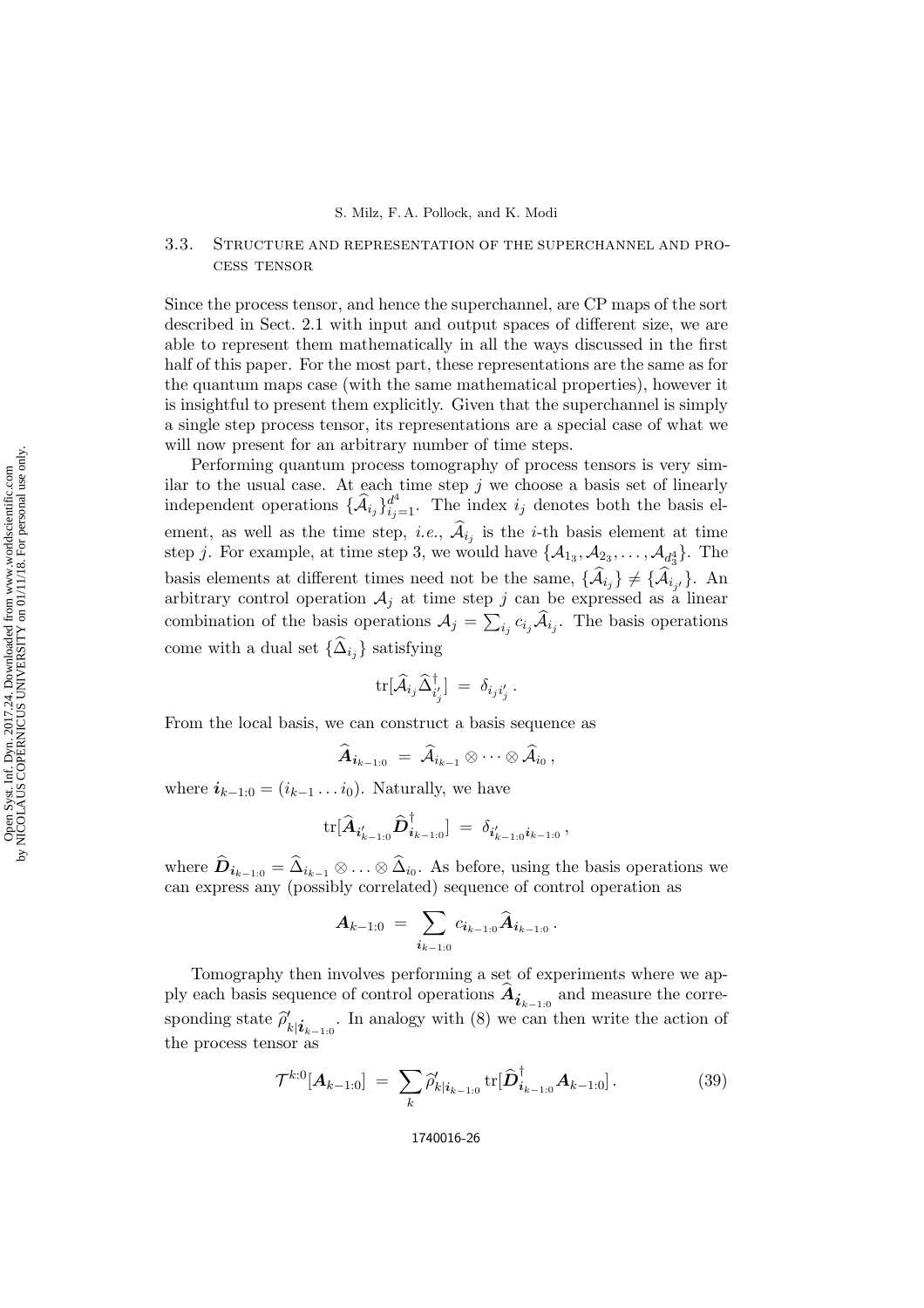The set  $\{D_{i_{k-1:0}}, \hat{\rho}_{k|i_{k-1:0}}\}$  constitutes the *tomographic representation* of the process tensor.

From this, we can use the results of Sect. 2.2 to write down the process tensor in Sudarshan's A and B forms, in analogy to (12) and (16), as

$$
\mathcal{T}_{A}^{k:0} = \sum_{k} \widehat{\rho}_{k|i_{k-1:0}}^{j} \times \widehat{\mathbf{D}}_{i_{k-1:0}}^{*} \text{ and } \mathcal{T}_{B}^{k:0} = \sum_{k} \widehat{\rho}_{k|i_{k-1:0}}^{j} \otimes \widehat{\mathbf{D}}_{i_{k-1:0}}^{*}.
$$
 (40)

Similarly from the operator sum representation, given in Eq. (36), we can write these in terms of Kraus operators (in analogy to  $(23)$  and  $(22)$ ):

$$
\mathcal{T}_A^{k:0} = \sum_{\alpha} T_{\alpha}^{k:0} \otimes T_{\alpha}^{k:0^*} \quad \text{and} \quad \mathcal{T}_B^{k:0} = \sum_{\alpha} T_{\alpha}^{k:0} \times T_{\alpha}^{k:0^*}.
$$
 (41)

Just as in the case of quantum maps  $\mathcal{E}, \mathcal{T}_A^{k:0}$  is a (rectangular) matrix which acts on a vectorised input — in this case, it is the B form of the control operations  $A_{k-1,0}$  that is vectorised. In contrast,  $\mathcal{T}_B^{k:0}$  is a square matrix, whose positivity depends on the complete positivity of the process tensor. It acts as

$$
\mathcal{T}^{k:0}[\mathbf{A}_{k-1:0}] = \text{tr}_{\text{in}}[\mathcal{T}_B^{k:0}(\mathbb{1}_{\text{out}} \otimes \mathbf{A}_{k-1:0}^{\text{T}})]. \tag{42}
$$

In fact, analogously to the case of quantum maps, the B form can be seen as arising from a generalisation of the CJI to process tensors [74]. The isomorphism can be implemented operationally by preparing k maximally entangled states  $|I\rangle$  (introduced at the beginning of Sect. 2.3) and swapping the system with one part of the maximally entangled state at each time step. Defining  $\Psi_{ab}$  as the superchannel describing an initial state  $|I\rangle_{ab}$  that later evolves under an identity map (*i.e.*, with B form  $\mathcal{I}_B \otimes |I\rangle\langle I|$ ), we can write down the CJI:

$$
\Upsilon_{\mathcal{T}}^{k:0} = \mathcal{T}_s^{k:0} \otimes \Psi_{ab}^{\otimes k} [\mathcal{S}_{sa}^{\otimes k} \otimes \mathcal{I}_{b}^{\otimes k}], \qquad (43)
$$

where  $\mathcal{S}_{sa}$  is the swap gate on sa and  $\mathcal{I}_b$  is the identity map on b (see Fig. 7). The resultant  $2k+1$  body state  $\Upsilon^{k:0}_{\mathcal{T}}$  is element by element identical to the process tensor. Again, using the equivalence of the B form and the Choi state, the action of the map can be written as

$$
{\cal T}^{k:0}[{\bm A}_{k-1:0}] \;=\; \operatorname{tr}_{\rm in}[\Upsilon_{\cal T}^{k:0}({\mathbb 1}_{\rm out}\otimes {\bm A}_{k-1:0}^{\rm T})]\,.
$$

Since pairs of subsystems of the Choi state  $\Upsilon^{k:0}_{\mathcal{T}}$  correspond to different  $T_f$  correspond to an<br>time steps, correlations between them directly relate to memory effects in the process. That is, temporal correlations in  $\mathcal{T}^{k:0}$  become spatial correlations in  $\Upsilon_{\mathcal{T}}^{k:0}$ . This can most clearly be seen by decomposing the B form/Choi state as

$$
\Upsilon_{\mathcal{T}}^{k:0} = \mathcal{E}_{B}^{k:k-1} \otimes \mathcal{E}_{B}^{k-1:k-2} \otimes \cdots \otimes \mathcal{E}_{B}^{1:0} \otimes \rho^{0} + \sum_{j > j'} \chi_{j,j'} + \sum_{j > j' > j''} \chi_{j,j',j''} + \cdots + \chi_{k,k-1,\dots,1,0},
$$
(44)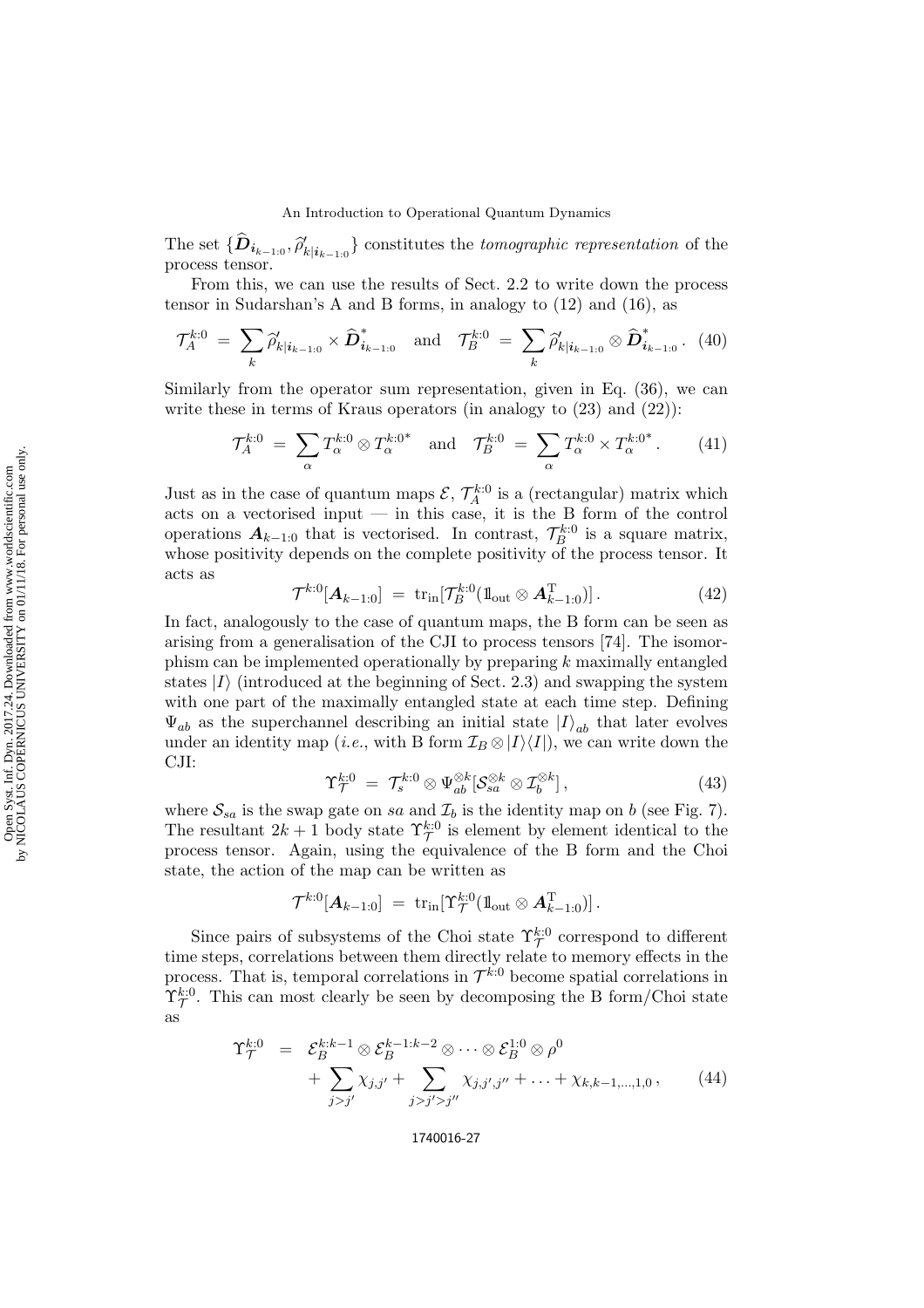

Fig. 7: (Colour online) CJI of a process tensor. At each time  $t_i$ , one half ('the a part') of a maximally entangled state is fed into the process by means of a swap operation (depicted by the black vertical lines). The resulting many-body quantum state (after tracing over the degrees of freedom of the environment) is the Choi state  $\Upsilon_{\mathcal{T}}^{k:0}$  of  $\mathcal{T}^{k:0}$ . This generalised CJI includes  $\frac{1}{\sqrt{1-\frac{1}{\sqrt{1-\frac{1}{\sqrt{1-\frac{1}{\sqrt{1-\frac{1}{\sqrt{1-\frac{1}{\sqrt{1-\frac{1}{\sqrt{1-\frac{1}{\sqrt{1-\frac{1}{\sqrt{1-\frac{1}{\sqrt{1-\frac{1}{\sqrt{1-\frac{1}{\sqrt{1-\frac{1}{\sqrt{1-\frac{1}{\sqrt{1-\frac{1}{\sqrt{1-\frac{1}{\sqrt{1-\frac{1}{\sqrt{1-\frac{1}{\sqrt{1-\frac{1}{\sqrt{1-\frac{1}{\sqrt{1-\frac{1}{\sqrt{1-\frac{1}{\sqrt{1-\frac{1}{\sqrt{1-\frac{1}{\sqrt{1-\frac{1$ as special cases. The brackets denote the degrees of freedom of  $\Upsilon_{\tau}^{k:0}$  that  $T_{\text{S}}$  correspond to the partial traces mentioned below  $(44)$ . The remaining degrees of freedom — *i.e.*, the top and bottom wire — correspond to  $\text{tr}_{\bar{k}}(\Upsilon^{k:0}_{\mathcal{T}})$ .

with  $\text{tr}_{j_i}[\chi_{j_n,...,j_1}] = 0 \ \forall \ 1 \leq i \leq n$ , and where the indices in the sums represent pairs of subsystems belonging to the input of one time step and the output of the previous one (with the exception of  $j = 0$ , which refers a single subsystem – the initial input). We denote by  $\text{tr}_{\bar{j}}$  the partial trace over all subsystems but the ones that correspond to the dynamics from time  $j-1$ to j (see Fig. 7). With this, we obtain  $\mathcal{E}_B^{j:j-1} = \text{tr}_{\overline{j}}[\Upsilon_{\overline{j}}^{k:0}],$  the B form of a quantum map connecting an adjacent pair of time steps, and  $\rho^0 = \text{tr}_{\bar{0}}[\Upsilon^{k:0}_\mathcal{T}]$  $T_{\text{total}}$  and  $T_{\text{total}}$  is the system of the system undergoing the process. The traceless matrices  $\chi$  encode correlations between time steps, and it is precisely these which will contract with the B forms of measurement operations at different time steps in (42) to produce multi-time correlation functions.

## 3.4. Quantum Markov processes and measuring non-Markovianity

If a classical stochastic process has no correlations between observables at different times, beyond those mediated by adjacent time steps, then it is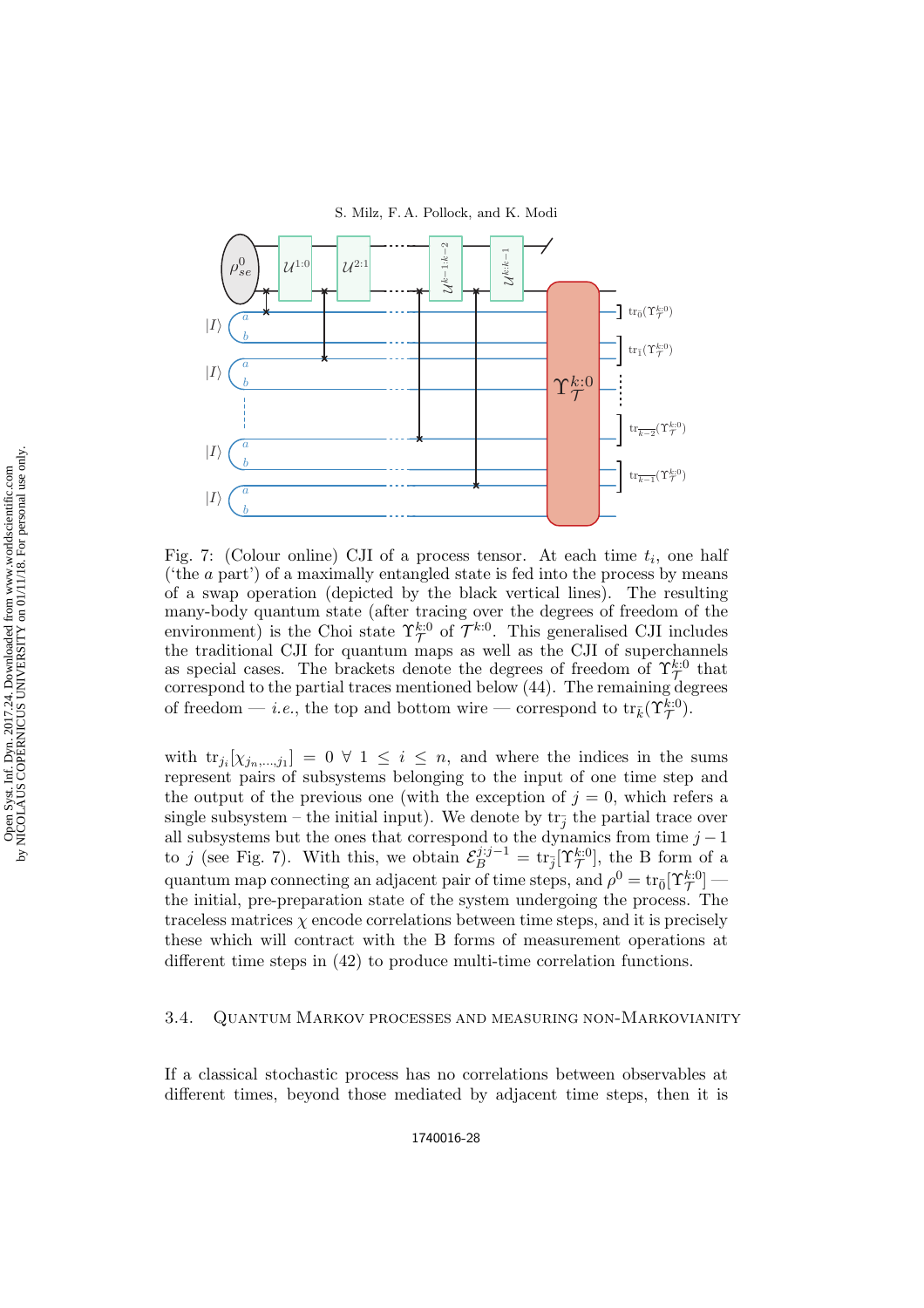called Markovian; formally

$$
P(X_k, t_k | X_{k-1}, t_{k-1}, \dots, X_0, t_0) = P(X_k, t_k | X_{k-1}, t_{k-1}) \quad \forall \ k. \tag{45}
$$

Generalising (45), to give a necessary and sufficient condition for a quantum process to be Markovian has been a difficult task. In recent years, researchers have built a zoo of "measures" of non-Markovianity [80, 11]. Most of these measures are based only on necessary conditions for classical processes to be Markovian.<sup>j</sup> For instance, the trace distance between two probability distributions must monotonically decrease under a classical Markov process. This should also be true for any pair of density matrices undergoing a quantum Markov process. Conversely, if the trace distance between any two density matrices does not decrease monotonically, then it implies that the underlying process is non-Markovian. A measure of non-Markovianity can be defined by summing up the non-monotonicity in time [10]. Other witnesses are based on: how quantum Fisher information changes [52, 33]; the detection of initial correlations [56, 83]; changes to quantum correlations [53]; positivity of quantum maps [98, 25]; and, most notably, witnessing the breakdown of the divisibility of a process [79]. These witnesses are turned into measures by quantifying the degree to which they witness the departure from Markov dynamics.

All of these methods are perfectly valid ways of witnessing memory effects. Unfortunately though, they often lack a clear operational basis. Moreover, different measures of non-Markovianity do not always agree with each other, neither on the degree of non-Markovianity, nor on deciding whether a given process is Markovian [24]. In other words, each of them fails to quantify some demonstrable memory effects. These inconsistencies have led some researchers to conclude that there can be no unique condition for a quantum Markov process.

This is not correct. Using the process tensor framework it is possible to write down a necessary and sufficient condition for quantum Markov processes [74], that is mathematically unique and operationally sound. It encompasses all the other definitions by objectively identifying all possible temporal correlations responsible for all possible memory effects – including the correlations missed by the methods listed above (see examples in [74]). For classical dynamics, this quantum condition reduces to the Markov condition given in (45).

We can use the expansion in (44) to make this condition more explicit. A process whose Choi state can be written as  $\Upsilon_{\mathcal{T}}^{k:0} = \mathcal{E}_{B}^{k:k-1} \otimes \cdots \otimes \mathcal{E}_{B}^{1:0} \otimes \rho^0$  (with all  $\chi$  operators zero) will only lead to joint probability distributions which

<sup>&</sup>lt;sup>j</sup>Some of these measures are claimed to be *necessary and sufficient*, but only with respect to a quantum Markov condition which does not reduce to the classical one in the correct limit.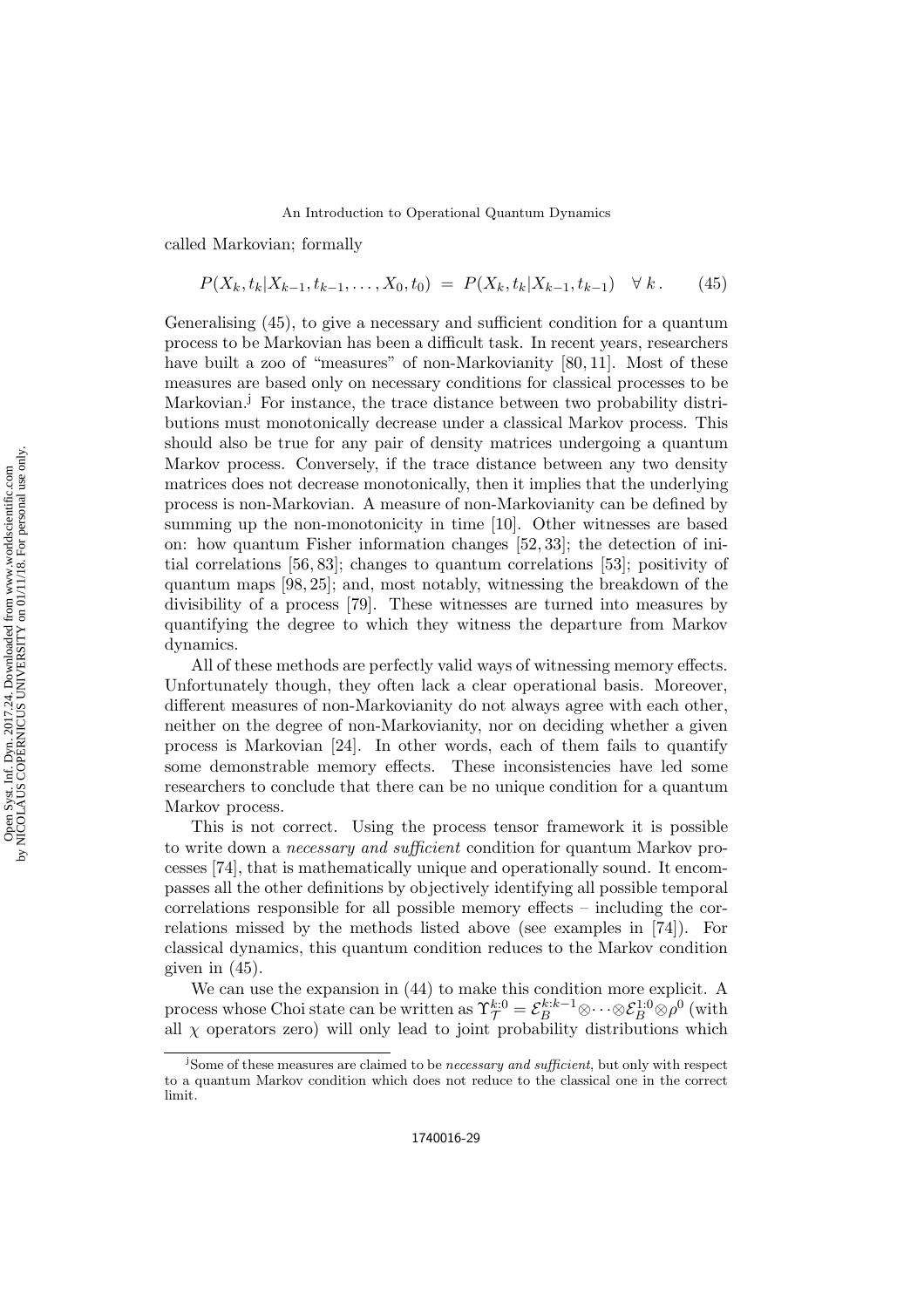satisfy the Markov property for *any* choice of measurements (not necessarily projective) at different time steps,<sup>k</sup> and we could take the product form as a definition for a quantum Markov process. Operationally, this means that a causal break in the system's evolution at any point prevents information flowing from past to future, see [74] for a rigorous derivation.

From this Markov condition we can derive a family of measures for non-Markovianity that are operationally meaningful for specific tasks. For instance, through (44), any process can be related to a corresponding Markov process  $\mathcal{T}_{\text{Mkv}}^{k:0}$  (with Choi state  $\Upsilon_{\mathcal{T}_{\text{Mkv}}}^{k:0} = \mathcal{E}_{B}^{k:k-1} \otimes \cdots \otimes \mathcal{E}_{B}^{1:0} \otimes \rho^{0}$ ) by simply setting the correlation terms to zero (removing the  $\chi$ 's). The total 'amount' of memory in the process, or the *degree of non-Markovianity*  $N$  can then be quantified by the distance of its Choi state from that of its Markov counterpart:

$$
\mathcal{N} = \mathcal{D}\left(\Upsilon^{k:0}, \Upsilon^{k:0}_{\mathcal{T}_{\text{Mkv}}}\right) \tag{46}
$$

where  $\mathcal D$  could be any (pseudo) distance measure on quantum states, such as the trace distance. In particular, when relative entropy is chosen as the distance measure in (46), the measure has a clear interpretation in terms of the probability of surprise  $P_{\text{surprise}} = e^{-n\mathcal{N}}$ . That is, suppose we have an experimental process that is non-Markovian and a model for this experiment that is Markovian. Then, after  $n$  experiments how surprising are the results, given our Markov assumption? If  $N$  is small, then it will take many experiments (large  $n$ ), before we observe statistically significant deviations in our data from the assumed model, and if  $N$  is large then we are surprised after only a small number of experiments n.

Different choices of distance will lead to different operational meanings for  $N$ . Other measures of non-Markovianity could, for instance, indicate how much of the original state of s can be recovered, or how many extra degrees of freedom are needed to model the dynamics of s to a desired accuracy.

# 4. Discussion and Conclusions

In this paper, we have laid bare the operational motivation and underlying structure of quantum maps. We began by describing the familiar quantum maps that act on density operators and transform them into density operators, before going on to derive and relate their most widely used forms, and discuss their most important properties. While we worked only with finite dimensional systems, all of the maps presented here can also be extended to the case of infinite dimensional systems [31, 35].

Next, we described the problem of characterising quantum dynamics in the presence of initial correlations between a system and its environment.

<sup>&</sup>lt;sup>k</sup>Though the distributions for different choices of measurements will not be compatible in general (this could be seen as the defining feature of quantum theory).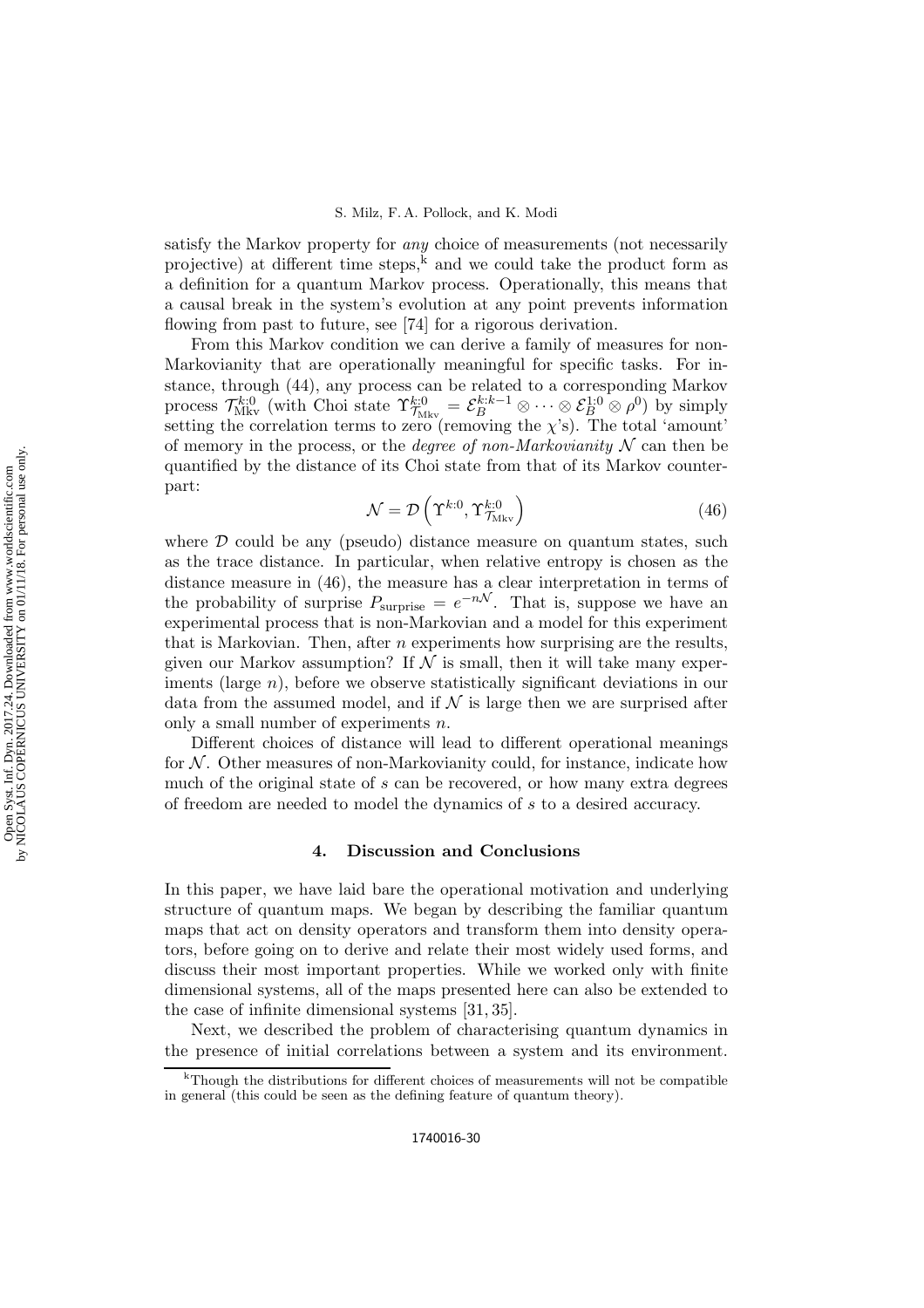We outlined the attempts to describe such dynamics with not completely positive maps and the operational shortcomings of this approach. Then we presented a resolution to this problem in terms of the quantum superchannel, which generalises the quantum maps from the first section of the paper, and has all of the same desirable properties, like complete positivity and trace preservation. The development of the superchannel paved the way for us to introduce the process tensor framework, which can be used to describe any quantum process – importantly, including its multi-time correlations. Major results enabled by this framework are a necessary and sufficient condition for quantum Markov processes and, consequently, a family of operationally meaningful measures for non-Markovianity.

The different mathematical representations we have presented arise from the statistical and linear algebraic framework on which quantum theory is based. In fact, they could also be used to describe a more general linear theory, such as one based on quaternionic vector spaces [37], as well as other generalised statistical theories [7, 54]. It is worth mentioning tensor network calculus as a helpful tool for graphically representing quantum maps (and other linear algebraic objects). Diagrammatic proofs of the statements in this paper more clearly reveal the connections between different representations, as well as the similarity between the approaches of the first and second sections of this paper. For a comprehensive introduction in the context of open quantum systems theory, see [100].

The process tensor is a powerful tool, and we have only just scratched the surface when it comes to unsolved open quantum dynamics problems. There remains a great deal of work to be done in order to better understand the properties of non-Markovian quantum processes. This includes, but is not limited to, characterising the length and strength of memory and investigating typical properties of random multi-time processes. It remains to be seen whether something like the process tensor can be derived for setups where continuous control is applied, or where the experimenter's operations also influence the environment to some degree.

It should also be possible to use the process tensor framework to develop new methods for simulating open quantum systems. An approach based on tomographically reconstructed quantum maps has already been shown to be efficient [16, 84, 73], and it seems a natural step forward to generalise this to the multi-time case. Furthermore, such a method would be easy to adapt into a simpler approximate description; the process tensor quantifies exactly the observable influence of the environment on a system, therefore its structure should indicate exactly which quantities can be safely neglected in the global dynamics.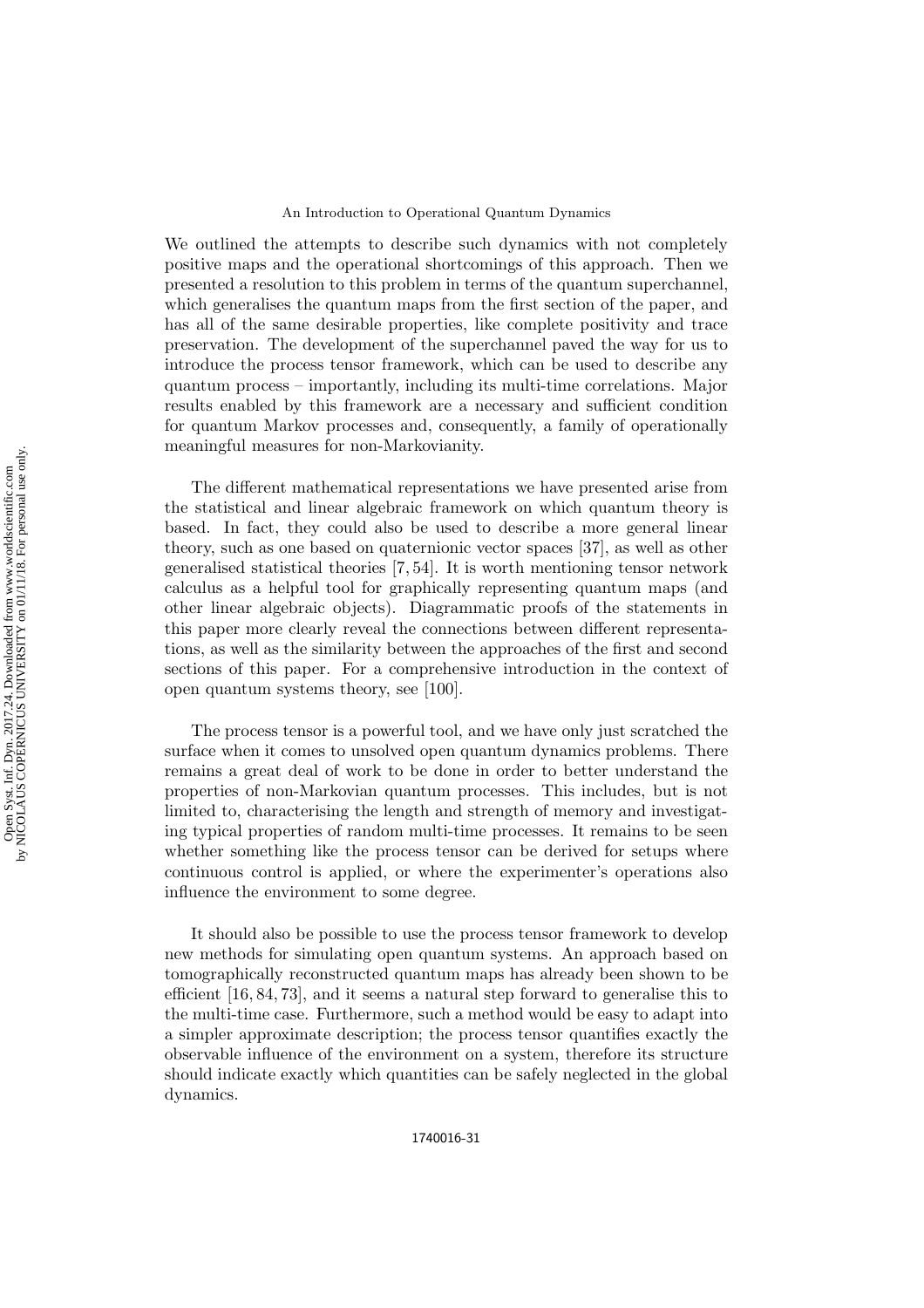## Appendix A: Dual Matrices

In this appendix, we prove the existence of a set of dual matrices for any set of linearly independent matrices  $\rho_i$ . Note that this proof is a slight generalisation of the one presented in [61] for the case of Hermitian matrices  $\rho_i$ .

LEMMA A.1 For any set of linearly independent matrices  $\{\rho_i\}$ , there exists the dual set  $\{D_i\}$  satisfying  $tr[D_i^{\dagger} \rho_j] = \delta_{ij}$ .

*Proof.* Write  $\rho_i = \sum_j h_{ij} \Gamma_j$ , where  $h_{ij}$  are complex numbers and  $\{\Gamma_j\}$  form a Hermitian self-dual linearly independent basis satisfying  $tr[\Gamma_i \Gamma_j] = 2\delta_{ij}$  [14]. Since  $\{\rho_i\}$  constitute a linearly independent set, the columns of matrix  $H =$  $\sum_{ij} h_{ij} |i\rangle\langle j|$  are linearly independent vectors, which means that H has an inverse. Let the matrix  $F^{\dagger} = H^{-1}$ , then  $HF^{\dagger} = \mathbb{1}$ , implying that the columns of  $\mathsf{F}^*$  are orthonormal to the columns of H. We define  $\widehat{D}_i = \frac{1}{2}$  $\frac{1}{2} \sum_j f_{ij} \Gamma_j$ , where  $f_{ij}$  are elements of F.

Our definition of dual matrices differs from the one in [61] by an adjoint to make the relation to the scalar product explicit. As already mentioned, the dual matrices are generally not all positive, even if the basis  $\{\rho_i\}$  only consists of positive matrices. However, for the case where all basis matrices  $\rho_i$  are Hermitian, we have  $\widehat{D}_i^{\dagger} = \widehat{D}_i$ . Furthermore, the duals satisfy  $\sum_i \widehat{D}_i^{\dagger} =$ <br> $\sum_i \widehat{D}_i^* = 1$  if all  $\rho_i$  are of unit trace. We have  $i_i D_i^* = 1$  if all  $\rho_i$  are of unit trace. We have

$$
\text{tr}\left(\sum_i \widehat{D}_i^{\dagger} \rho\right) \ = \ \sum_{i,j} r_j \, \text{tr}(\widehat{D}_i^{\dagger} \rho_j) \ = \ \sum_j r_j \ = \ \text{tr}(\rho) \quad \forall \ \rho \, ,
$$

where we have used  $\rho = \sum_j r_j \rho_j$ . The only matrix M that satisfies  $tr(M\rho)$  =  $tr(\rho) \forall \rho$  is the identity matrix.

# Acknowledgements

K. M. thanks Usha Devi, V. Jagdish, and A. K. Rajagopal for discussions. K. M. is supported through ARC FT160100073. S. M. is supported by the Monash Graduate Scholarship (MGS), Monash International Postgraduate Research Scholarship (MIPRS) and the J. L. William Scholarship.

# Bibliography

- [1] L. Accardi, Adv. Math. 20, 329 (1976).
- [2] L. Accardi, A. Frigerio, and J. T. Lewis, Publ. Rest. Inst. Math. Sci. 18, 97 (1982).
- [3] R. Alicki, Phys. Rev. Lett. **75**, 3020 (1995).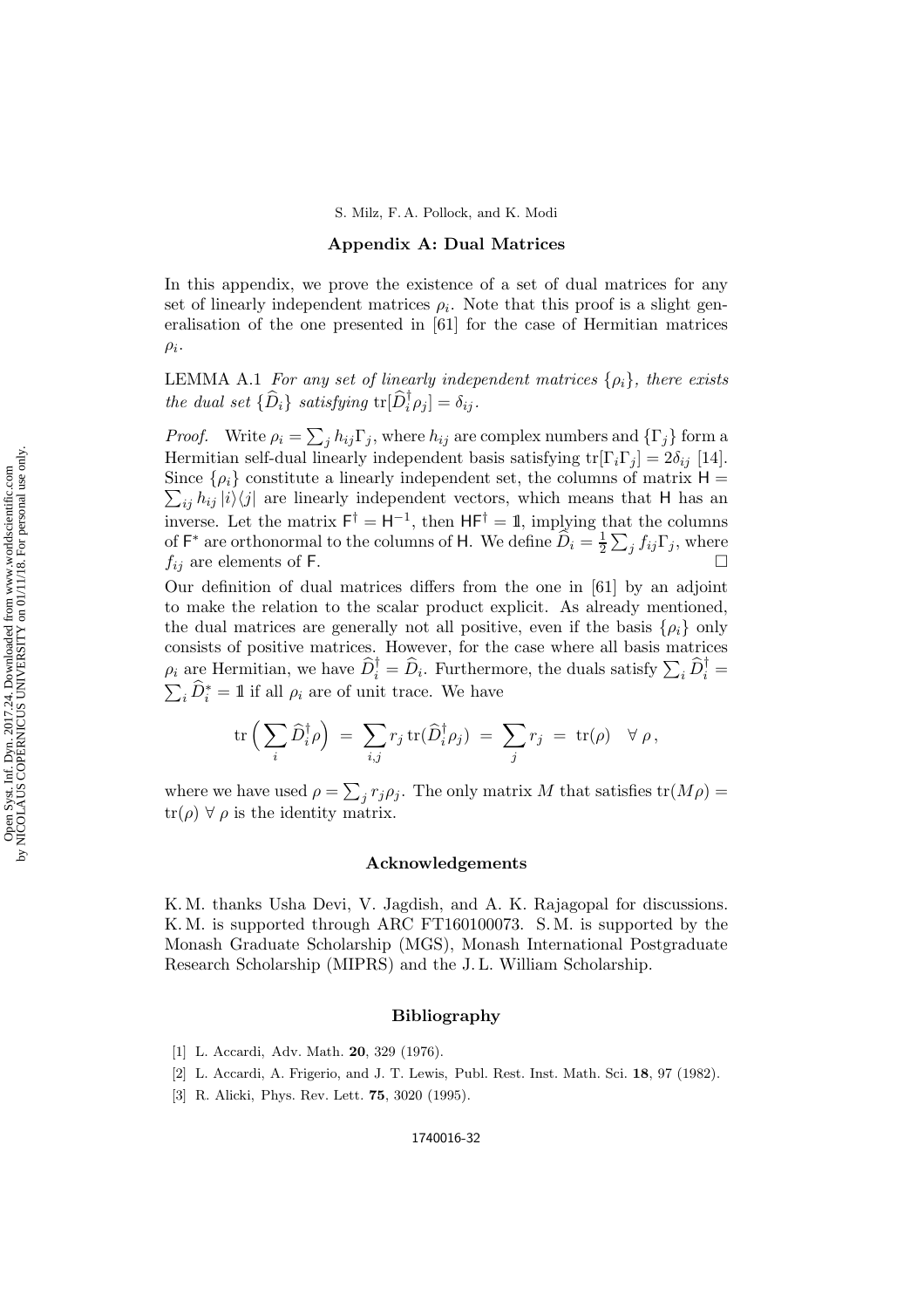- [4] R. Alicki and K. Lendi, Quantum Dynamical Semi-Groups and Applications, Springer, 1987.
- [5] J. B. Altepeter, D. Branning, E. Jeffrey, T. C. Wei, P. G. Kwiat, R. T. Thew, J. L. O'Brien, M. A. Nielsen, and A. G. White, Phys. Rev. Lett. 90, 193601 (2003).
- [6] G. Argentieri, F. Benatti, R. Floreanini, and M. Pezzutto, Europhys. Lett. 107, 50007 (2014).
- [7] J. Barrett, Phys. Rev. A **75**, 032304 (2007).
- [8] I. Bengtsson and K. Życzkowski, Geometry of Quantum States: An Introduction to Quantum Entanglement, Cambridge University Press, 2007.
- [9] V. Bergholm and J.D. Biamonte, J. Phys. A 44, 245304 (2011).
- [10] H.-P. Breuer, E.-M. Laine, and J. Piilo, Phys. Rev. Lett. **103**, 210401(2009).
- [11] H.-P. Breuer, E.-M. Laine, J. Piilo, and B. Vacchini, Rev. Mod. Phys. 88, 021002 (2016).
- [12] A. Brodutch, A. Datta, K. Modi, A. Rivas, and C. A. Rodríguez-Rosario, Phys. Rev. A 87, 042301(2013).
- [13] F. Buscemi, Phys. Rev. Lett. 113, 140502 (2014).
- [14] M. S. Byrd and N. Khaneja, Phys. Rev. A 68, 062322 (2003).
- [15] F. Caruso, V. Giovannetti, C. Lupo, and S. Mancini, Rev. Mod. Phys. 86, 1203 (2014).
- [16] J. Cerrillo and J. Cao, Phys. Rev. Lett. **112**, 110401 (2014).
- [17] A. M. Childs, I. L. Chuang, and D. W. Leung, Phys. Rev. A 64, 012314 (2001).
- [18] G. Chiribella, G. M. D'Ariano, and P. Perinotti, Phys. Rev. Lett. **101**, 060401 (2008).
- [19] G. Chiribella, G. M. D'Ariano, and P. Perinotti, Europhys. Lett. 83, 30004 (2008).
- [20] G. Chiribella, G. M. D'Ariano, and P. Perinotti, Phys. Rev. A 80, 022339 (2009).
- [21] M. D. Choi, Can. J. Math. **24**, 520 (1972).
- [22] M. D. Choi, Lin. Alg. Appl. **10**, 285 (1975).
- [23] J. M. Chow, J. M. Gambetta, L. Tornberg, J. Koch, L. S. Bishop, A. A. Houck, B. R. Johnson, L. Frunzio, S. M. Girvin, and R. J. Schoelkopf, Phys. Rev. Lett. 102, 090502 (2009).
- [24] D. Chruściński, A. Kossakowski, and A. Rivas, Phys. Rev. A  $83$ , 052128 (2011).
- [25] D. Chruściński and S. Maniscalco, Phys. Rev. Lett. 112, 120404 (2014).
- [26] I. L. Chuang and M. A. Nielsen, J. Mod. Opt. 44, 2455 (1997).
- [27] F. Costa and S. Shrapnel, New J. Phys. 18, 063032 (2016).
- [28] G. D'Ariano, L. Maccone, and M. Paris, Phys. Lett. A **276**, 25 (2000).
- [29] G. M. D'Ariano and P. Lo Presti, Phys. Rev. Lett. **86**, 4195 (2001).
- [30] G. M. D'Ariano and P. Lo Presti, Phys. Rev. Lett. **91**, 047902 (2003).
- [31] E. B. Davies, Quantum Theory of Open Systems, Academic Press, 1976.
- [32] E. B. Davies and J. T. Lewis, Commun. Math. Phys. 17, 239 (1970).
- [33] H. S. Dhar, M. W. Bera, and G. Adesso, Phys. Rev. A **91**, 032115 (2015).
- [34] B. d'Espagnat, An elementary note about 'mixtures', in Preludes in Theoretical Physics, Number 185, North Holland, Wiley, 1966.
- [35] F. Giacomini, E. Castro-Ruiz, and Č. Brukner, New J. Phys. 18, 113026 (2016).
- [36] A. Gilchrist, D. R. Terno, and C. J. Wood, arXiv:0911.2539.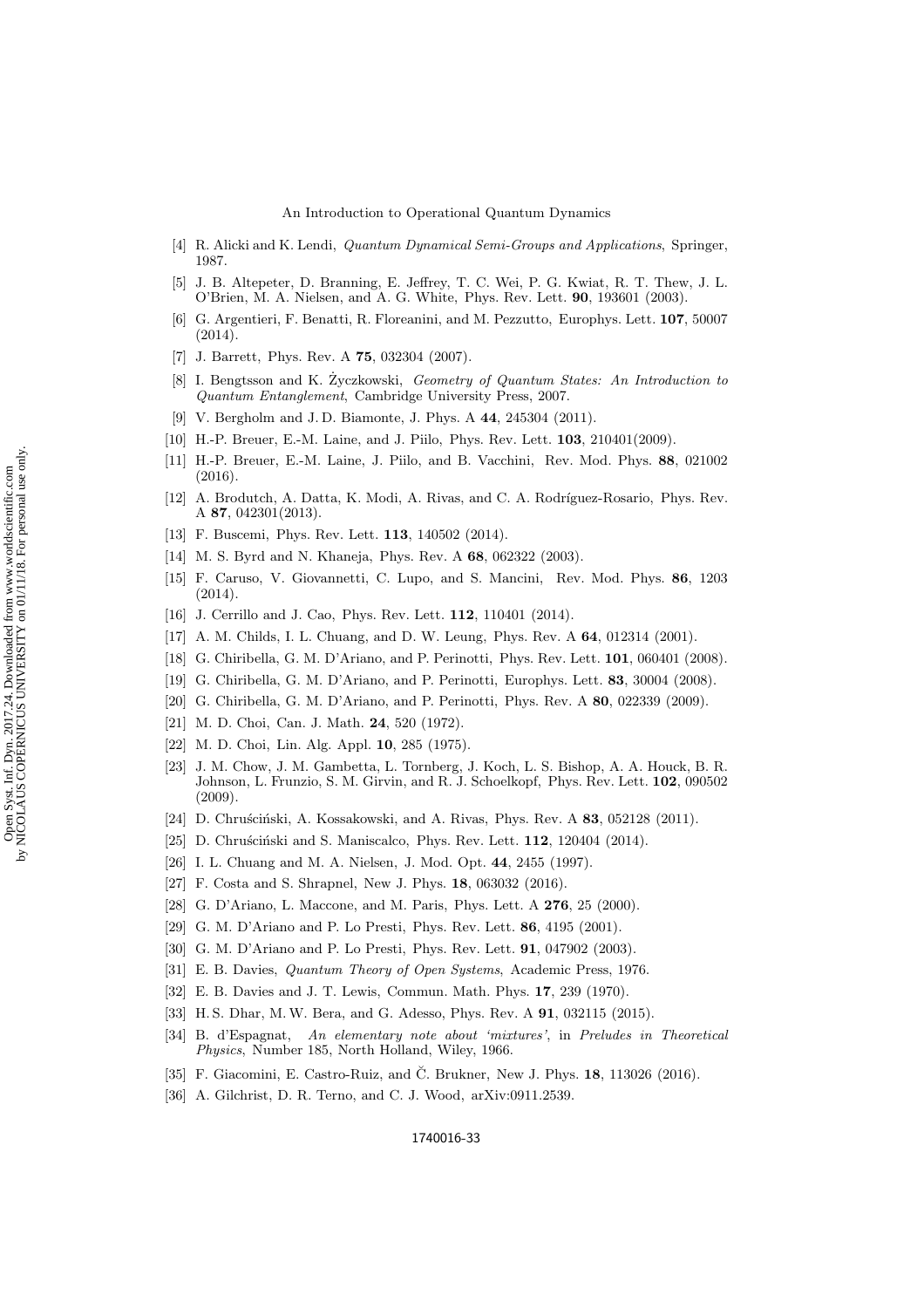- S. Milz, F. A. Pollock, and K. Modi
- [37] M. A. Graydon, Found. Phys. **43**, 656 (2013).
- [38] L. Hardy, Phil. Trans. R. Soc. A 370, 3385 (2012).
- [39] L. Hardy, arXiv:1608.06940.
- [40] A. S. Holevo, Russian Math. Surveys 53, 1295 (1998).
- [41] M. Horodecki, P. W. Shor, and M. B. Ruskai, Rev. Math. Phys. **15**, 629 (2003).
- [42] M. Howard, J. Twamley, C. Wittmann, T. Gaebel, F. Jelezko, and J. Wrachtrup, New J. Phys. 8, 33 (2006).
- [43] A. Jamiołkowski, Rep. Math. Phys. 3, 275 (1972).
- [44] T. F. Jordan, A. Shaji, and E. C. G. Sudarshan, Phys. Rev. A 70, 052110 (2004).
- [45] K. Kraus, Ann. Phys. **64**, 311 (1971).
- [46] K. Kraus, States, Effects, and Operations: Fundamental Notions of Quantum Theory, Springer, 1983.
- [47] D. Kretschmann and R. F. Werner, Phys. Rev. A **72**, 062323 (2005).
- [48] A.-M. Kuah, K. Modi, C. A. Rodríguez-Rosario, and E. C. G. Sudarshan, Phys. Rev. A 76, 042113 (2007).
- [49] D. A. Lidar and T. A. Brun, Quantum Error Correction, Cambridge Univ. Press, 2013.
- [50] G. Lindblad, Commun. Math. Phys. **40**, 147 (1975).
- [51] G. Lindblad, Commun. Math. Phys. **65**, 281 (1979).
- [52] X.-M. Lu, X. Wang, and C. P. Sun, Phys. Rev. A **82**, 042103 (2010).
- [53] S. Luo, S. Fu, and H. Song, Phys. Rev. A 86, 044101 (2012).
- [54] L. Masanes and M. P. Müller, New J. Phys. 13, 063001 (2011).
- [55] F. Masillo, G. Scolarici, and L. Solombrino, J. Math. Phys. 52, 012101 (2011).
- [56] L. Mazzola, K. Rodríguez-Rosario, K. Modi, and M. Paternostro, Phys. Rev. A 86. 010102 (2012).
- [57] S. Milz, F. A. Pollock, and K. Modi, arXiv:1610.02152.
- [58] M. W. Mitchell, C. W. Ellenor, S. Schneider, and A. M. Steinberg, Phys. Rev. Lett. 91, 120402 (2003).
- [59] K. Modi, Open Sys. Information Dyn. 18, 253 (2011).
- [60] K. Modi, Sci. Rep. 2, 581 (2012).
- [61] K. Modi, C. A. Rodríguez-Rosario, and A. Aspuru-Guzik, Phys. Rev. A 86, 064102 (2012).
- [62] K. Modi and E. C. G. Sudarshan, Phys. Rev. A 81, 052119 (2010).
- [63] S. H. Myrskog, J. K. Fox, M. W. Mitchell, and A. M. Steinberg, Phys. Rev. A 72, 013615 (2005).
- [64] M. Neeley, M. Ansmann, R. C. Bialczak, M. Hofheinz, N. Katz, E. Lucero, A. O 'Connell, H. Wang, A. N. Cleland, and J. M. Martinis, Nat. Phys. 4, 523 (2008).
- [65] M. Nielsen and I. Chuang, Quantum Computation and Quantum Information, Cambridge Univ. Press, 2000.
- [66] M. A. Nielsen, E. Knill, and R. Laflamme, Nature 396, 52 (1998).
- [67] J. L. O'Brien, G. J. Pryde, A. Gilchrist, D. F. V. James, N. K. Langford, T. C. Ralph, and A. G. White, Phys. Rev. Lett. 93, 080502 (2004).
- [68] O. Oreshkov and C. Giarmatzi, New J. Phys. 18, 093020 (2016).
- [69] P. Pechukas, Phys. Rev. Lett. **73**, 1060 (1994).